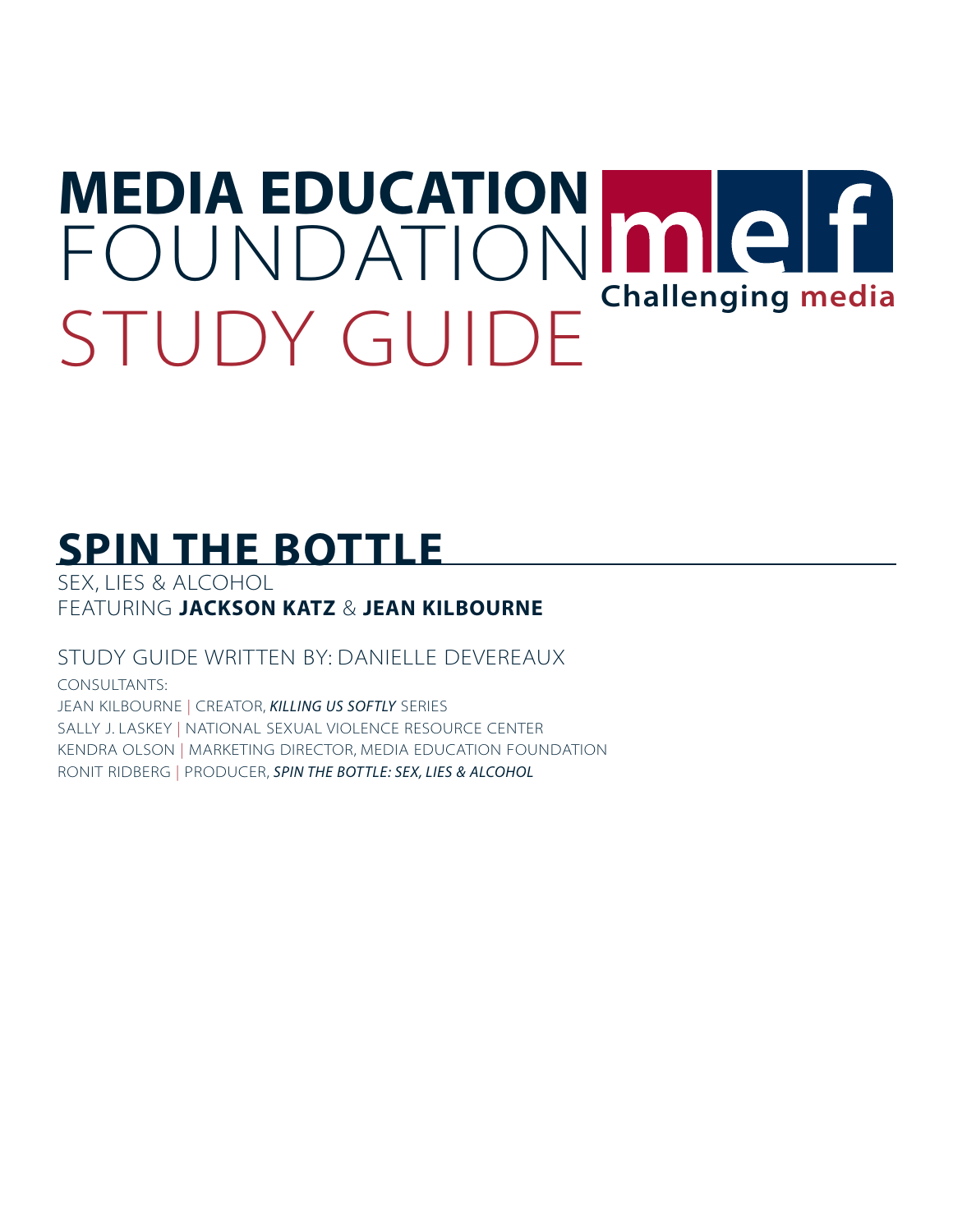# **CONTENTS**

### **SPIN THE BOTTLE**

SEX, LIES & ALCOHOL

| <b>GET THIS PARTY STARTED: GLAMORIZING ALCOHOL</b> |  |
|----------------------------------------------------|--|
|                                                    |  |
|                                                    |  |
|                                                    |  |
| <b>UNDER THE INFLUENCE: MEN &amp; ALCOHOL</b>      |  |
|                                                    |  |
|                                                    |  |
|                                                    |  |
| <b>MESSAGE IN A BOTTLE: WOMEN &amp; DRINKING</b>   |  |
|                                                    |  |
|                                                    |  |
|                                                    |  |
| <b>COURAGE IN A CAN: ALCOHOL &amp; SEX</b>         |  |
|                                                    |  |
|                                                    |  |
|                                                    |  |
| <b>BODY SHOTS: ALCOHOL, SEX &amp; VIOLENCE</b>     |  |
|                                                    |  |
|                                                    |  |
| <b>LAST CALL: CHANGING THE CULTURE</b>             |  |
|                                                    |  |
|                                                    |  |
|                                                    |  |
|                                                    |  |
|                                                    |  |
| <b>DVD EXTRA: COLLECTED COMMERCIALS</b>            |  |
|                                                    |  |
|                                                    |  |
|                                                    |  |
|                                                    |  |
|                                                    |  |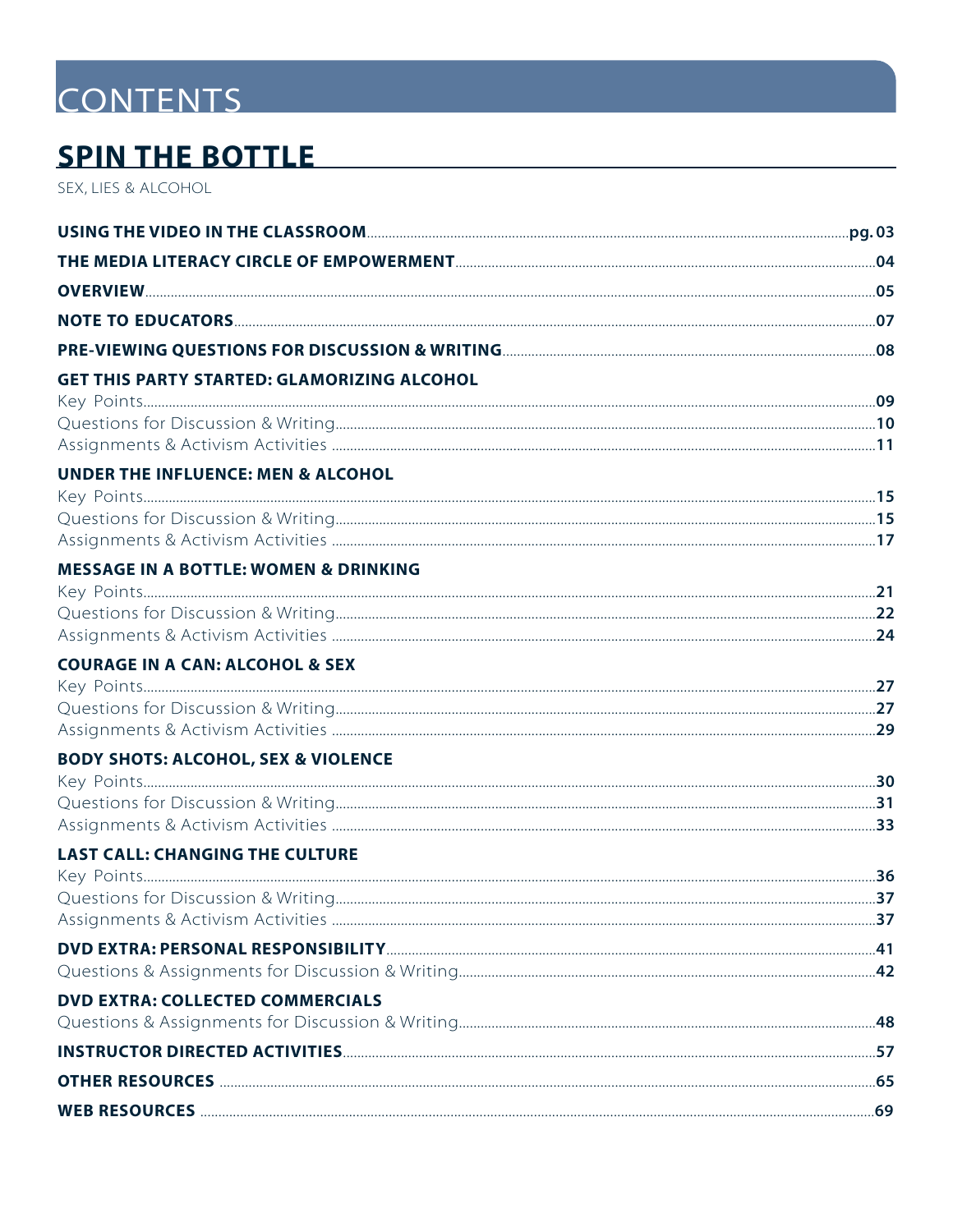### <span id="page-2-0"></span>USING THIS VIDEO IN THE CLASSROOM

» View the video prior to showing it to your students.

» Review the study guide and choose which exercises you will use with your students.

» Use the previewing activities to help your students prepare for the ideas presented by the video.

» Encourage *active listening*. Because the content of this video is likely to elicit emotional responses from the students, it is important that the students engage with each other in ways that ensure everybody has the opportunity both to speak and to be listened to. It is advised that you set guidelines or norms to ways to "actively listen" in advance of classroom discussions. Check out MEF's handout, *Techniques for Active Listening.***[\(www.mediaed.org/handouts/pdf/ActiveListening.pdf \)](http://www.mediaed.org/handouts/pdf/ActiveListening.pdf)**

» Have the students keep a journal. It will be an effective place for them to explore their own attitudes and opinions and to record their observations about the media.

» Review and discuss the handout *How to be a Critical Media Viewer.*

#### **[\(www.mediaed.org/handouts/pdf/CriticalViewing.pdf \)](http://www.mediaed.org/handouts/pdf/CriticalViewing.pdf)**

» Incorporate activism and advocacy into your media literacy study. They are an important part of empowering students.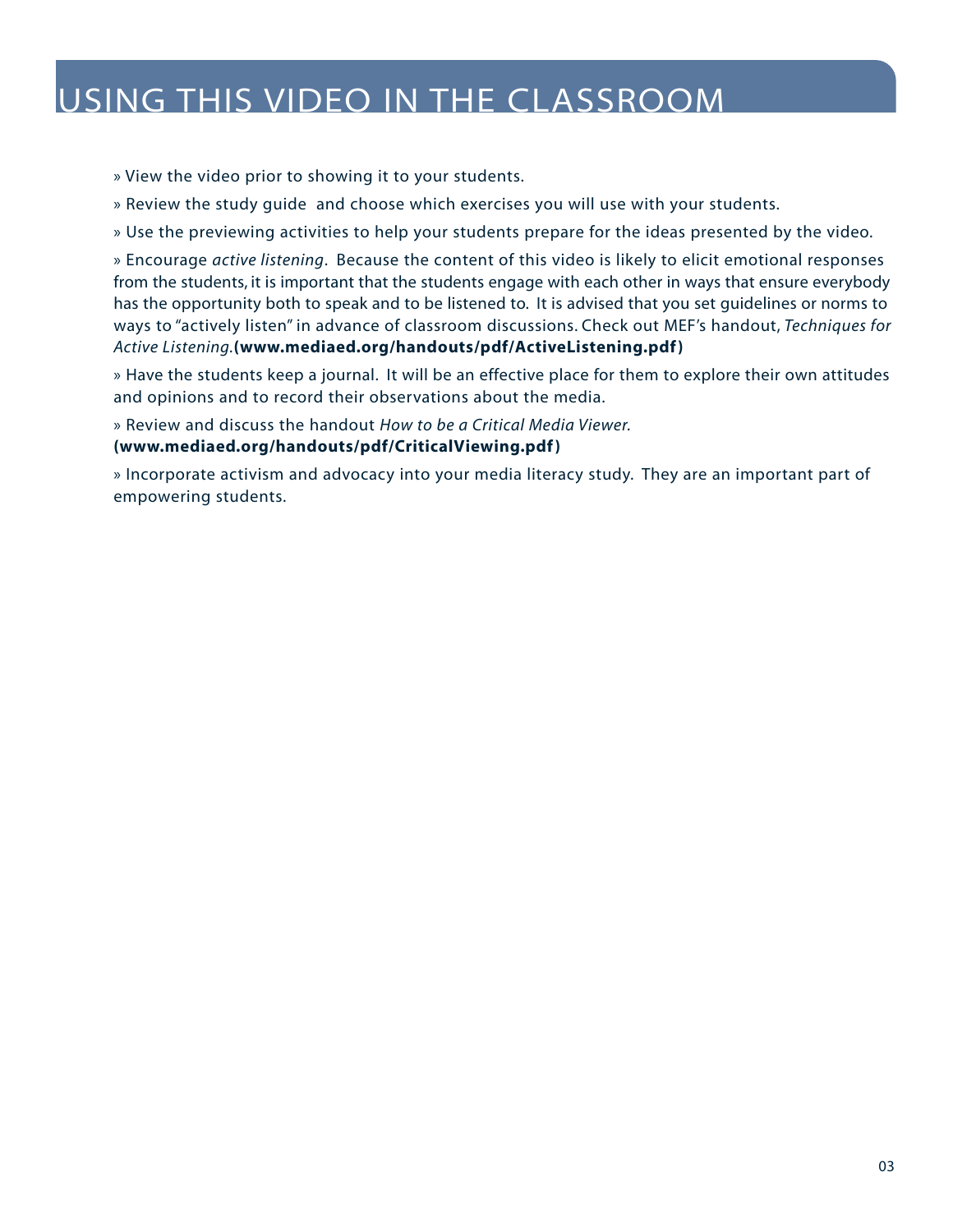### <span id="page-3-0"></span>THE MEDIA LITERACY CIRCLE OF EMPOWERMENT



#### **THE MEDIA LITERACY CIRCLE OF EMPOWERMENT EXPLAINED**

#### **AWARENESS**

Students learn about the pervasiveness of the media in their lives.

#### **ANALYSIS**

Students discuss the forms and contents of the media's various messages as well as the intent of most media to persuade an audience.

#### **ACTIVISM**

Students develop their own opinions about the negative and positive effects of the media and decide to do something about it – this can be in the form of praise for healthy media, protest of unhealthy media, or development of campaigns to educate others with regard to the media, to change media messages, etc.

#### **ADVOCACY**

Students learn how to work with media and use their own media to develop and publicize messages that are healthy, constructive, and all too often ignored by our society.

#### **ACCESS**

Students gain access to the media – radio, newspaper, internet, television, etc. – to spread their own message. This in turn leads to further awareness of the media and how it works, which leads to a deeper analysis and so forth.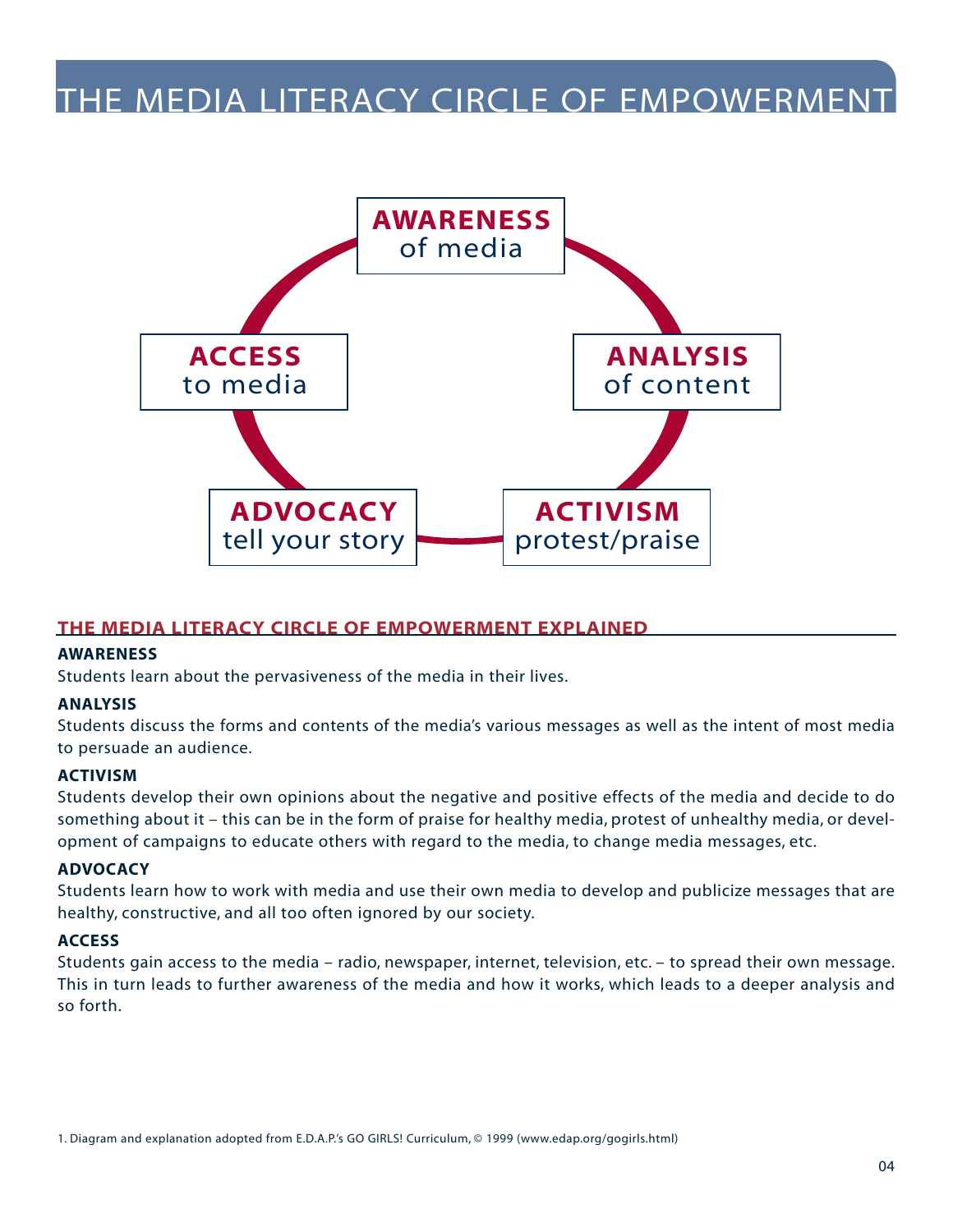# <span id="page-4-0"></span>**OVERVIEW**

#### **[SPIN THE BOTTLE: SEX, LIES & ALCOHOL](http://www.mediaed.org/videos/MediaAndHealth/SpinTheBottle)**

*[Spin the Bottle: Sex, Lies & Alcohol](http://www.mediaed.org/videos/MediaAndHealth/SpinTheBottle)* examines the idea that college culture is a drinking culture and asks: where does this widely accepted belief come from and what are the consequences?

To answer these questions, award-winning media critics **Jackson Katz** and **Jean Kilbourne** look at how popular culture, by glamorizing and romanticizing alcohol, supports the notion that high-risk drinking is simply part of the college experience. In the world of popular culture, particularly in the world of media products aimed at young people, high-risk drinking has no negative consequences: in advertising, movies, television programs, and popular music, drinking is linked almost exclusively to good times, fun, spontaneity, and great sex. While most of us know there are negative consequences connected to alcohol use, cultural representations suggest that this isn't so, and make it difficult to take the problems associated with high-risk drinking seriously.

Interviews with health professionals—**Ojae Beale**, Program Director, Rape Crisis Services at UMass-Amherst; **Alan Calhoun**, Director, Medical Care at UMass-Amherst; and **Sally Linowski**, Associate Director, Health Education at UMass-Amherst—illustrate the negative affect alcohol is having on the lives of college students: from poor academic performance and addiction to sexual assault, rape, and even death. Though our cultural representations of alcohol may suggest otherwise, the negative consequences of alcohol do indeed exist. Additionally, they affect men and women differently. In its analysis, *[Spin the Bottle](http://www.mediaed.org/videos/MediaAndHealth/SpinTheBottle)* looks at how gender, and our definitions of masculinity and femininity, shapes our expectations around and experiences with alcohol, particularly with respect to sex, sexuality, sexual freedom, and sexual assault.

Throughout the video, students from four colleges discuss the drinking culture on their campuses and reflect on their own experiences with alcohol—these are perhaps the video's most poignant voices. They discuss how cultural messages about alcohol, gender, sexuality, and what it means to be a college or university student, affect their lives. These young people express a desire to bring about change and suggest that students themselves are ready to challenge the notion that high-risk drinking is a necessary part of the college experience.

*[Spin the Bottle: Sex, Lies & Alcohol](http://www.mediaed.org/videos/MediaAndHealth/SpinTheBottle)* facilitates a dialogue that engages the perspectives of media critics, health professionals, anti-violence advocates, educators, and students. Audience members are invited to participate in the dialogue—this study guide is a tool created to assist in this endeavor.

*[Spin the Bottle: Sex, Lies & Alcohol](http://www.mediaed.org/videos/MediaAndHealth/SpinTheBottle)* is divided into six sections, as is this study guide:

- **»** *Get This Party Started: Glamorizing Alcohol*
- **»** *Under the Influence: Men & Alcohol*
- **»** *Message in a Bottle: Women & Drinking*
- **»** *Courage in a Can: Alcohol & Sex*
- **»** *Body Shots: Alcohol, Sex & Violence*
- **»** *Last Call: Changing the Culture*

*[Spin the Bottle: Sex, Lies & Alcohol](http://www.mediaed.org/videos/MediaAndHealth/SpinTheBottle)* DVD Extras are referenced throughout this study guide. The extras include ten sections:

**»** *The Pressure to Drink* (referenced in *Get this Party Started: Glamorizing Alcohol*)

**»** *Drinking Normalized* (referenced in *Get this Party Started: Glamorizing Alcohol*, and *Under the Influence: Men & Alcohol*)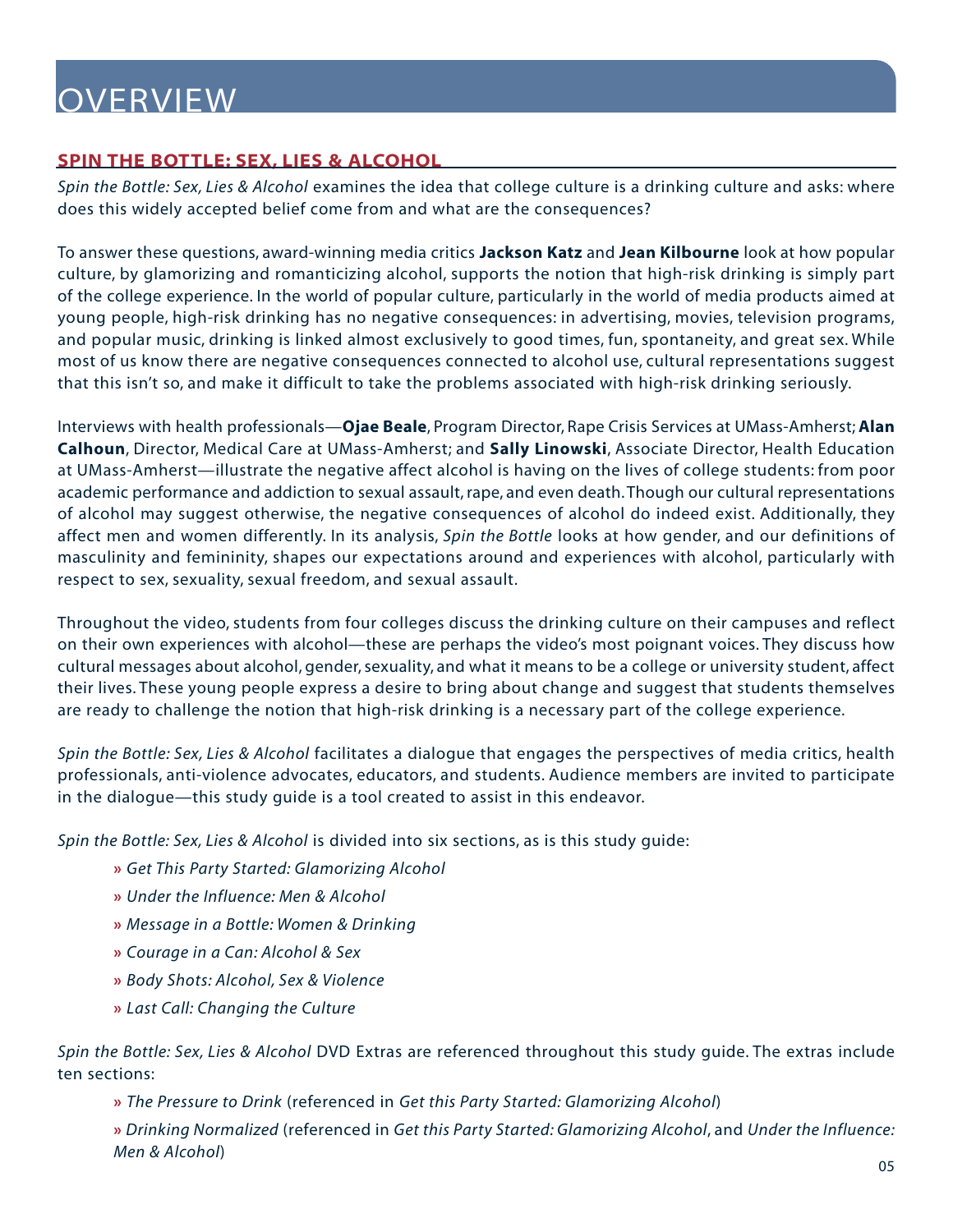# **OVERVIEW**

**»** *Addressing the Environment* (referenced in *Get this Party Started: Glamorizing Alcohol*, and *Last Call: Changing the Culture*)

- **»** *Co-opting Celebration* (referenced in *Get This Party Started: Glamorizing Alcohol*)
- **»** *Men, Alcohol & Sports* (referenced in *Under the Influence: Men & Alcohol*)
- **»** *Men & Light Beer* (referenced in *Under the Influence: Men & Alcohol*)
- **»** *Male Bonding* (referenced in *Under the Influence: Men & Alcohol*)
- **»** *More on Women & Drinking* (referenced in *Message in a Bottle: Women & Drinking*)
- **»** *Women & Sexual Assault* (referenced in *Message in a Bottle: Women & Drinking*, and *Body Shots: Alcohol, Sex & Violence*)
- **»** *Personal Responsibility* (referenced in *Body Shots: Alcohol, Sex & Violence*, and *Last Call: Changing the Culture*)

The issues covered in each of these ten DVD Extra sections are discussed throughout this study guide. The guide also includes a separate section of *Questions & Assignments for Discussion & Writing* specifically for the DVD Extra: *Personal Responsibility*.

The *[Spin the Bottle](http://www.mediaed.org/videos/MediaAndHealth/SpinTheBottle)* DVD Extra also includes five sections of Collected Commercials, referenced throughout this study guide:

**»** *Objectifying & Mocking Women* (referenced in *Under the Influence: Men & Alcohol*, *Message in a Bottle: Women & Drinking*, and *Courage in a Can: Alcohol & Sex*)

- **»** *Sex & Male Fantasy* (referenced in *Under the Influence: Men & Alcohol*)
- **»** *Ads Targeting Women* (referenced in *Message in a Bottle: Women & Drinking*)
- **»** *Playing on Male Anxiety* (referenced in *Under the Influence: Men & Alcohol*)
- **»** *A Different Approach*

*Pre-viewing Activities*, *Questions for Discussion & Writing*, and suggestions for further study specific to these *Collected Commercials* are included in this study guide.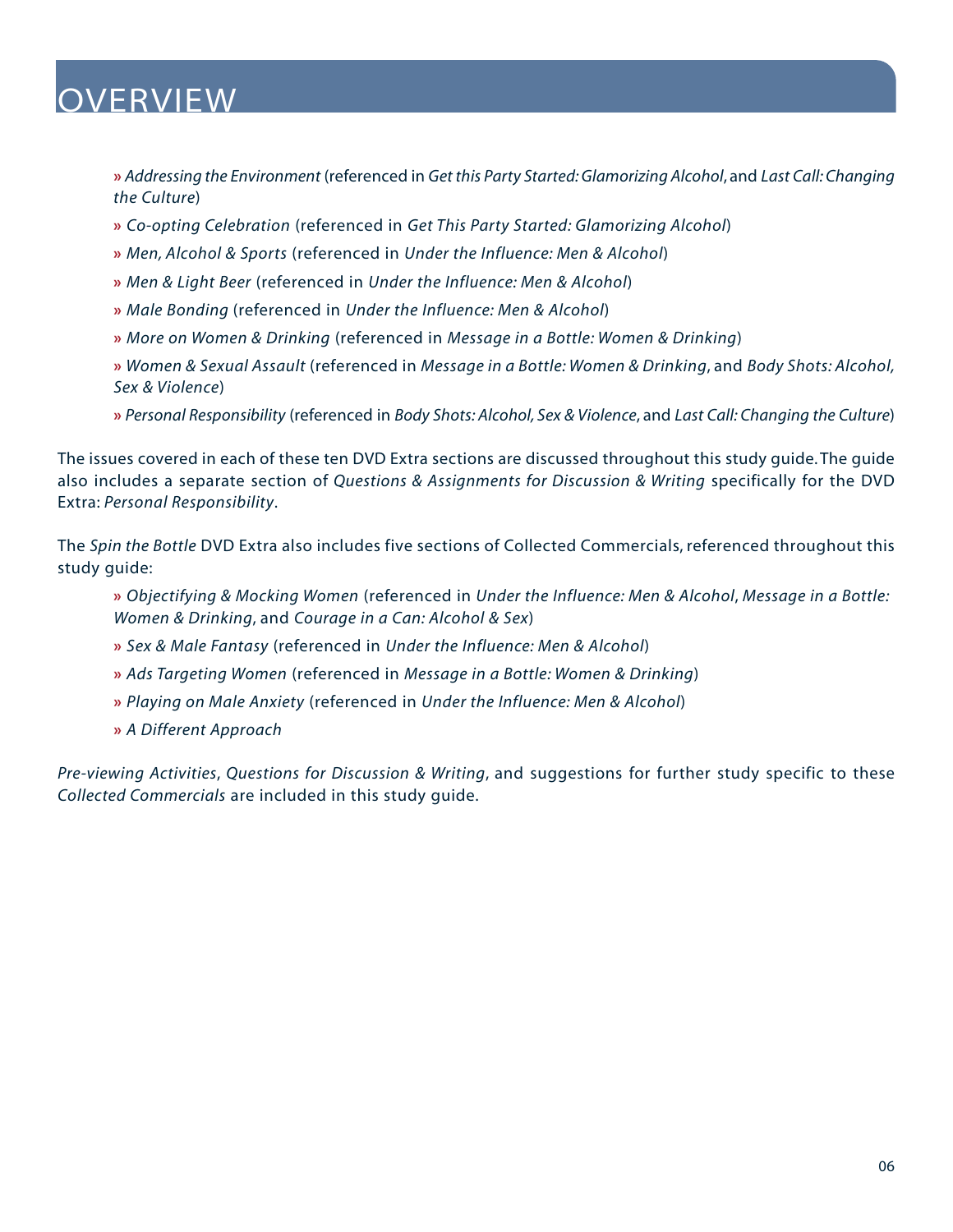# <span id="page-6-0"></span>NOTE TO EDUCATORS

Student voices play an important role in *[Spin the Bottle: Sex, Lies & Alcohol](http://www.mediaed.org/videos/MediaAndHealth/SpinTheBottle)*. This study guide is meant to help you encourage other students to voice their own thoughts and feelings about sex, sexual assault, alcohol, and media. To that end, it is important to create a safe space in which students feel comfortable expressing their thoughts and feelings openly. Support discussion that focuses on respect and trust. No disrespectful or disparaging remarks should be tolerated. Students may share their personal stories in confidence, and the class should be expected to maintain this confidence. Some students may be under the legal drinking age; unfortunately, this doesn't mean they don't drink. If it is possible for you to do so, you are encouraged—in the interest of facilitating open, honest discussion—to assure students that they will not be penalized for disclosing underage drinking. Consider asking students for their thoughts on what a 'safe classroom' looks and feels like—creating a safe space can then be a collaborative process.

Sexual assault is one of the most sensitive and important issues discussed in *[Spin the Bottle](http://www.mediaed.org/videos/MediaAndHealth/SpinTheBottle)*. Unfortunately, there is a high probability that some students in your group are survivors of sexual assault. We encourage you to connect with your campus or community rape crisis center before you screen this video. If possible, have a trained rape crisis worker available at the video presentation. Collect, and make available to your class, information about sexual assault and the services available to survivors. Alcohol addiction is another sensitive issue discussed in this video. We encourage you to find out what services are available in your area to students who have concerns about their use of alcohol, and to make this information available to the class. You may also want to have someone who works in this field present to the class, and if the presenter is open to it, encourage students to ask questions.

In the course of watching this video and using this study guide, students may disclose their own personal experiences with sexual assault and alcohol. If this happens, listen. Talking can be an empowering, validating experience. It can also have a positive effect on a group's learning experience, and students may find that putting a face to the 'sexual assault victim' or the 'alcoholic' helps them better grasp and understand the issues. However, some disclosures may require further attention. To that end, we suggest that you partner with various resource people in your community and on your campus, including anti-sexual violence advocates and educators, to discuss how you can best handle these disclosures, and guide students toward confidential counseling services, or any other resources they may need.

As a final note, with the exception of the *Instructor Directed Activities*, the questions, assignments, and activities in this guide address students directly, so that you can easily photocopy question sheets for the class if you so choose. Or, you may wish to simply extract certain questions to help start and build discussion. While the questions, assignments, and activities herein aim to be comprehensive and to facilitate discussion and critical thinking on a wide range of issues pertaining to sex, alcohol, and the media, this guide is not exhaustive there may be questions, assignments, and activities you wish to add. We encourage you to use this guide in the ways that best suit your pedagogical needs.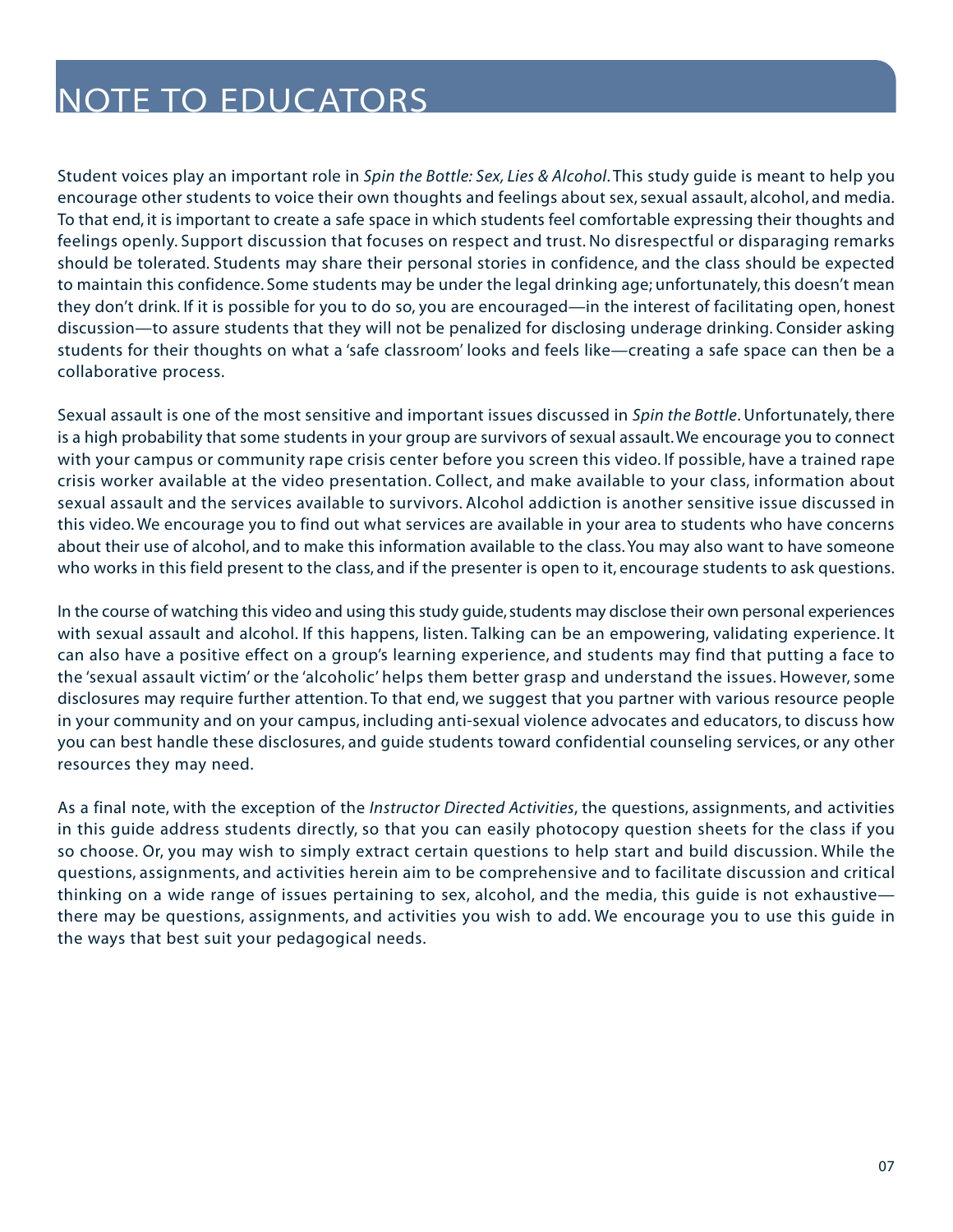### <span id="page-7-0"></span>PRE-VIEWING QUESTIONS

1. Discuss the following statement: Excessive drinking is part of the college experience. Is this a message you have encountered? Where? Is it an accurate statement? Define excessive drinking.

2. How often do your peers drink? Do you notice any differences in the ways your male and female friends make decisions around drinking? How often do you drink alcohol? How much? What influences the decisions you make around drinking alcohol, i.e. what you drink, how much you drink?

3. What are gender stereotypes? How do you think gender stereotypes affect our expectations of and experiences with alcohol?

4. In a group of 3-4, list and write one-sentence descriptions of all the alcohol ads you can recall seeing/hearing in the past month. How many ads do you remember as a group? Do you notice any gender stereotyping in these ads?

5. In a group of 3-4, list and write short descriptions of as many movies or television shows each person in the group has seen in the past month that feature young people *(high school or college age)* drinking. In these movies/television shows, was alcohol consumed moderately or heavily? What were the consequences?

6. In a group of 3-4, list all the places within a five-mile radius of your campus where a person can go to drink or buy alcohol. Are there more or fewer places than you thought there would be?

7. In a group of 3-4, list and briefly describe all the images/icons associated with alcohol that you have seen on your campus, i.e. beer logos. How many can you remember as a group?

8. What are some negative consequences associated with high-risk drinking?

9. What does the cultural environment have to do with the choices an individual makes?

10. Before you watch *Spin the Bottle*, watch at least one current movie or two hours of television programming that features high school or college age people/characters. Does anyone refer to alcohol in the movie/TV shows? How often? Do the characters drink alcohol? How much? Are there any negative consequences?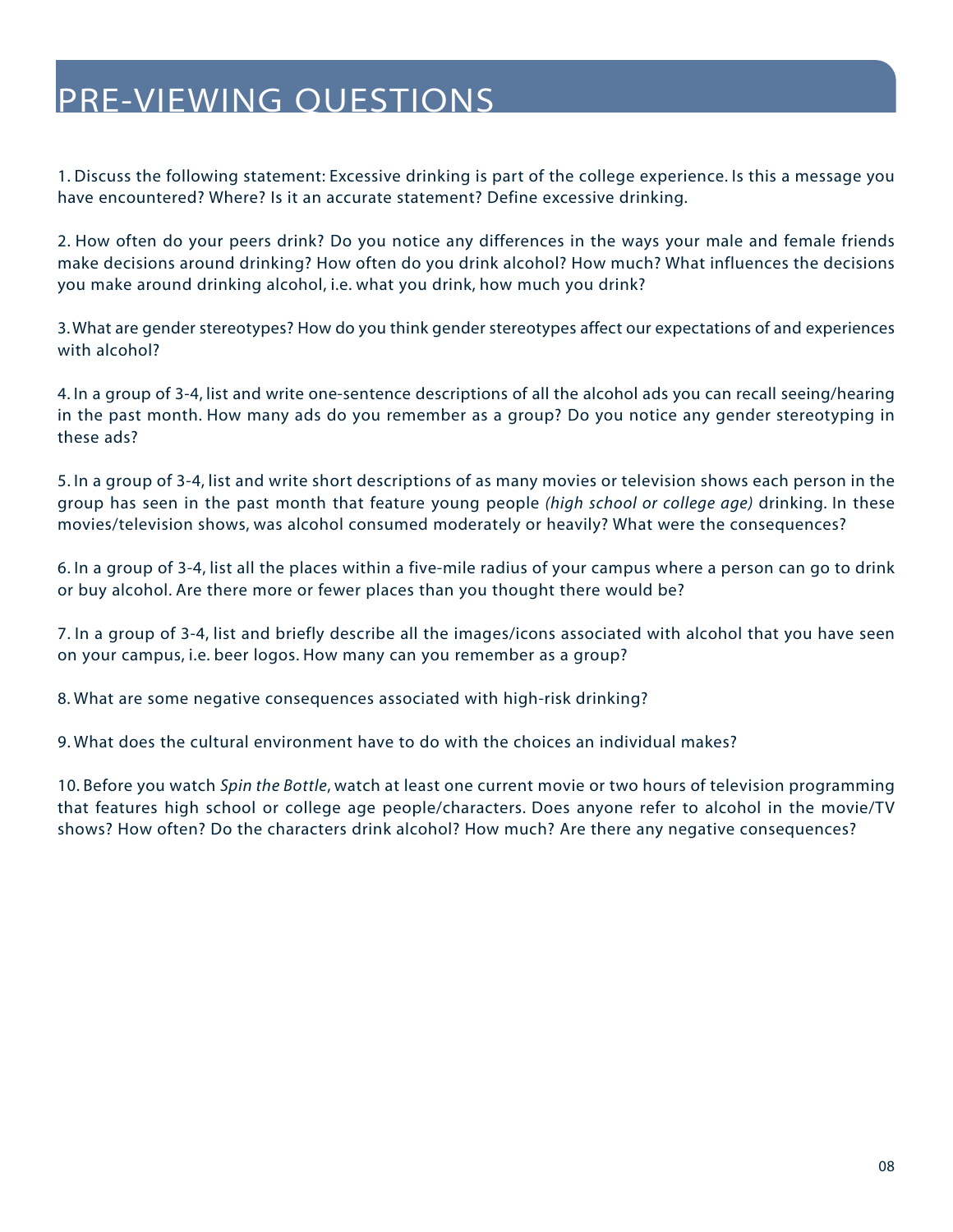#### <span id="page-8-0"></span>**KEY POINTS**

**»** Many of the problems we see associated with high-risk drinking are not necessarily about alcohol, but about the way we use it: the excessive use of alcohol is glamorized, romanticized, and not taken seriously in our culture.

**»** Most of us know there are negative consequences to alcohol use, but in the cultural representations we see of alcohol, everyone is happy, having a great time, and there are no negative consequences. In this environment, the fact that alcohol is a drug, and can have many harmful effects, is obscured.

**»** In North America, alcohol is heavily promoted, marketed, and romanticized. If other drugs *(i.e. cocaine, crack, or heroine)* were promoted and marketed in similar ways, people would be outraged.

**»** Culture is the place and space where a society tells stories about itself, about what is right and wrong, good and bad, acceptable and unacceptable. These stories shape our values and ideas, and they shape the way we behave. The media has become our culture's main storyteller: the stories the media tells about alcohol are important.

**»** Many movies targeting teens feature college and even high school students drinking heavily. These films tend to be formulaic—drinking is a rite of passage, there are wild parties where everyone is having a great time. Often, an unpopular character goes to one of these parties, gets drunk, has fun, becomes popular, and sometimes loses his or her virginity as a result of getting drunk—this is always seen as a good thing. These types of stories offer a kind of blueprint on how college students are supposed to behave.

**»** While Spring Break is not new, *MTV Spring Break* has changed the expectations students have of what their Spring Break should be like. Today, when a student goes to Spring Break they're not just having their own, individual, authentic experience, they are acting out or recreating what they've already seen in the media, particularly on MTV, about what Spring Break should look like.

**»** Many young people feel their drinking behavior is just casual, social drinking. However, they're developing habits, which in many cases become life-long alcohol dependencies and addictions. At least 1 in 3 students have an alcohol dependency problem. The earlier a person starts drinking, the more likely they are to become dependent. If a person starts drinking before the age of 15, they're 4 times more likely to develop an alcohol-related problem *[\(see The Center on Alcohol Marketing and Youth fact sheet The Toll of Underage](http://camy.org) [Drinking, http://camy.org\)](http://camy.org)*.

**»** The majority of college students are not high-risk drinkers. Yet even students who never drink, suffer the negative consequences of high-risk drinking. From having to put up with dirty and damaged residences, to having to look after drunk friends who may hurt themselves, to coming face to face with the violent behavior often associated with drinking *(i.e. sexual assault)*—all students have to deal with the negative consequences of high-risk alcohol consumption.

**»** On any given night, especially weekends, college students fill hospital emergency rooms across the US with alcohol-related issues, *i.e.* severe intoxication or trauma *(accidental or linked to violence)*.

**»** Drinking can and does kill college students. 1,400 college students between the ages of 18 and 24 die each year from alcohol-related unintentional injuries, including motor vehicle crashes. *[\(A Snapshot of](http://www.collegedrinkingprevention.gov)  [Annual High-Risk College Drinking Consequences, www.collegedrinkingprevention.gov\)](http://www.collegedrinkingprevention.gov)*.

**»** Drinking can have many negative personal effects, for example: insomnia; difficulty recovering from illnesses; greater risk of contracting communicable diseases such as, bronchitis, mono, flu, and pneumonia. Academic problems associated with drinking might include: missing classes because of hangovers or being drunk; falling behind academically; and difficulty studying because of tiredness, drunkenness, or because people in the environment are drinking and being disruptive.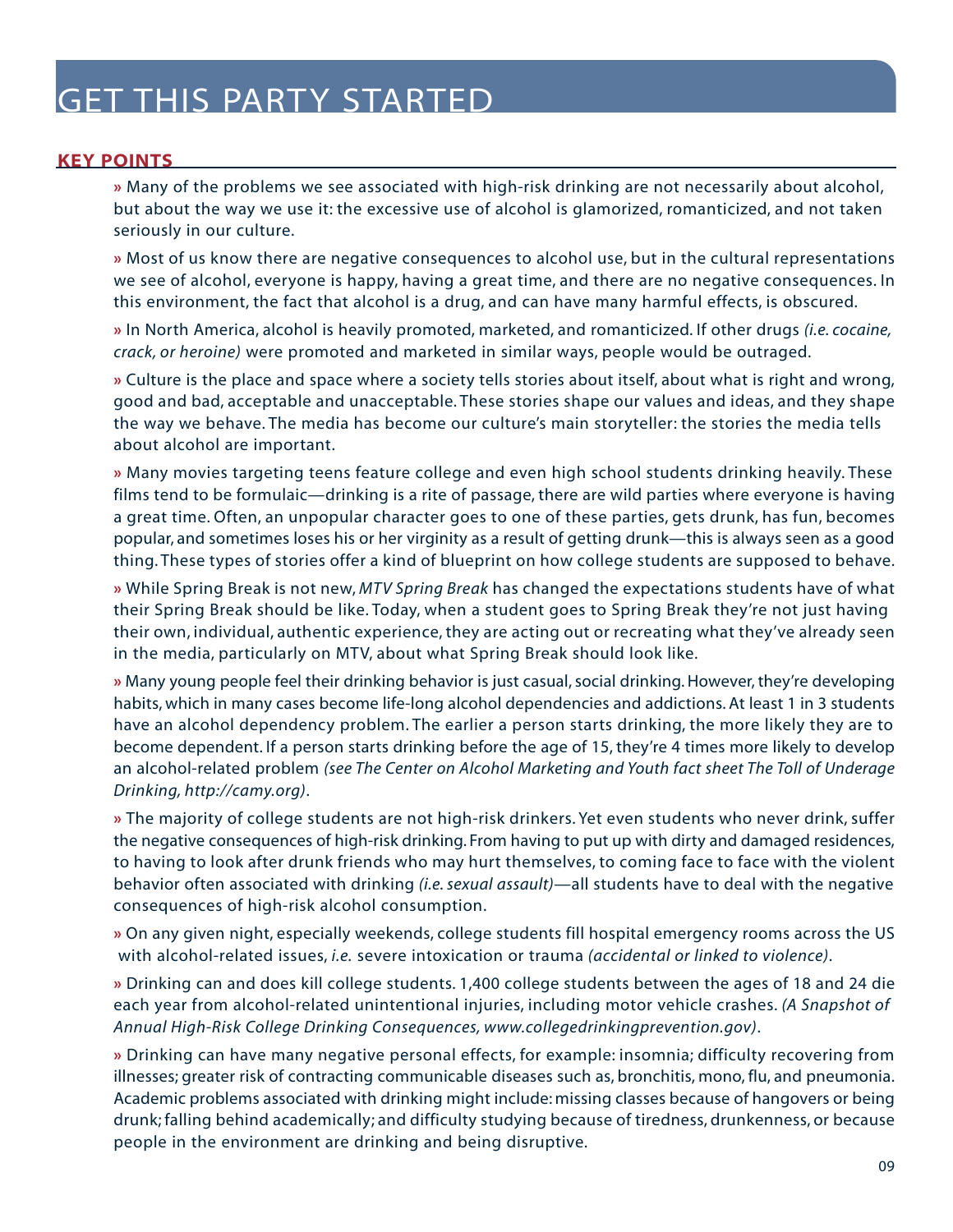#### <span id="page-9-0"></span>**QUESTIONS FOR DISCUSSION & WRITING**

1. Why is it important to look at the stories our culture tells about alcohol?

2. One of the movie clips shown in *Spin the Bottle* features a young female character saying, "I'm getting trashed man, isn't that what you're supposed to do at a party?" Is this an attitude you've come across before? Where? Is it true? Why? What if you don't? What are you 'supposed' to do at a party? See also *Spin the Bottle DVD Extras: The Pressure to Drink and Drinking Normalized.*

3. In a group of 3-4, list and describe all of the messages you've heard about alcohol from the mainstream media— Hollywood movies, television, music, and advertising. Divide these messages into three categories: 1) messages that say alcohol consumption is great; 2) messages that say alcohol consumption is bad; and 3) messages that say drinking can be fun, but it can also have negative consequences. Which list is the longest? Which messages are strongest? What factors might contribute to this situation?

4. Have you, or anyone you know, suffered personally and/or academically as a result of alcohol consumption? In what ways?

5. **Jackson Katz** notes that in our culture we condone the mass marketing, promotion, and glamorization of alcohol, yet if other drugs *(i.e. cocaine and heroin)* were marketed, promoted, and glamorized in similar ways, people would be outraged. Why do we condone the way alcohol is marketed, promoted, and glamorized in our culture?

6. **Jean Kilbourne** poses the question,"Where do students get the idea that alcohol is a necessary part of the college experience?" If Kilbourne were asking you this question, how would you reply?

7. **Jackson Katz** says, "It's not necessarily the alcohol itself that we need to look at, but rather the cultural meanings that we ascribe to it." What does this mean?

8. In a group of 3-4, discuss some of the negative consequences of alcohol you've experienced/witnessed, whether you were personally drinking or not.

9. Many students feel if they don't go out and drink they're missing out on something. Nobody wants to feel unpopular. What is popularity? How, and why, have popularity and drinking alcohol become linked? Is being and feeling popular simply a matter of going out and drinking? If you don't go out and drink, does that mean you have to stay home and do nothing? See also *Spin the Bottle DVD Extra: The Pressure to Drink*.

10. Many movies targeting teens feature college students, and even high school students, drinking heavily, having keg parties, and other alcohol-related activities. These films tend to be formulaic—drinking is a rite of passage, there are wild parties where everyone is having a great time. Often, an unpopular character goes to one of these parties, gets drunk, has fun, becomes popular, and sometimes loses his or her virginity as a result of getting drunk: this is always seen as a good thing.

Working in a group of 3-4, list and describe the movies or television programs you've seen that follow this formula. Can you think of anything else these movies/television programs have in common? What might be some of the consequences of seeing these types of movies/television programs over and over?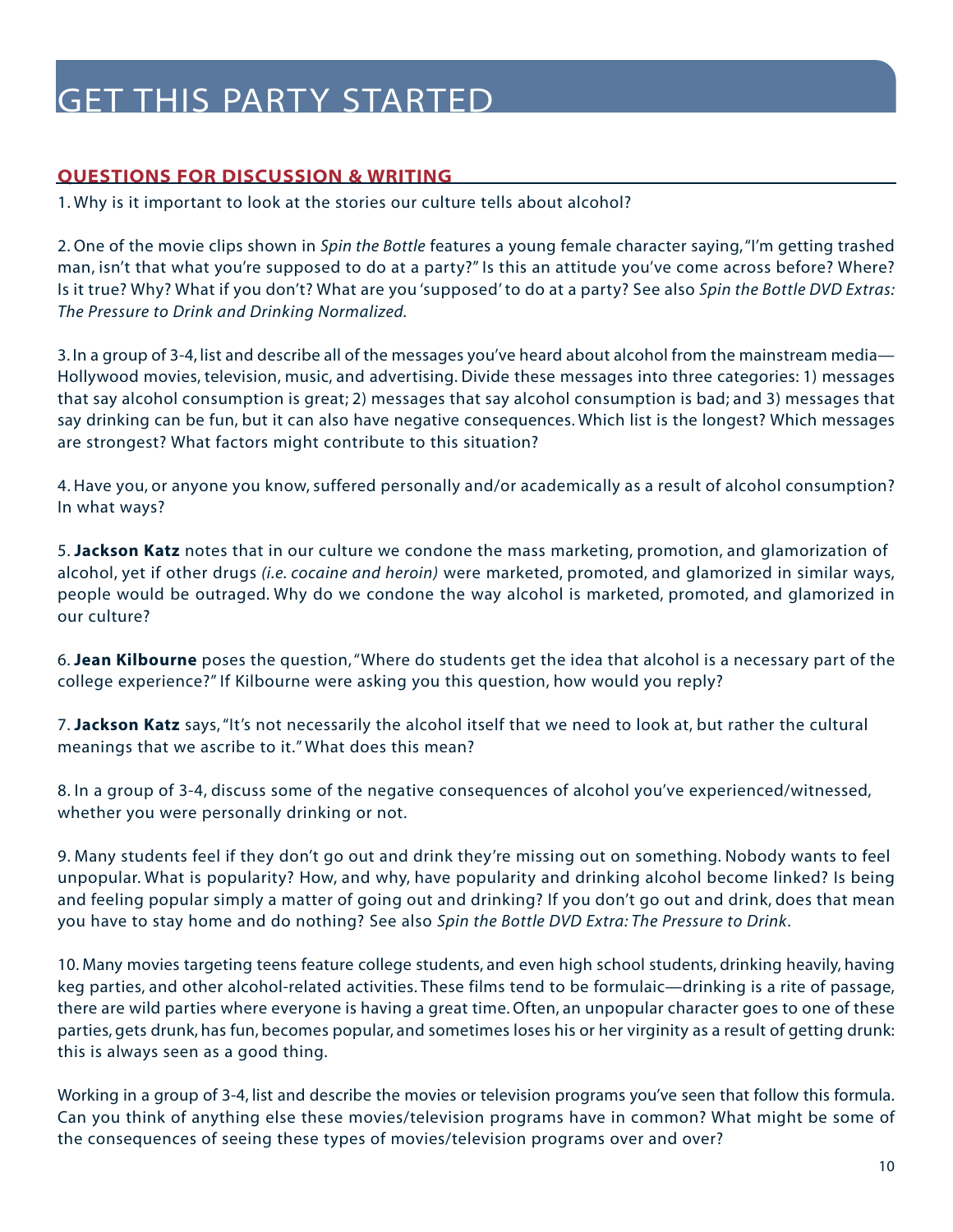<span id="page-10-0"></span>11. If an anthropologist from another planet were trying to learn about what it's like to be a college student in North America, and the only information she had was what she'd gleaned from the mass media, what would she think a college student was like? What might be missing from her picture of the North American college student?

12. The following are quotes from some of the students interviewed: *"College is sort of advertised as the place that you go to drink." "When you drink, you are drinking to get drunk." "I don't have Friday classes because I know I'm going to drink on Thursday." "I'd say now that I am addicted to alcohol—I drink all the time." "I think a lot of people are tired of it by this time—they just don't know what else to do."*

In a group of 3-4, discuss these quotes. Are the experiences/attitudes expressed by the students interviewed similar to your experiences/attitudes? If the producers had interviewed students on your campus, would they hear similar things? What other opinions have you heard?

#### **ASSIGNMENTS & ACTIVISM ACTIVITIES**

1. Even people who are not students sometimes find it difficult to take college drinking seriously. Parents, administrators, and members of the public often think—well that's just what college kids do. Adults may look back at their own college experience and remember it as a time when they, too, consumed alcohol excessively.

So has college always been a drinking culture? To begin investigating this question, interview a person over 60 who went to college or university in his/her youth. It may be particularly interesting to interview an individual who is an alumnus of your college/university, or you might consider interviewing a relative. If possible, record your interview on audio or videocassette *(if recording your interview is not possible, taking notes also works well)*. Ask your interviewee about their experiences with alcohol in college/university. Discuss your own experiences with alcohol so you both can compare and contrast. Do you and your interviewee think alcohol is consumed differently on campuses today *(i.e. more or less, with different consequences, different attitudes)*? Reflecting on the interview you've conducted, what do you think could be contributing to our attitude that the college culture is a drinking culture? Cautionary statement: although interviewing a person from another generation will give you some historical perspective on alcohol consumption, remember that this is one person's experience, which cannot completely represent an entire generation. Compare the information from your interview with your classmates' interviews.

2. Conduct a screening of *Spin the Bottle: Sex, Lies, & Alcohol* in your community, club, or dorm. If you interviewed someone as discussed above in activity **No.1**, invite them to come along, or have the entire class invite their interviewees to a special screening of the video. Have a facilitator lead the group in a discussion about college as a drinking culture.

3. One of the students interviewed in *Spin the Bottle* recalls a discussion he had with his mother:"I was like,'Mom, I'm a college kid, that's what I do.' And she said, 'Justin, what's going to happen when you leave college? You think you can just snap out of it? That's how alcoholism starts.' And I was like, 'All right mom, just leave me alone.' And I sat in my bed and I thought, she's kinda right."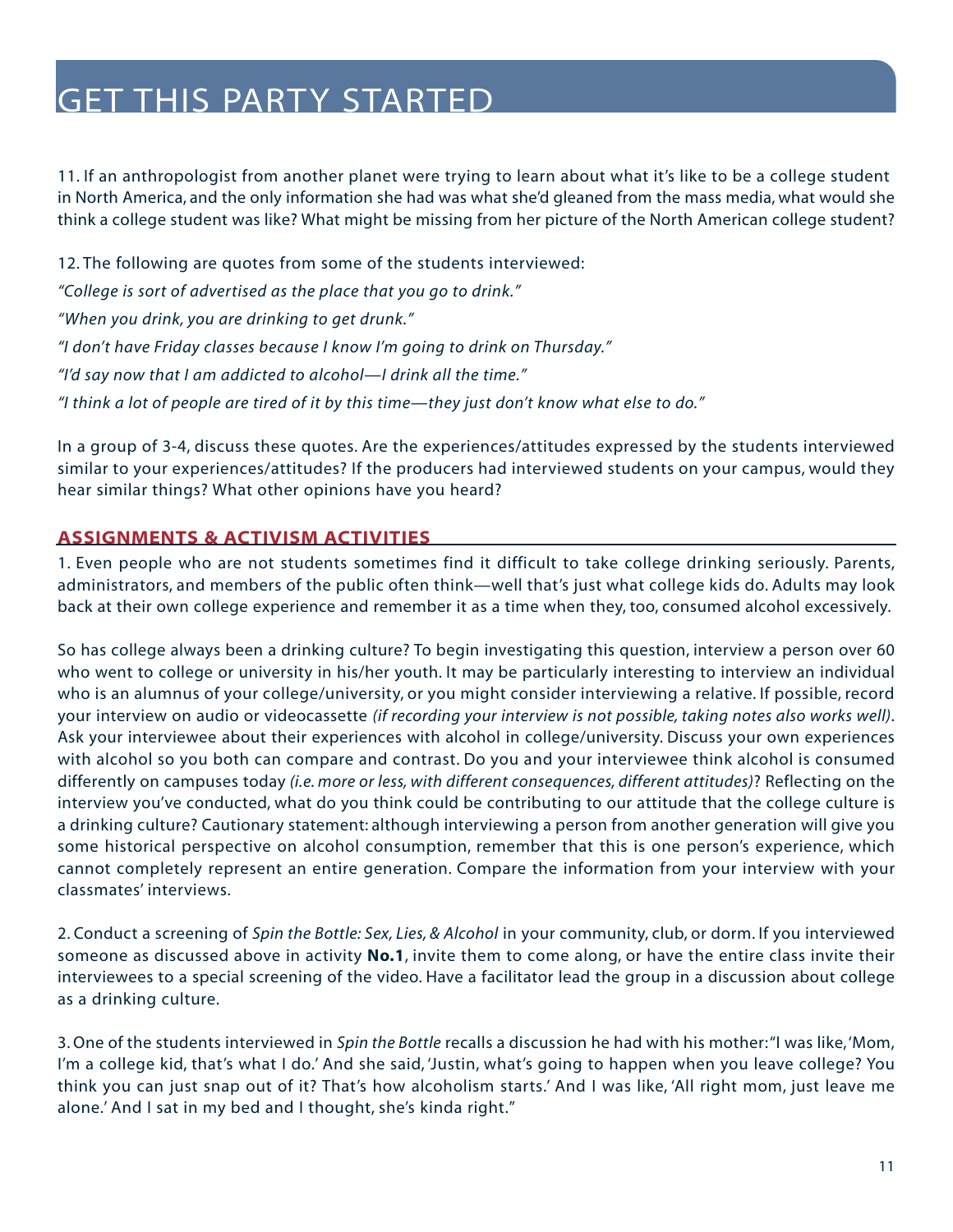The alcohol industry has a vested interest in promoting Justin's attitude—the college market is over \$5 billion a year *[\(see Alcohol Policy Solutions FAQS, www.alcoholpolicysolutions.net\)](http://www.alcoholpolicysolutions.net)*—and it is to the industry's advantage if Justin and other students like him do not "just snap out of it" because the alcohol industry profits from addiction—10% of the drinking population consumes over 60% of all the alcohol sold *(see Greenfield & Rogers: Who drinks most of the alcohol in the US? The Policy Implications; Journal of Studies on Alcohol, January 1999, pp 78-89, and [Deadly Persuasion: The Advertising of Alcohol & Tobacco, www.mediaed.org.\)](http://www.mediaed.org)*

a. Do some investigative work to find out if the alcohol industry is promoting Justin's attitude on your campus. It may be helpful to first read the report *Last Call*, available online at **[www.edc.org/hec/pubs/lastcall.pdf](http://www.edc.org/hec/pubs/lastcall.pdf)**, for ideas about what to look for as you do your investigation.

Look at some of the ways the alcohol industry is present on and around your campus. For instance, pay attention to the ads you see for alcohol and/or local bars *(i.e. in campus publications and on posters)*. Analyze these ads—do they normalize or link heavy drinking to having an 'authentic' college experience? Do nearby bars have special promotions, *i.e.* 'ladies drink free' or 'a penny for a pint' night? Analyze these promotions do they normalize or link heavy drinking to having an 'authentic' college experience? Does the alcohol industry and/or local bars, sponsor any campus or close-to-campus events, *i.e.* parties or concerts? Are the alcohol industry and/or local bars, involved in campus sports or graduation celebrations? Analyze their involvement—does their involvement connect these events to heavy drinking, in other words, do they make it seem like alcohol is a necessary part of these events? See also *Spin the Bottle DVD Extra: Co-opting Celebration*.

b. Write a report detailing the results of your investigation; include your analyses. Does your investigation suggest that the alcohol industry, and/or bars and stores that act as outlets for the alcohol industry, are promoting Justin's attitude on your campus? What can students, the administration, and the community at large do to address this situation? Again, the report *Last Call*, available online at **[www.edc.org/hec/](http://www.edc.org/hec/pubs/lastcall.pdf) [pubs/lastcall.pdf](http://www.edc.org/hec/pubs/lastcall.pdf)**, may be helpful here, as it includes some ideas for action.

c. Write a journal entry expressing your opinions/feelings about what you found in your investigation and analyses.

4. The majority of college students are not high-risk drinkers, but that doesn't mean they don't suffer the negative consequences associated with alcohol. Students interviewed in *Spin the Bottle* recall some of the negative consequences they've observed/experienced, regardless of whether or not they were drinking themselves:"That affects everyone on the weekends. I'm trying to have fun, have a good time, and I go out in the hallway and there's puke everywhere."

Can you recall any instances when alcohol had negative consequences for you, even if you were not personally drinking or drinking heavily? When you were drinking?

For one 4-day period *(Thursday, Friday, Saturday, and Sunday)* keep a log or journal, noting how alcohol affects you, your surroundings, and the people around you. Note when you consume it and when others around you consume it. After everyone in the class has completed their 4-day log, discuss your results.

5. In this section of the video, we note that many movies targeting teens feature college students, and even high school students, drinking heavily, having keg parties, and other alcohol-related activities. These films tend to be formulaic—they have key scenes like drinking as a rite of passage, wild parties, often an unpopular character goes to a party, gets drunk, becomes popular, and may also lose his or her virginity as a result of getting drunk; this is always seen as a good thing.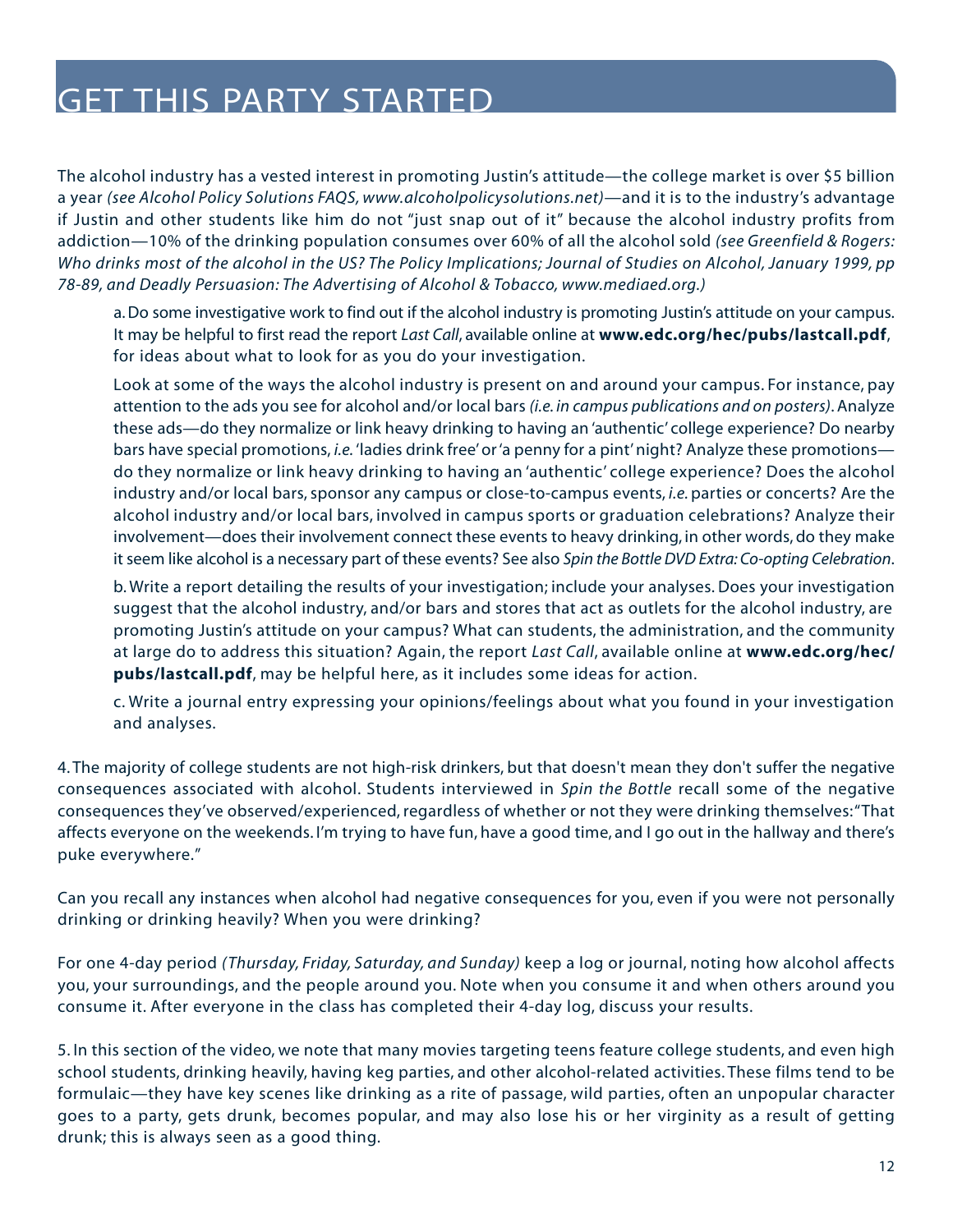Write an outline of an original script for a movie meant for an audience age 15-22. Create characters and plot lines that don't follow the same old formulaic pattern. If alcohol is going to play a role in your movie, give it a new role, one that you haven't seen in these types of Hollywood films. If possible film or stage a short scene from your movie.

Alternatively, create an outline for a movie or a series of scenes that spoof the Hollywood formula. Watch a few of these types of movies, *i.e. Varsity Blues*, *Road Trip*, *American Pie 2*, *Drive Me Crazy*. Pick out something ridiculous, unbelievable, or untruthful about the movie—*i.e.* everyone gets drunk but no one has a hangover the next morning, the unpopular kid miraculously becomes popular thanks to a few drinks, or drunken sex is always great and safe—and spoof it. Often spoofs are funny, but they don't have to be. While it may be appropriate for some of your spoof scenes to be funny, it is also appropriate for some of them to be serious, because often the negative consequences of alcohol are serious, sad, and even scary. If possible, film or stage one of your spoof scenes. For some examples of spoofing visit the *Adbusters* website at **[www.adbusters.org](http://www.adbusters.org)**.

Hold a public screening/staging of the classes' creations. After the screening/staging, invite the audience to participate in a discussion about the topics covered in the work they've just seen.

#### 6. Spring Break

a. Interview a person over 50 who went to college when s/he was around the same age as you are now; ask this person to describe what his/her Spring Break looked like. Write a description of your Spring Break experiences. Next write a description of *MTV Spring Break*. Compare and contrast these three descriptions of Spring Break. How are they similar? How are they different? Do you think *MTV Spring Break* has had any influence on your experiences/expectations of Spring Break? Why or why not?

b. Research *MTV Spring Break*. When did it start? Why? Who sponsors it? Who profits? How is the alcohol industry involved in *MTV Spring Break*—*i.e.* do they provide participants with free or discounted alcohol? How does *MTV Spring Break* advertise itself to students and MTV viewers, in other words, what does it tell its viewers *MTV Spring Break* is all about? How does it advertise itself to its sponsors, in other words, what does it tell its sponsors *MTV Spring Break* is all about? Given the information you've uncovered in your research, what is the primary goal of *MTV Spring Break*?

7a. View the film *Varsity Blues*. Write a critique of the movie from the perspective of one of the following:

- **»** The director of an alcohol education program.
- **»** A college student who has lost a close friend to alcohol.

7b. View the film *Crazy Beautiful*. Write a critique comparing the portrayal of alcohol in this film to the portrayal of alcohol in *Varsity Blues* and similar Hollywood movies.

8. While excessive drinking is definitely a problem on college and university campuses, research has shown that many students overestimate how much and how often their fellow college students drink *(see also the Spin the Bottle DVD Extra: Addressing the Environment)*. The misperception that everyone else is drinking a lot, all the time, leads many students to believe that if they are not drinking, they must be missing out, so they drink because that's what they think everyone else is doing; in reality, most students don't drink all the time nor do they drink excessive amounts.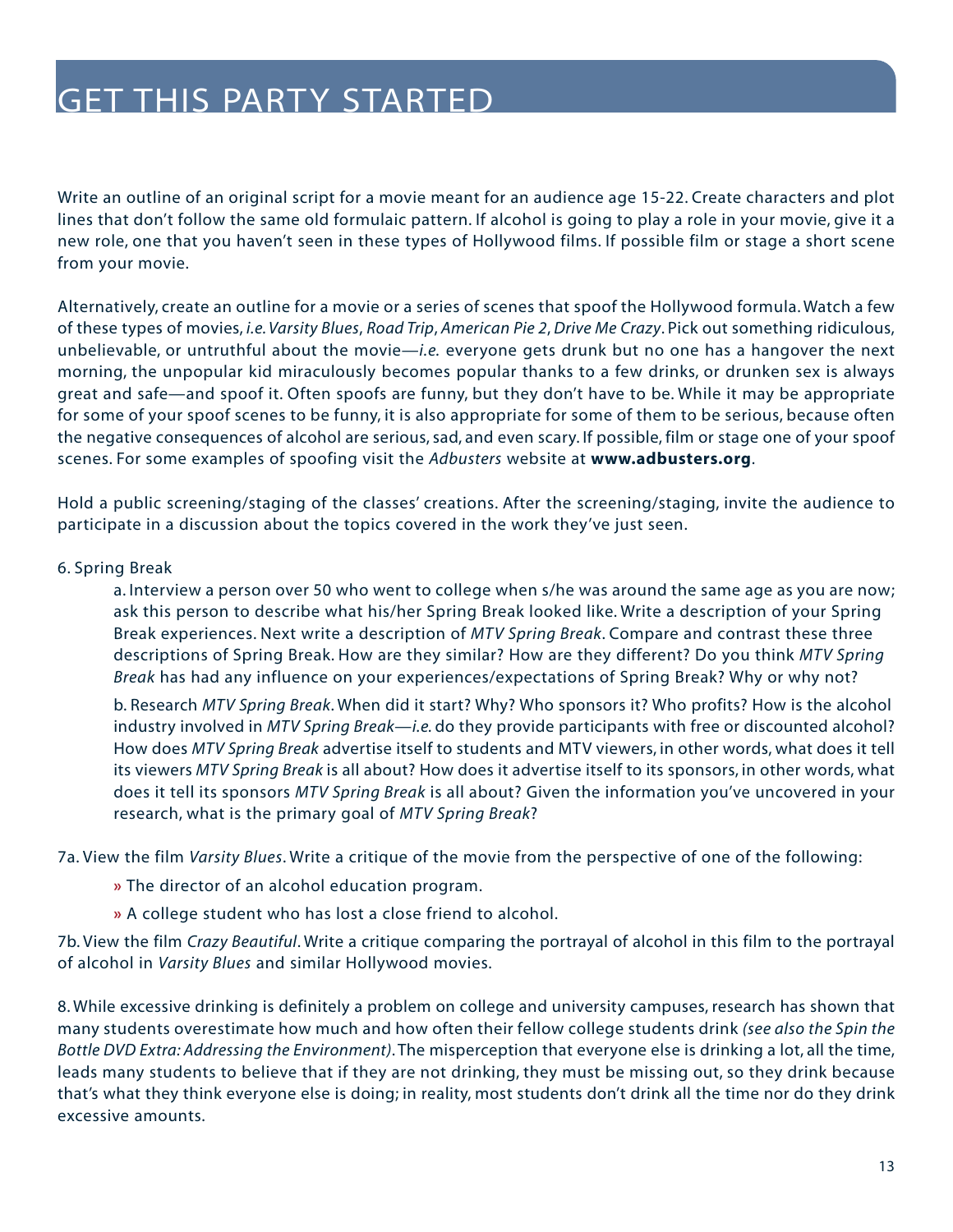a. Are students on your campus drinking as much and as often as you might think? Conduct a survey to determine how much and how often students on your campus are drinking alcohol, and if they overestimate how much and how often other students are drinking. Survey at least 50 students. Ensure that the students remain anonymous, that is students should NOT sign their name to the survey. The report *A Social Norms Approach to Preventing Binge Drinking at Colleges and Universities*, available online at **[www2.edc.org/hec/pubs/](http://www2.edc.org/hec/pubs/)** provides some sample surveys. See also the Higher Education Center for Alcohol & Other Drug Prevention web page *FAQ About Social Norms and Social Marketing* at **[www.edc.org/](http://www2.edc.org/hec/ta/faq/social.html) [hec/ta/faq/social.html](http://www2.edc.org/hec/ta/faq/social.html)**.

*Note:* your college or university may have already undertaken or participated in a similar survey. If they have, what were the results? Compare and contrast their survey results to yours. Compare your results to similar surveys that have been done on other campuses.

b. Where do we go from here? In a group of 3-4, brainstorm a list of ways you could use the information you've gathered to change the college drinking culture. It might help to look at how other campuses have used similar information, see the Higher Education Center for Alcohol & Other Drug Prevention web page *What Campuses Are Doing*, **[www.edc.org/hec/socialnorms/campuses/](http://www2.edc.org/hec/socialnorms/campuses/)**; for further ideas see *FAQ About Social Norms and Social Marketing* at **[www.edc.org/hec/ta/faq/social.html](http://www2.edc.org/hec/ta/faq/social.html)**. Choose an action on your list and implement it!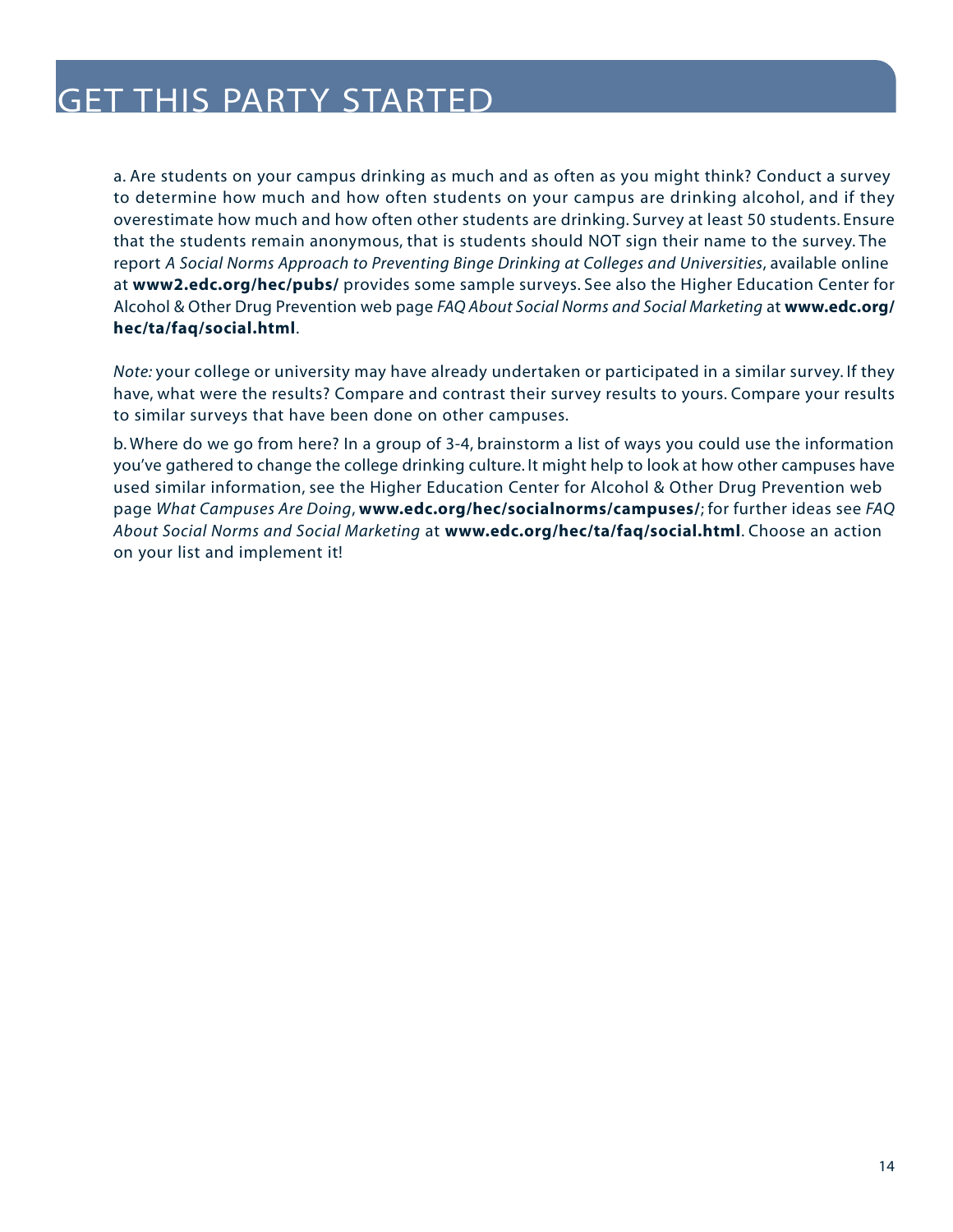#### <span id="page-14-0"></span>**KEY POINTS**

**»** Young men often feel a lot of pressure to drink heavily—in our culture, heavy drinking and being able to 'hold your liquor' is associated with being a so-called 'real' man. The pressure comes from many sources, including media and, often, other young men.

**»** One of the ways we quantify manhood—one of the ways we measure masculinity—is by asking how much alcohol a man can drink. In some situations, young men drink more than they can physiologically handle, just to prove that they are 'man enough.'

**»** Young men often brag about how much they drink. These drinking stories help to create and maintain the links between masculinity and drinking.

**»** Not only is the quantity of alcohol a man can consume important, the type of alcohol consumed is also used as a measure of masculinity.

**»** The 'manliness' of a given product is constructed. As a liquid that you drink, beer is no more masculine than a wine cooler; the so-called 'manliness' of a product comes from the meaning we ascribe to it.

**»** The link between masculinity and drinking is so powerful that often when a man turns down a drink, his masculinity is questioned.

**»** The link between manhood and alcohol is played out in extreme ways in hazing rituals, in places where there is intense pressure on young men to prove that they 'measure up' and are 'man enough' to belong to an exclusive group, *i.e.* the military, sports teams, and fraternities. The pressure can be so extreme that some young men drink dangerous, even lethal amounts, of alcohol in an effort to join the club.

**»** Our cultural definition of manhood is linked to aggression, physicality, and not backing down. Add heavy drinking, and we have a dangerous mix. Our society suffers from alcohol-related violence perpetrated by men and boys under the influence of alcohol—vandalism, acts of aggression, fights, abuse, and assaults, including sexual assault and rape.

**»** It is important to look critically at how gender figures into the uses and abuses of alcohol.

**»** For further study see also the *Spin the Bottle DVD Extras: Drinking Normalized*; *Men, Alcohol & Sports*; *Men & Light Beer*; and *Male Bonding*.

#### **QUESTIONS FOR DISCUSSION & WRITING**

1. How does our culture define masculinity? What happens when a young man does not stick to this definition, when someone steps 'outside the lines'—*i.e.* a man acts in a stereotypically 'feminine' way? What role does alcohol play in getting men to stay inside the lines?

2. What is it like to be a young man in a heavy drinking culture? What are some of the problems young men face that are related to drinking?

3. In what ways does the drinking behavior of young men affect young women? Other young men? Society in general?

4. In groups of 3-4, list and briefly describe some of the messages you have heard or seen that link heavy drinking to masculinity. How does this message affect your expectations of yourself and others?

5. Young men often feel enormous pressure to drink more than they can physiologically handle. What factors in our culture support and contribute to this situation? What role does the alcohol industry play? Have you ever seen or experienced this situation? What might some of the consequences of this situation be? Discuss.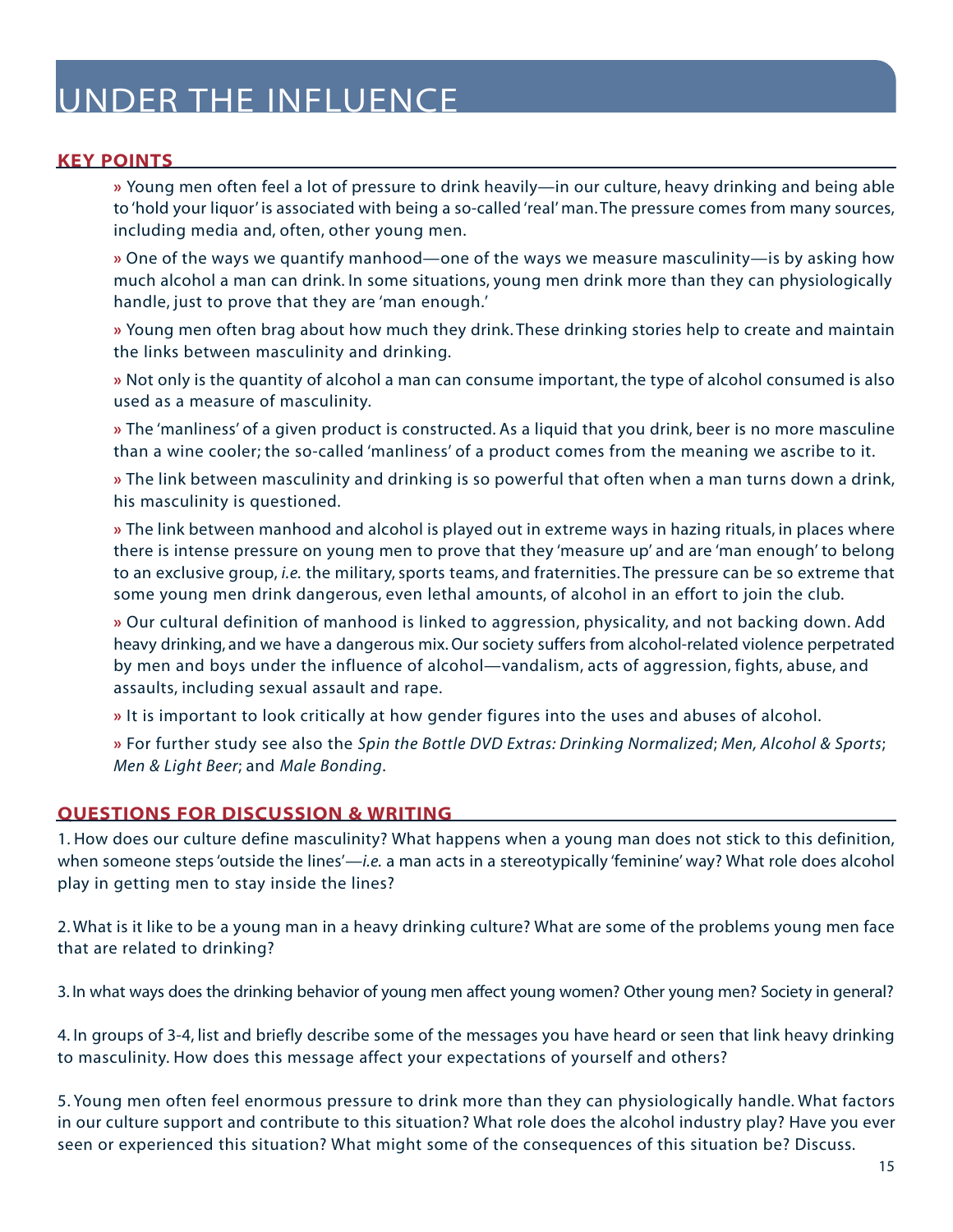6. In a group of 3-4, make two lists: 1) a list of drinks that the culture defines as 'girlie'; and 2) a list of drinks that the culture defines as 'manly'. How do we know which drinks are masculine and which are feminine? What and who determines the gender of a drink? How and why does this happen? How might this practice work to reinforce gender stereotypes as experienced by men and women? If you wanted to switch a drink from 'girlie' to 'manly' or vice versa, what would have to change? *(See also the Spin the Bottle DVD Extra: Men & Light Beer)*. Is there such a thing as an androgynous or non-gendered drink? Why is it androgynous?

7. The following are quotes from some of the students interviewed:

*"When you're a guy, people just do expect you to drink a certain amount. And the more you drink that means the more of a man you are for some reason."*

*"If you're the first one out, you're considered like the girl, the wuss of the crew. And you don't want to be that. So you try to increase your tolerance by drinking more."*

*"And then there's always like the pace-keepers who make sure everyone's drinking a certain amount within a certain time."*

*"And just to see my friend, he always gets teased about it, walking around with his Blue Hawaiians, with the little umbrella stuck in the top. It's like, 'What are you doing? Get away!'"*

*"It's the pressure of just being—I guess it goes with everything—just being a man, just being tough. You know, trying to act like you're hard and doing what you gotta do."*

In a group of 3-4, discuss these quotes. Are the experiences/attitudes expressed by the students interviewed similar to your experiences/attitudes or the experiences/attitudes of people you know? If the producers had interviewed students on your campus, would they hear similar things? What other opinions have you heard?

8. One of the students interviewed says, "It's more a bragging kind of deal, the next morning. That's what gets men to drink more, if you brag about it. Which is stupid. I don't know why we do it." How are drinking stories linked to the role of competition in male culture? Discuss the function of drinking stories in male culture. Do women tell drinking stories? Do these drinking stories serve the same function as men's drinking stories? *(See also the Spin the Bottle DVD Extra: Drinking Normalized.)*

9. In a group of 3-4, list and briefly describe all the alcohol ads you can think of that show or refer to men's relationships with other men. (See also DVD Extra Collected Commercials sections: Objectifying & Mocking Women, Sex & Male Fantasy, and Playing on Male Anxiety). How do the men in these ads look? What are they doing? How are they using alcohol? What do these ads say about men's friendships with other men? What role does homophobia play in the way these ads are constructed? How might these ads work to keep men within the boundaries of our culture's definition of masculinity? What impact might the messages in these ads have on heterosexual boys and men? On homosexual or bisexual boys and men? (See also the Spin the Bottle DVD Extra: Male Bonding.)

10. When surveyed, many students have said that alcohol facilitates male bonding *[\(for further info see the article](http://articles.student.com/article/alcoholsurvey)  [Alcohol on Campus at http://articles.student.com/article/alcoholsurvey\)](http://articles.student.com/article/alcoholsurvey)*. If this is true, why do men rely on alcohol to bond? How might our cultural definition of masculinity support this situation? How might homophobia support this situation? What are some ways young men can bond with one another that do not focus on drinking, or destructive behavior? How might changing our cultural definition of masculinity change, and improve, young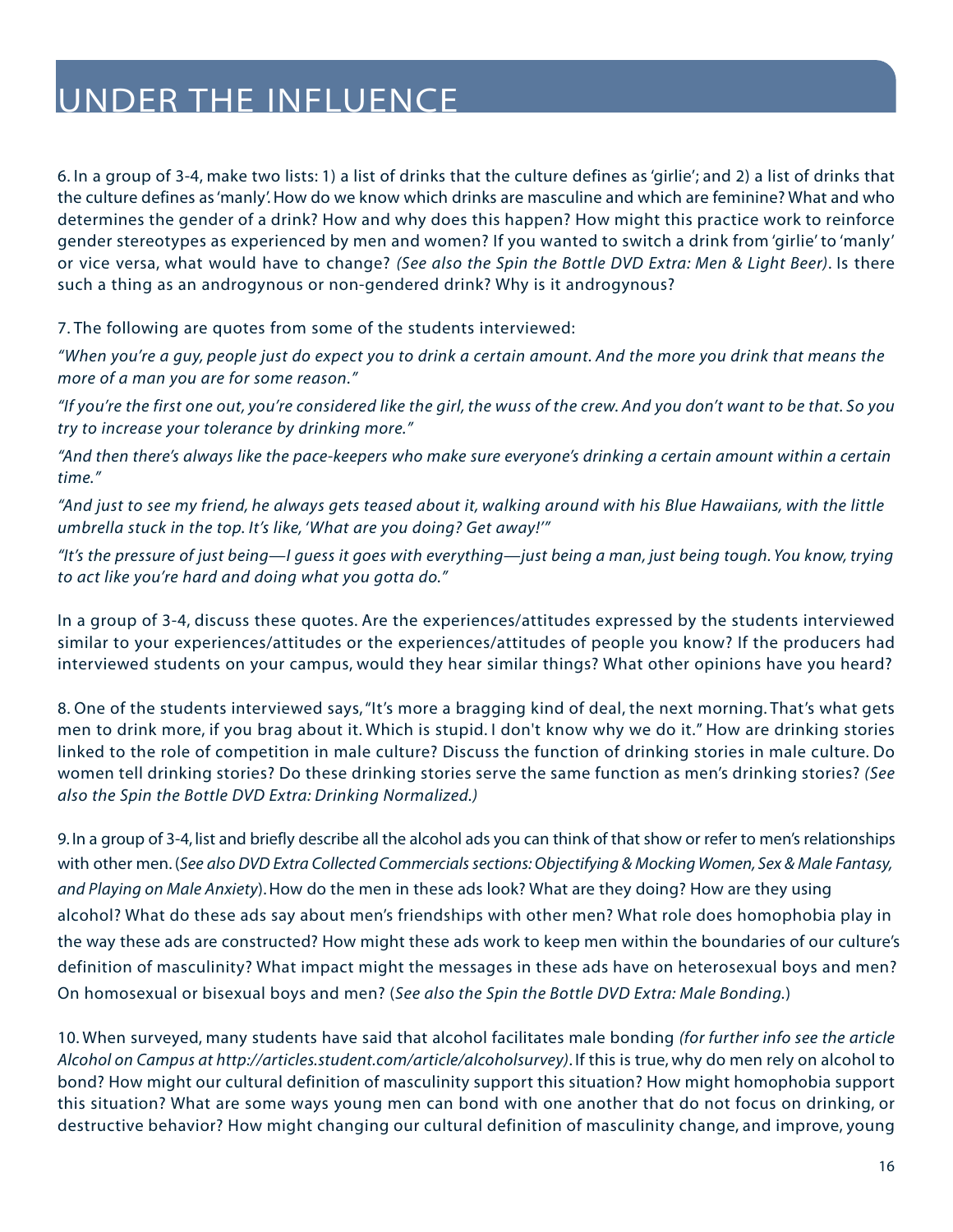<span id="page-16-0"></span>men's relationships with one another? *(See also the Spin the Bottle DVD Extra: Male Bonding.)*

11. Discuss the links between aggression, alcohol, and masculinity.

12. Why is it important to look at the problems associated with high-risk drinking through a gendered lens?

#### **ASSIGNMENTS & ACTIVISM ACTIVITIES**

1. Our gender identities come with a lot of rules.

a. In a group of 3-4, make a list of 'rules' that exist in the culture for men with respect to gender. How do we learn these 'rules'?

b. Read the article *Beyond the Gender Myths* by Margot Hornblower *[\(available online at www.time.com\)](http://www.time.com)*  and read/listen to the song *When I Was a Boy* by Dar Williams *[\(lyrics available online, see for instance](http://www.limitless.org/~del/dar/honestyroom/wheniwasaboy.html)  [www.limitless.org/~del/dar/honestyroom/wheniwasaboy.html\)](http://www.limitless.org/~del/dar/honestyroom/wheniwasaboy.html)*. Reflect on how gender stereotypes, and the rules you've listed above in **1a**, hurt boys and men. How do they serve or help boys and men?

c. Find at least three articles that discuss masculinity from at least three of the following disciplines: Psychology, Sociology, Anthropology, Feminism/Women's Studies, Men's Studies, Biology, Cultural Studies, or Communications. Write a report reviewing these articles—what do these different disciplines say about masculinity, gender differences/similarities, and gender identity? How might these disciplines address/ talk about men and alcohol?

#### 2. In *Sex & Gender: An Introduction*, Hilary M. Lips writes:

*"Stereotypically, we expect different behaviors, personal qualities, and physical appearance from women and men. When we categorize people by sex (their biological femaleness or maleness), we tend to assume that we have also categorized them according to the set of cultural expectations for femininity and masculinity, although on many dimensions there is no necessary relationship between biological sex and cultural expectations for women and men…human beings have often failed, and still do, to recognize the extent to which gender stereotypes are products of the social context in which they exist, how resistant they are to disconfirmation, and how easily they can act as self-fulfilling prophecies. We react negatively to individuals who violate the stereotypes, as if they were acting in an 'unnatural' way, when, in fact, they are simply violating [or resisting] cultural norms (37)."*

a. In a group of 3-4, discuss what the men in your life are like. In what ways do these men resist our culture's limited definition of masculinity? In what ways do they follow the culture's definition? What qualities do they possess that our cultural definition of masculinity doesn't necessarily include, *i.e.* kindness, compassion, and generosity?

*Note:* The purpose of this exercise is to make honest observations about the men in your life and the way that they behave. It is not to harshly criticize or ridicule these men. Instructors should set an expectation for respectful dialogue.

b. If your group were in charge of creating and sending out new messages about what it means to be a man, what would those messages look like? Make a list detailing these new messages.

c. Choose one of your new messages and send it out! First, decide how you will get your message out into the world: in other words, choose the medium for your message. Possible ideas: put your message into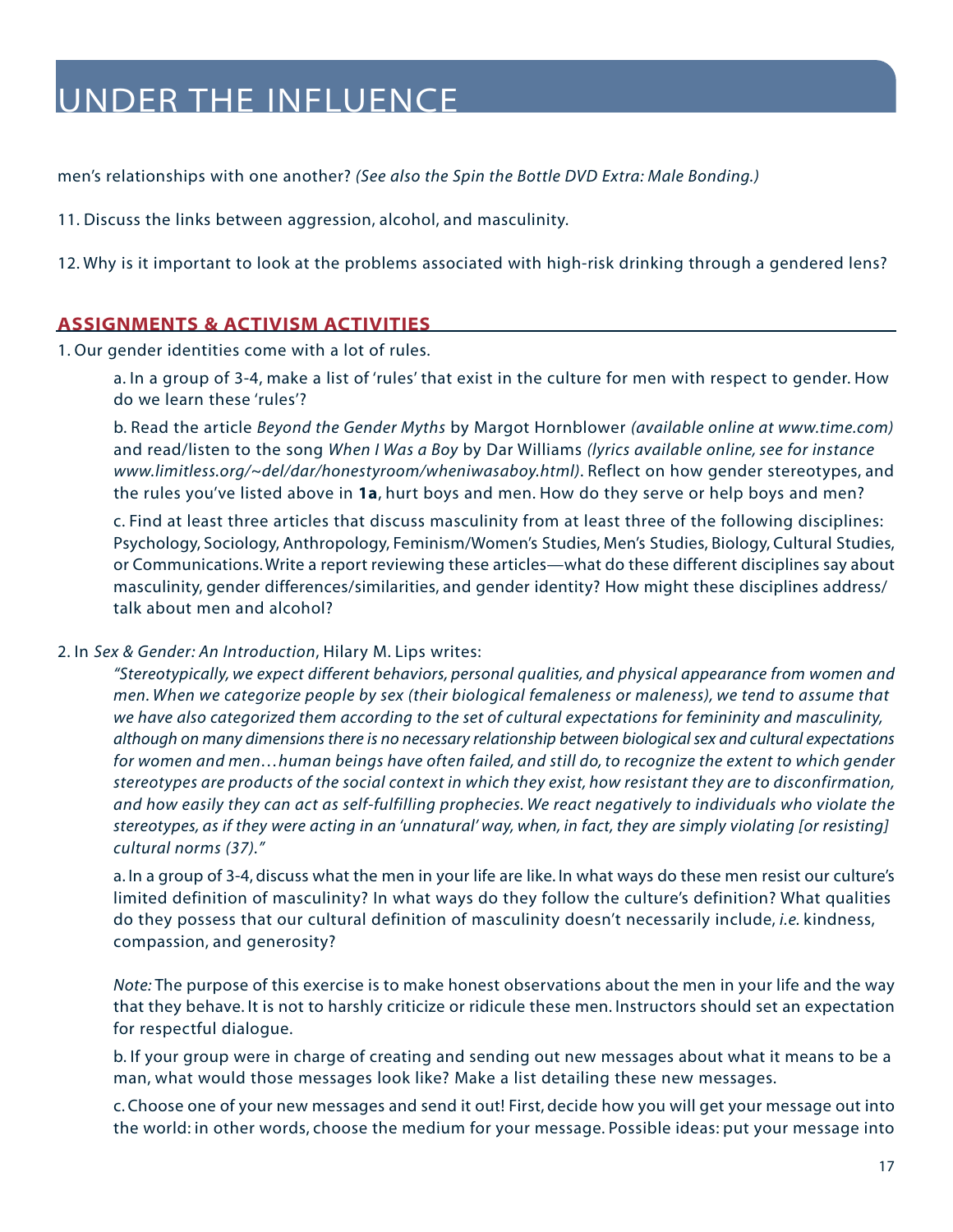an ad *(or a non-ad since you're not actually selling a product but putting forth an idea)* or spoof-ad *(see www.adbusters.org for info and ideas about how to create spoof-ads)*. Post the ads around campus. Create a Public Service Announcement (PSA) for your campus or community radio station. Write and perform a song or poem with a new message about masculinity; have your performance recorded and played on your college or community radio station. There are many ways to get your new message about masculinity out there. Remember you want your message to grab people's attention and be heard, so be creative!

3. The link between masculinity and alcohol is often played out in extreme ways in hazing rituals. In these situations, there is intense pressure on young men to prove that they 'measure up,' and are 'man enough' to belong to an exclusive group *i.e.* a fraternity or sports team. The pressure can be so extreme that young men will drink dangerous, sometimes lethal, amounts in an effort to join the club.

a. Read the article *Hazing and the Making of Men* by Elizabeth J. Allan, available online at **[www.stophazing.](http://www.stophazing.org) [org](http://www.stophazing.org)**. Find at least two other articles/chapters/reports that discuss hazing. Drawing on the material you've read, and your own experience, write a paper that addresses the following: what role does our cultural definition of masculinity play in male hazing rituals? What role does power play in these rituals? What role does alcohol play in these rituals? Many people think that feminism is only concerned with how our gender definitions affect women; however, many feminists have argued that rigid gender definitions are harmful to both men and women. How might feminist scholars talk about men, alcohol, and hazing? Proponents of hazing rituals often suggest that they are a way for men to bond *(see also the Spin the Bottle DVD Extra: Male Bonding)*. In this situation hurting, humiliating, and disrespecting someone is reinterpreted as positive—what is going on in our culture that supports this reinterpretation? What are some nondestructive and non-alcohol-related ways men can bond?

b. Women also engage in hazing rituals. Search the mainstream media for reports of hazing rituals. Ensure that some of the reports talk about young men and hazing, and some talk about young women and hazing. Next read the article *Bad Girls, Bad Girls, Whatcha Gonna Do?* by Lyn Mikel Brown, available online at **[www.stophazing.org](http://www.stophazing.org)**. Make a list of Brown's main points. Using these points, analyze the articles you've collected. Can you find evidence to support Brown's claims? Brown suggests that while male hazing rituals are often interpreted as forms of bonding, or boys being boys, female hazing rituals are often interpreted as girls being mean or petty—what is going on in our culture that supports these very different interpretations? What role does our cultural definition of femininity play in the way girls and young women engage in hazing rituals?

c. Hazing hurts men and women. We need to have rules and policies around hazing rituals, but as the articles you read for **3a** and **3b** suggest, we also need to look at our gender definitions, and the limits these definitions place on the roles available to both men and women. What role does alcohol and the alcohol industry play in maintaining our gender definitions? Why might it be in the industry's interest to maintain them? How can we make these gender definitions more flexible?

4. Hazing is often associated with Greek life on college campuses. Some students who have participated in hazing rituals argue that hazing brings them closer to their fraternity brothers or sorority sisters, because those who suffer together stay together.

a. In a group of 3-4, discuss what aspects of the Greek fraternity and sorority culture work to support this belief. How might the culture at large also support this situation?

b. Read the article *Greek Letters Don't Justify Cult-Like Hazing of Pledges* by Hank Nuwer, available online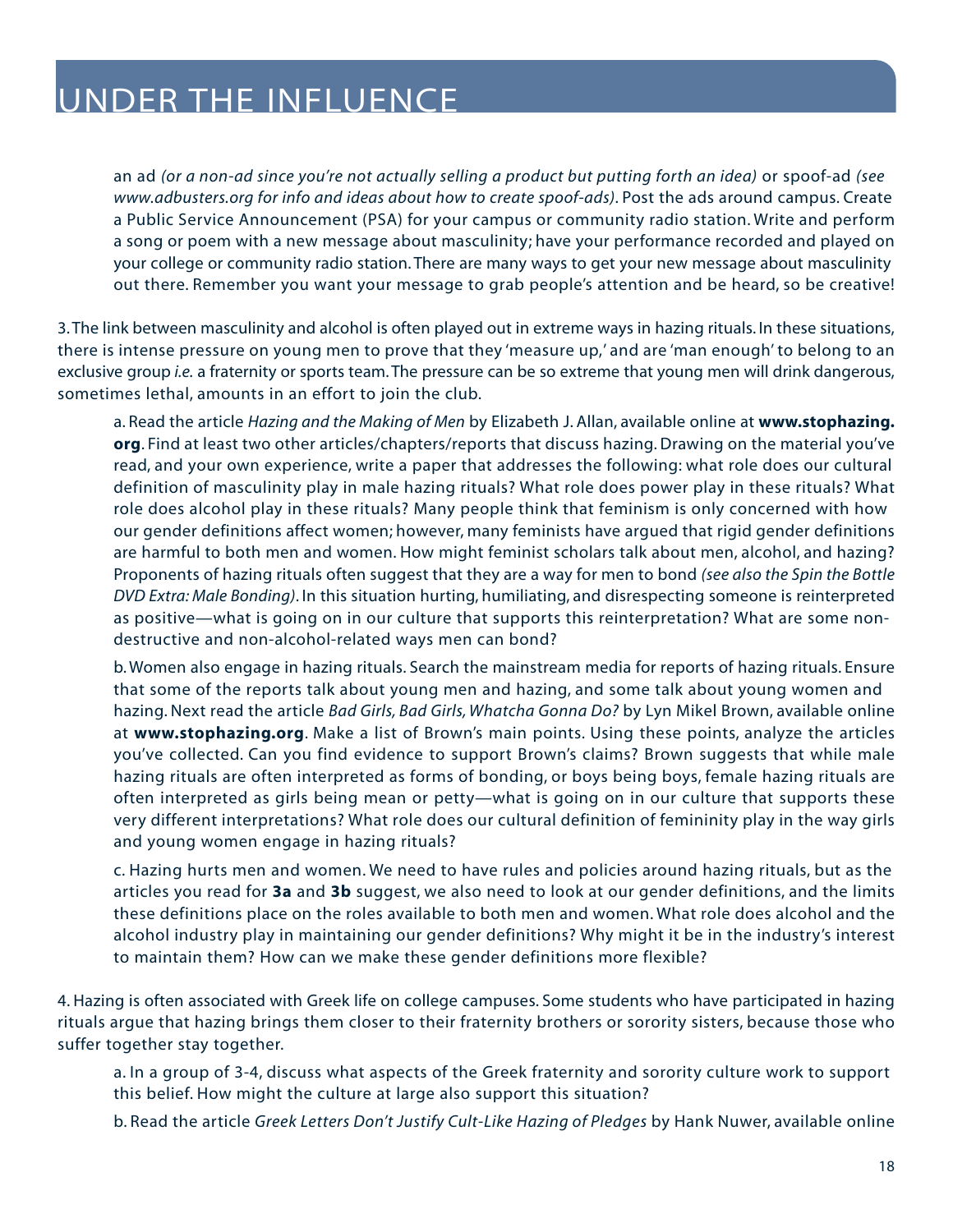at **[www.stophazing.org](http://www.stophazing.org)**. Find and read at least one other article/chapter/report on cults. In what ways can fraternity and sorority culture be cultish? How might this contribute to and support the belief that those who suffer together stay together? In a 3-5 page paper, discuss fraternity and sorority culture as cult.

c. Read the article *Greek Tragedy* by Paul Ruffins, available online at **[www.washingtoncitypaper.com/](http://www.washingtoncitypaper.com/archives/cover/1999/print_cover0618.html) [archives/cover/1999/print\\_cover0618.html](http://www.washingtoncitypaper.com/archives/cover/1999/print_cover0618.html)**. Find and read at least one other article/chapter/report that discusses hazing and takes the hazing pledge, or the family's point of view, into account. Analyze these articles in a paper. Do you see any evidence to suggest the people involved believed that 'those who suffer together stay together'? What were some of the consequences? What aspects of Greek culture, and our culture at large, may have contributed to and supported the belief systems that the pledge and the sorority/fraternity were operating from? What is the role of both gender and race in the situations you've analyzed? Bonding and friendship are important—how can fraternities and sororities encourage bonding and friendship without having to make people suffer?

d. Different colleges have different approaches to Greek life and alcohol policies. What is your campus's policy toward Greek life and hazing? How has this changed or stayed the same in the last 50 years? How has Greek life and hazing changed or stayed the same in those years? Will/do these policies effect positive change? Investigate the policies and practices of the fraternities and sororities on your campus. In what ways are students involved with these groups working to bring about positive change with respect to high-risk drinking and hazing on your campus? Compile the information you've collected and analyzed in a report; suggest a best-practice approach for your own campus to incorporate.

5. Investigate your campus history of hazing rituals. Remember hazing is not limited to fraternities and sororities; it is also often associated with athletics, the military, and other membership groups.

a. Have there been any publicly acknowledged incidents of injury or death resulting from hazing activities on your campus? Investigate this incident *(if there have been no such incidents on your campus, find one that has occurred at a university or college close by)*. What were the circumstances? What went wrong? What were the consequences? How did the perpetrators explain what they had done and why? How was the victim(s)'s life changed? What could have been done to prevent this incident? How did the administration respond? Did your college take any steps to address hazing as a result of this incident? Has the situation changed? How?

b. Write a report detailing the results of your investigation. As part of your report, look at your campus policies around hazing; if possible interview a member of the administration. Will these policies work to prevent an incident like the one you've investigated above from reoccurring? How do you see, or not see, these policies lived out on your campus? Suggest some steps the administration can take to prevent such an incident from reoccurring. Send your report to the administration. For ideas and more information on hazing, check out the website **[www.stophazing.org](http://www.stophazing.org)**.

c. Having tackled the question of what the administration should be doing to address hazing, in a group of 3-4, brainstorm a list of ways students can help. Choose one of the items on your list and implement it.

6a. View at least two current movies that feature college or high school-age characters. Analyze each movie. Make a list of all the young, male characters. Do they drink alcohol? Moderately or excessively? What are the consequences? Do they have any common features? If any of the men stand out as different, what makes them different? Which characters are portrayed as popular? Why are they popular? Which characters are portrayed as unpopular? Why are they unpopular? Do you see any links being made between alcohol and popularity?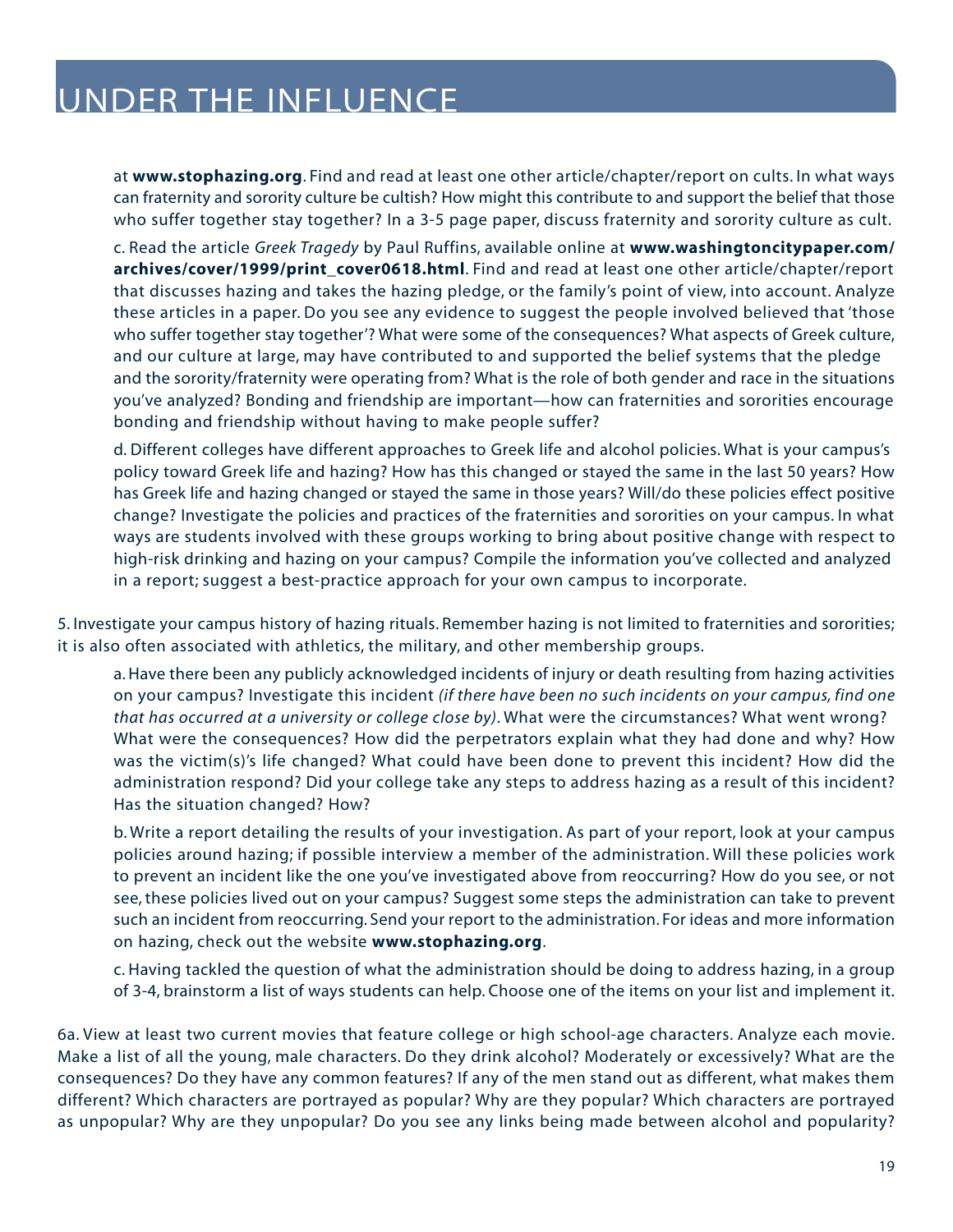How do these male characters interact with female characters? With other male characters? What stories do these movies tell about what it means to be a man? What stories do these movies tell about men and alcohol? Why do these stories matter? Present your analyses to the class.

6b. View the movie *Animal House* (1978). Compare and contrast this film to the two you've watched for **6a.** How have representations of men and drinking changed? How have they stayed the same? What might this say about how our cultural attitudes around men and drinking have changed or stayed the same?

7. One of the ways the alcohol industry has specifically targeted men is by colonizing sport, traditionally seen as a male realm *[\(of course many women also play and watch sports; for further info on women and sport see Playing](http://www.mediaed.org) [Unfair: The Media Image of the Female Athlete, www.mediaed.org\)](http://www.mediaed.org)*. Alcohol and athletics have become linked, despite the fact that consuming alcohol actually impairs athletic performance. See also *Spin the Bottle DVD Extra: Men, Alcohol & Sports*. For further reading on this topic, see the article *Boos for the NCAA's Stance on Booze Advertising* at **[www.med.sc.edu:1081/collegebooze.htm](http://www.med.sc.edu:1081/collegebooze.htm)**.

a. View and if possible record your favorite sporting event *(an event covered in the mainstream media)*. Keep a log noting every time you see an alcohol ad or logo, or hear a reference to alcohol, *i.e.*"This event is brought to you by…". Remember to note where *(i.e. a logo behind the pitcher)*; what *(i.e. an ad for Budweiser)*; and who *(i.e. a former all-star athlete or anchorperson making a pitch for a certain brand)*. Review your log —how many times did alcohol make an appearance during your favorite sporting event?

b. Re-watch the sporting event you recorded for **7a** and note the following: how long was the event you watched? How much of that time was given to commercials? How many commercials played? How many of those were for alcohol? Who is the target audience for these alcohol ads; in other words, who would find them appealing or funny? How might these ads be specifically targeting men and boys? Has the alcohol industry colonized your favorite sporting event? Present your log and analyses to the class.

8. Visit the website **[www.superbowl-ads.com](http://www.superbowl-ads.com)**. Choose a Super Bowl year to review. What company/organization ran the most ads during the Super Bowl? Of the ads that aired during the Super Bowl, what percentage was for alcohol/ beer? Referring to the handout *Deconstructing an Alcohol Advertisemen[t \(available at www.mediaed.org/handouts/\)](http://www.mediaed.org/handouts/)*, analyze at least five of the alcohol ads that aired during the super bowl. How might these ads be specifically targeting men and boys? Present your analyses to the class.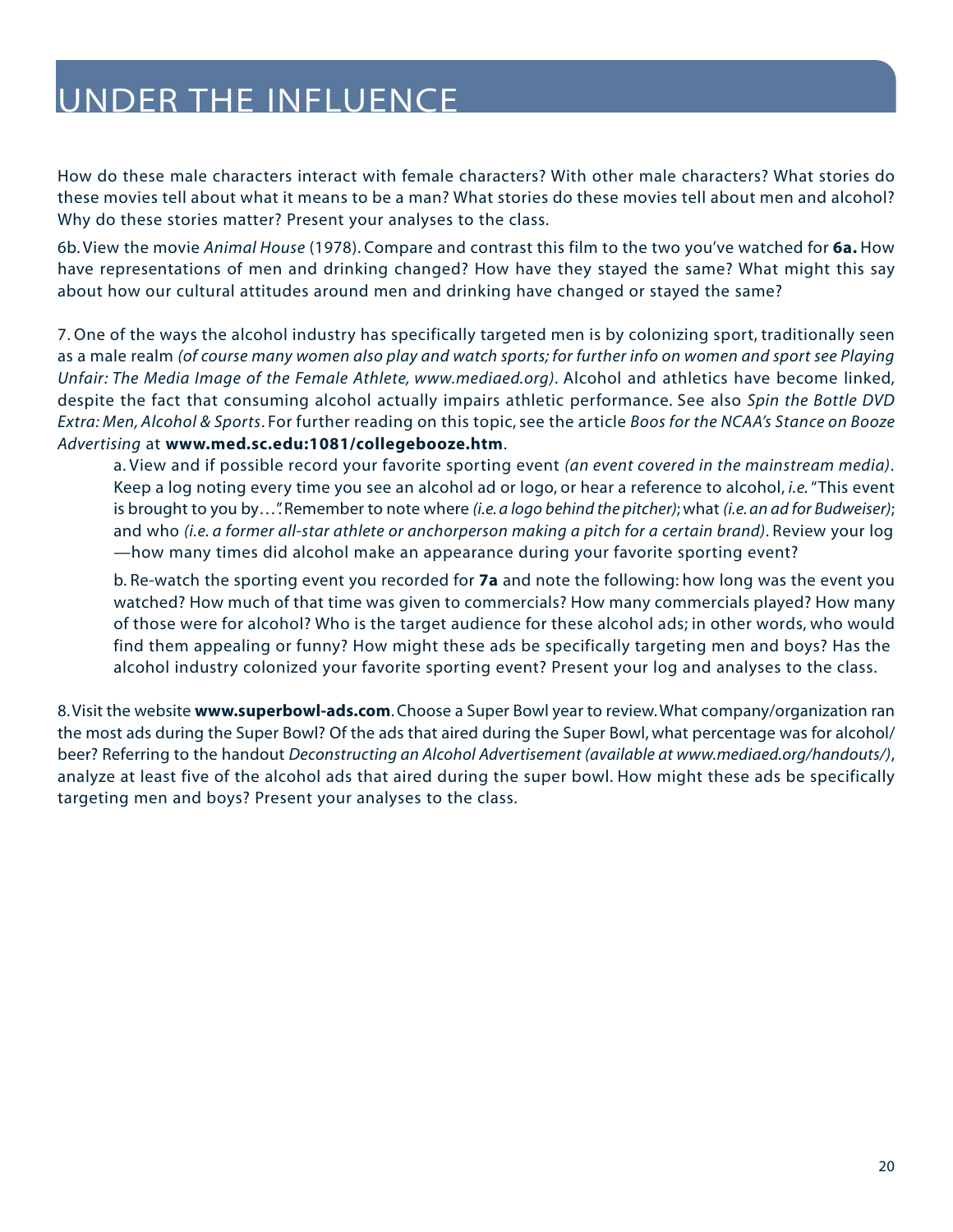#### <span id="page-20-0"></span>**KEY POINTS**

**»** Our culture insists that young women should be attractive, desirable to men, sexy and experienced, uninhibited, and sexually available; at the same time they should be virginal, 'good girls,' passive, and feminine. It is impossible to be both. Alcohol is offered as a way for young women to resolve this contradiction.

**»** The alcohol industry is aware of the pressures young women feel around the 'good girl/bad girl' dichotomy, and they use this knowledge in their marketing.

**»** Because our culture values women primarily for their bodies and their appearance, there is enormous pressure on young women to demonstrate their freedom and their independence by expressing their sexuality in a male-oriented way—where sex and sexuality is about men's pleasure, not women's pleasure, nor men and women's pleasure.

**»** Alcohol offers women a way to break through their inhibitions and to escape the pressures they feel to be both sexy and 'good.' At the same time, it can act as 'the perfect excuse'—something that is culturally viewed as unacceptable for women to do sober *(i.e. having sex with someone without having or wanting to have a relationship with that person)*, becomes excusable when drunk.

**»** College women's alcohol use has changed in the last few years and is increasing. Binge drinking rates among college women is approaching that of their male counterparts *(2001 Harvard School of Public Health College Alcohol Survey)*.

**»** Young women often compete with young men around drinking. For some women, being able to drink as much as, or more than, men is a source of pride and a way to improve their status and gain recognition.

**»** Activities often initiated by men—drinking games, chugging, doing funnels, keg-stands—have become part of the college party scene. Both men and women are expected to be part of this scene.

**»** The alcohol industry wants women to drink more because this opens up a bigger market. One way they target women is by propagating a message that tells women if they drink like men, they'll share some of men's power, impress men, and be like one of the guys.

**»** Even though women are targeted heavily by the alcohol industry and encouraged to drink more, a double standard still applies. While men who drink heavily are considered more masculine, women who drink heavily are considered less feminine. The alcohol industry is aware of this double standard. This is one of the reasons why they use stereotypically beautiful, feminine, sexy women in their ads.

**»** In an attempt to achieve the beauty ideal, many women offset the calories of alcohol by not eating. This unhealthy behavior contributes to eating disorders and puts a woman at risk of getting drunk more quickly, which in turn puts her at greater risk of being sexually assaulted.

**»** Our drinking culture does not affect men and women in the same ways. Campuses may address excessive drinking in terms of looking at vandalism, violence, fights and assaults, but the alcohol-related problems women face are often not visible, and may include depression, eating disorders, loneliness, sadness, and even suicide.

**»** For further study see also the *Spin the Bottle DVD Extras: More on Women & Drinking* and *Women & Sexual Assault.*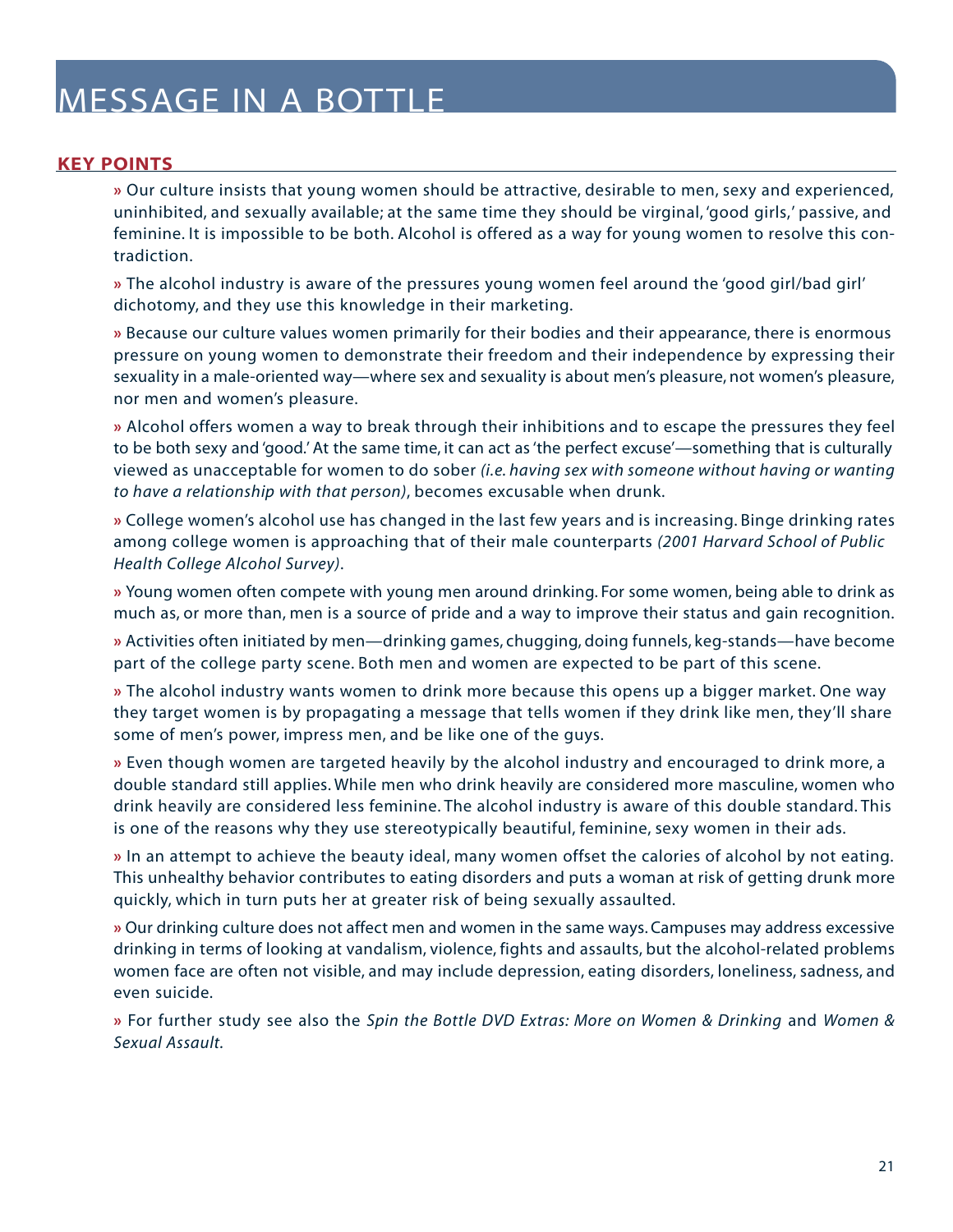#### <span id="page-21-0"></span>**QUESTIONS FOR DISCUSSION & WRITING**

1. How does our culture define femininity? What happens when a young woman does not stick to this definition, when someone 'steps outside the lines'—*i.e.* a woman is not traditionally/stereotypically beautiful? What role do alcohol and the alcohol industry play in getting young women to stay inside the lines?

2. What is it like to be a woman in a heavy drinking culture? What are some of the problems women face related to drinking?

3. In groups of 3-4, list and briefly describe some of the messages you have heard or seen, particularly from the alcohol industry, with respect to women and drinking. How do these messages affect your expectations of yourself and others?

4. The following are quotes from some of the students interviewed:

*"It gives you the feeling that you're going to be like the women in the ads, like you're going to be really sexual and beautiful."*

*"You're able to do things that you're not able to do, you can make excuses for yourself when in normal situations, you wouldn't be able to do that."*

*"I know girls that can drink any man under the table and I know girls that will come up to you, if you're not drinking a beer, or if you haven't had six shots, and will force you to sit down with them and take six shots."*

*"It fills an image, you'd rather see a girl, drinking out of a straw, in like her nice clothes, make-up, than like chugging this beer. It's kind of unattractive I guess."*

*"They'll [women] go all day with not eating anything but a salad and a diet coke and then they think it's okay to go have ten drinks at the bar."*

In a group of 3-4, discuss these quotes. Are the experiences/attitudes expressed by the students interviewed similar to your experiences/attitudes or the experiences/attitudes of people you know? If the producers had interviewed students on your campus, would they hear similar things? What other opinions have you heard?

5. In a group of 3-4, list and briefly describe all the alcohol ads you can remember seeing that have women in them—describe these women. How do the women interact with men in the ads? How do they interact with other women? Who is the target audience for these ads, in other words who might find these ads appealing? How might these representations of women affect viewers' expectations of themselves and others? Discuss. See also *DVD Extra Collected Commercials: Objectifying & Mocking Women* and *Ads Targeting Women*.

6. In the video **Jean Kilbourne** says, "In a culture that primarily values women for their bodies and their appearance, there's enormous pressure on young women to demonstrate their freedom and their independence by acting out sexually, and particularly by acting out sexually in a very male-oriented kind of way." What does it mean for women to "act out sexually in a male-oriented way"? What role might alcohol play in this situation? What is the alcohol industry's vision of women's sexuality and sexual freedom? How else might we envision sex, sexuality, and sexual freedom?

7. In *No Logo*, **Naomi Klein** says that advertisers have become very good at co-opting dissent and exploiting political and social movements to sell products. In what ways has the alcohol industry co-opted and exploited feminism in order to sell its products to young women? How has the alcohol industry altered and changed definitions of female power and freedom? Do the alcohol industry, and the advertising industry in general, threaten female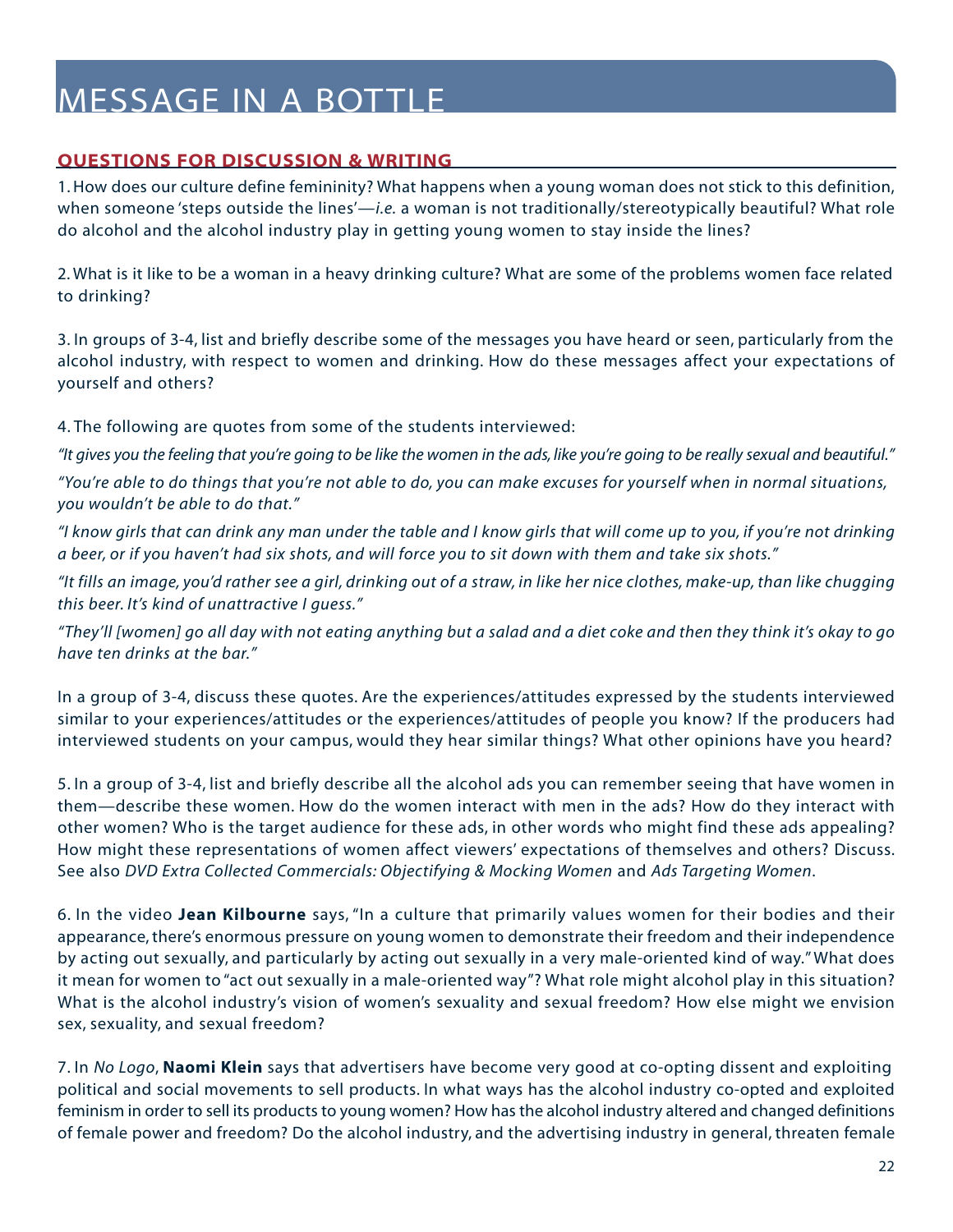power and freedom as defined within the context of feminism? *(See also Assignment & Activism Activity 2 in the next section)*. For some discussion about what feminism is, see What is feminism? at **[www.thinkingwomen.org/](http://www.thinkingwomen.org/html/discussion/sexisminmedia.html) [html/discussion/sexisminmedia.html](http://www.thinkingwomen.org/html/discussion/sexisminmedia.html)** and **[campus.murraystate.edu/services/women.center/feminism.htm](http://campus.murraystate.edu/services/women.center/feminism.htm)**.

8. Some young women compete with young men around drinking and take great pride in being able to drink as much as, or even more than, men. Some people might argue that this is a good thing—it proves that men and women are equal. Others might argue that the situation is more complex than meets the eye. How might the perspectives of first, second, and third-wave feminism address this situation? Before you begin your discussion, read *Women on a Binge* by Jodi Morse, available online at **[www.time.com/time/2002/wdrinking/story.html](http://www.time.com/time/2002/wdrinking/story.html)**, and *Viewpoint: Libation as Liberation?* by Barbara Ehrenreich, available online at **[www.time.com/time/2002/](http://www.time.com/time/2002/wdrinking/viewpoint.html) [wdrinking/viewpoint.html](http://www.time.com/time/2002/wdrinking/viewpoint.html)**.

9. **Jean Kilbourne** notes that while men who drink heavily are considered more masculine, women who drink heavily are considered less feminine. Discuss some of the ways these stereotypes are played out in our culture, particularly in college culture. How are these stereotypes linked to our broader definitions of masculinity and femininity?

10. What are eating disorders? According to the video, how might high-risk drinking be linked to eating disorders? Read the press release *Individuals with Eating Disorders up to Five Times Likelier to Abuse Alcohol & Illicit Drugs*, available online at **[www.casacolumbia.org/absolutenm/templates/PressReleases.asp?articleid=350&zoneid=46](http://www.casacolumia.org/absolutenm/templates/PressReleases.asp?articleid=350&zoneid=46)**. How might the media, particularly the media images we see of women, be linked to both eating disorders and high-risk drinking?

11. In a group of 3-4, discuss the 'good-girl/bad-girl' dichotomy that exists around drinking and women. Have women in the group experienced this pressure? In what ways have men in the group experienced/responded to this dichotomy?

12. **Jean Kilbourne** describes alcohol as the "perfect excuse." Women can use alcohol to excuse behavior that would be culturally unacceptable under ordinary circumstances. What types of behavior might young women feel compelled to excuse by using alcohol? What is going on in our culture that makes women feel they need to rely on alcohol in order to do these things? Do young men need to excuse their behavior if they act in similar ways?

13. **Jean Kilbourne** notes that the Bacardi campaign—*Banker by day, Bacardi by night*; *Librarian by day, Bacardi by night*—is a perfect example of how the alcohol industry has tapped into the 'good-girl/bad-girl' dichotomy *[\(see the Spin the Bottle Study Guide Handout available online at www.mediaed.org/handouts for examples of this](http://www.mediaed.org/handouts) [ad campaign\)](http://www.mediaed.org/handouts)*. Explain what is meant by this 'good-girl/bad-girl' dichotomy. In a group of 3-4, list, describe, and discuss as many examples of the 'good-girl/bad-girl' dichotomy, as it relates to alcohol, that you have seen/ heard, *i.e.* in advertisements, movies, television programs, and campus gossip.

14. Our culture puts enormous pressure on young women to be attractive, sexy, and available to men. At the same time, women are expected to be 'good girls' and the sexual behavior of women is often policed—women who are deemed too sexy, or too available to men are quickly termed "sluts". What is going on in our culture that supports the policing of women's sexuality? What role might gender definitions and expectations play in this situation? What role might alcohol play in this situation? For further reading see *Flirting with Danger* by Lynn Phillips and *The Male in the Head* by Janet Holland.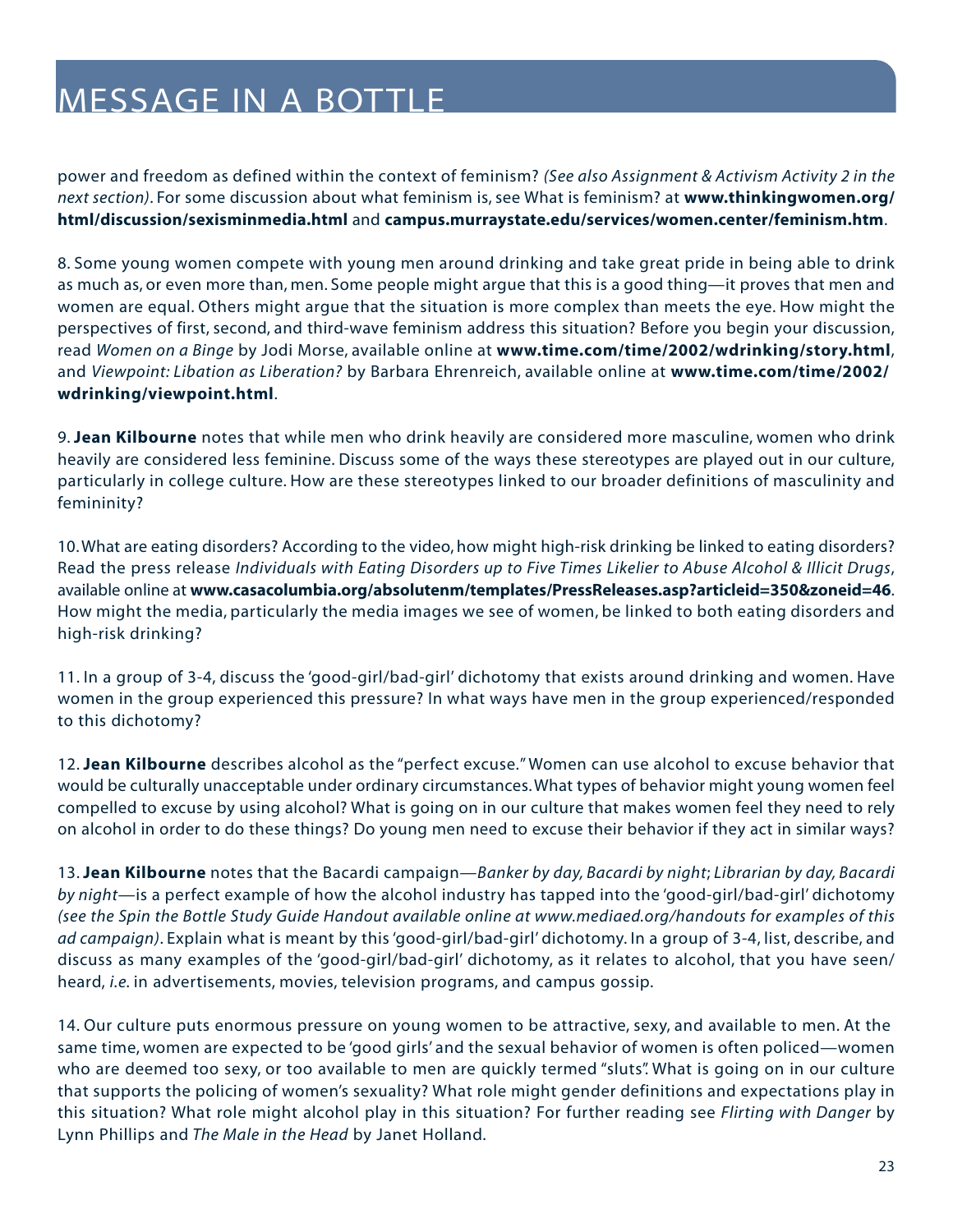#### <span id="page-23-0"></span>**ASSIGNMENTS & ACTIVISM ACTIVITIES**

1. Our gender identities come with a lot of 'rules' put forth by the culture.

a. In a group of 3-4, make a list of rules that exist for women with respect to gender. How do we learn these 'rules'?

b. Read the article *Beyond the Gender Myths* by Margot Hornblower *[\(available online at www.time.com\)](http://www.time.com)*  and read/listen to the song *When I Was a Boy* by Dar Williams *[\(lyrics available online, see for instance](http://www.limitless.org/~del/dar/honestyroom/wheniwasaboy.html)  [www.limitless.org/~del/dar/honestyroom/wheniwasaboy.html\)](http://www.limitless.org/~del/dar/honestyroom/wheniwasaboy.html)*. Reflect on how gender stereotypes and the rules you've listed above in 1a hurt girls/women. How do they serve or help girls and women?

c. Find at least three articles that discuss femininity from at least three of the following disciplines: Psychology, Sociology, Anthropology, Feminism/Women's Studies, Men's Studies, Biology, Cultural Studies, Communications. Write a report reviewing these articles—what do these different disciplines say about femininity, gender differences/similarities, and gender identity? How might these disciplines address/ talk about women and alcohol?

2. In the article *Alcohol in the Vulnerable Lives of College Women*, Devon Jersild writes:

*"Social, cultural, and psychological contexts are crucial in the development of alcohol problems. Consider the accompanying problems of women dependent on alcohol: often eating disorders, a history of sexual abuse; more often than men, a depression that preceded their drinking. The pain in their lives has everything to do with what it means to be female in our culture…It seems to me enormously ironic that, for today's young women, alcohol has come to symbolize power and choice and independence—the very qualities that, in excess, it most undermines. I emphasize that phrase 'in excess'—because, when we talk about women's vulnerability to alcohol problems, it is important to remember the positive aspects of changing gender norms around alcohol. Of course women should have the freedom men have to drink! Of course we must abhor the special stigma against women with drinking problems! Ultimately, what we want for young women is not just their safety and their health, but the opportunity to grow emotionally and intellectually, and to take creative risks and responsibilities. If they can coolly and objectively assess the role of alcohol in their lives, and take responsibility for whether, when, and how much they drink, they will be several steps ahead of many adults." [\(If possible read the entire article, available online at http://chronicle.com\)](http://chronicle.com)*

Write a paper that explores the complexities surrounding women and alcohol, and women's high-risk drinking. Investigate the history of women and drinking—how have things changed, how have they stayed the same? How have feminism and the sexual revolution affected women's freedom around alcohol? Discuss how our cultural environment affects a woman's ability to "coolly and objectively assess the role of alcohol" in her life. Be sure to include the alcohol industry's role. It is strongly recommended that your paper take a multi-disciplinary, feminist approach.

3. Referring to the bodies of women in alcohol ads, one of the young women interviewed says,"If you drink on a regular basis your body isn't going to look like that."

a. Most young women know this—what are some of the possible consequences?

b. What links have researchers found between eating disorders and the media? Find at least three articles or papers that discuss the links between eating disorders and the media.

c. Considering the links that have been found between eating disorders and the media, analyze some recent media representations of alcohol, *i.e.* ads, movies that include high-risk drinking, and *MTV Spring*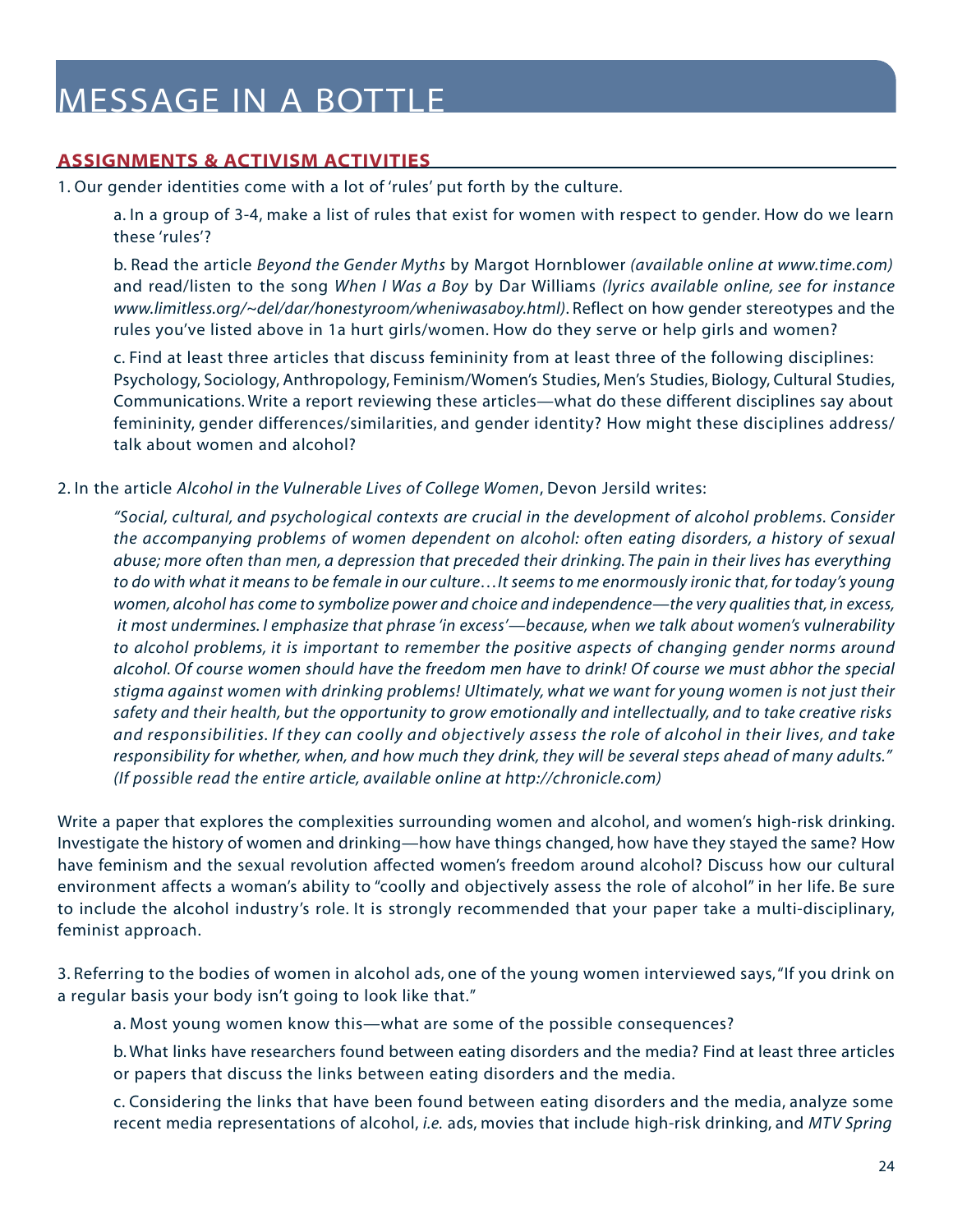*Break.* How might these media representations contribute to the development of eating disorders in some young women? In what ways might the link between eating disorders and the media, and the way alcohol is represented in the media, be detrimental to some young women's health? Discuss the articles you've read and the questions you've discussed in 3a, b, and c in a paper or presentation.

4. In this section of the video we've looked at how our culture sets up some impossible contradictions for women. Women should be sexy, uninhibited, and available to men, but at the same time they should be 'good girls,' passive, and feminine. The alcohol industry, through their advertising, also implies that 'if women drink like men, they'll be more like men and share some of men's power.' However, the message is simultaneously sent that 'they shouldn't be too much like men; even women who drink should be attractive and available to men, sexy, and slim.'

a. Find a selection of messages that propagate these contradictions—in ads, on television, in movies, etc. Analyze these messages—what purpose do they serve? What are some of the consequences of these contradictory messages? How might they affect the lives of girls/women?

b. Let society and the alcohol industry know that these impossible contradictions are unfair and unhealthy. First decide on the medium for your message. Some possibilities include: spoofing the contradictions *(see [www.adbusters.org for some info and ideas about spoofing\)](http://www.adbusters.org)*; starting a letter writing campaign targeting the alcohol industry and the media; composing a poem, song, or play that you can perform; or creating art work that you can display to let people know what you think of these impossible contradictions. Remember, you want to grab people's attention and be heard, so be creative!

#### 5. See here also the *Spin the Bottle DVD Extra: More on Women & Drinking*.

a. In a group of 3-4, discuss the following: what do you know about the affect of alcohol on an individual's health? Where have you acquired this knowledge? Does this information talk about how alcohol affects men and women's health differently?

b. Research the body of work referred to as Women's Health. Women's Health researchers note that historically much of our health information and research *(with the exception perhaps of reproductive health information and research)* has overlooked gender. Men's symptoms for illness are usually regarded as the norm and are applied universally. This means we may not recognize women's symptoms when they manifest differently from men's, and our health promotion and prevention messages often only address men's health issues. In a paper or presentation discuss the following: according to the area of Women's Health, what affect does this situation have on the information we know about women and alcohol? What affect does it have on the prevention and education messages we get about alcohol and health? In what ways does alcohol affect women's health? What can we do to address concerns around women's health and alcohol?

6a. View at least two current movies that feature college or high school-age characters. Make a list of all the female characters. Do they drink alcohol? Moderately or excessively? What are the consequences? Do these characters have any common features? If any of the women stand out as different, what makes them different? Which characters are popular? Why are they popular? Which characters are unpopular? Why are they unpopular? Do you see any links being made between alcohol and popularity? How do these female characters interact with male characters? With other female characters? What stories do these movies tell about what it means to be a woman? What stories do these movies tell about women and alcohol? Why do these stories matter? 6b. View the following movies: *Days of Wine and Roses (1962)* and *A Woman Under the Influence (1974)*. Compare and contrast these two films to the two you've watched for **6a**. How have movie representations of women and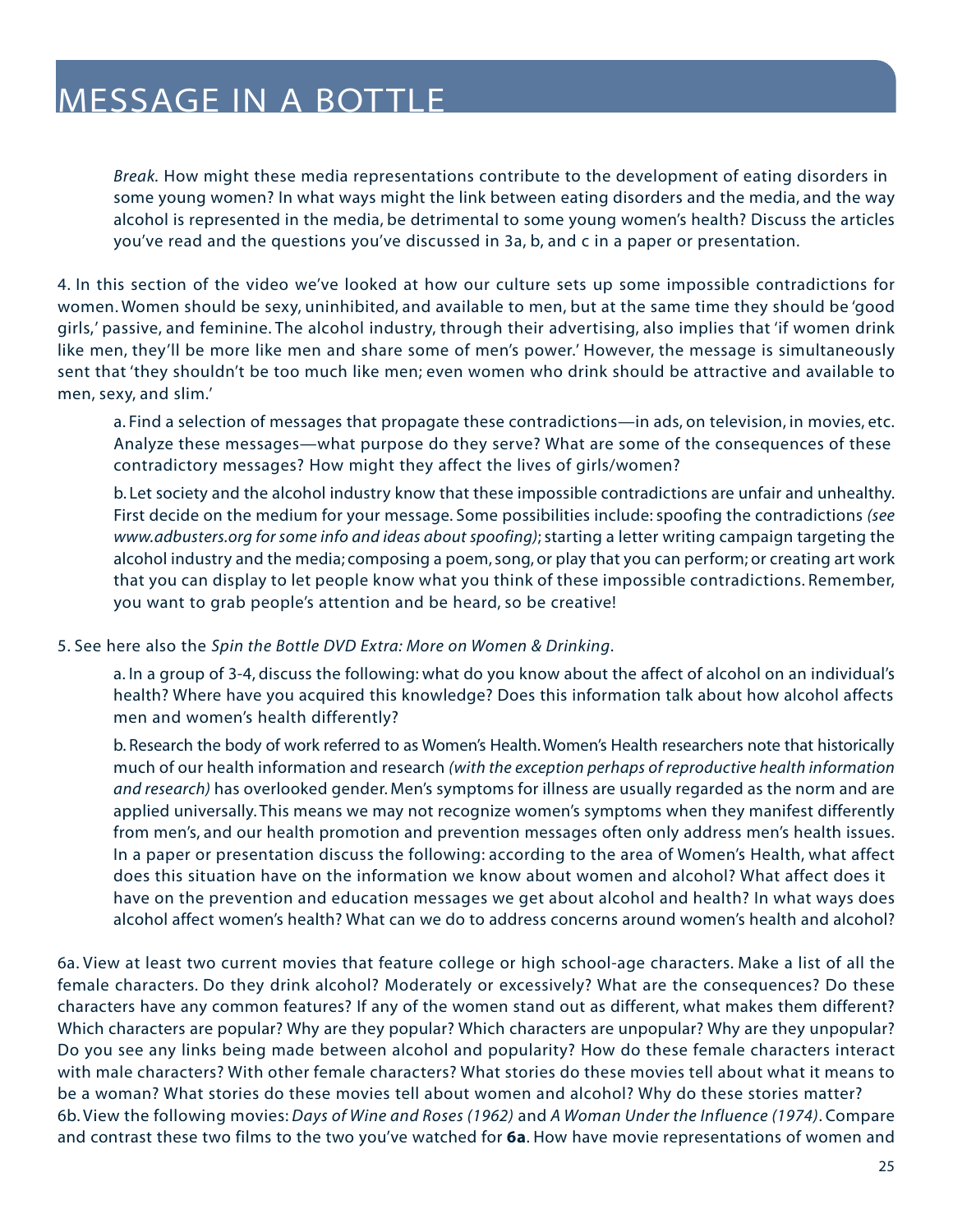drinking changed? How have they stayed the same? What might this say about how our cultural attitudes around women and drinking have changed or stayed the same? *[\(An interesting review of A Woman Under the Influence,](http://www.suntimes.com/ebert/greatmovies/woman.html) [written by Roger Ebert, is available online at www.suntimes.com/ebert/greatmovies/woman.html\).](http://www.suntimes.com/ebert/greatmovies/woman.html)*

7. One of the ways that the alcohol industry specifically targets girls and women is by equating drinking with independence, freedom, and equality—their message is something like this, "Isn't it great, you can drink just like a man!"

a. Read the article *Viewpoint: Libation as Liberation?* by Barbara Ehrenreich, available online at **[www.time.com/](http://www.time.com/time/2002/wdrinking/viewpoint.html) [time/2002/wdrinking/viewpoint.html](http://www.time.com/time/2002/wdrinking/viewpoint.html)**. How would Ehrenreich define women's freedom, independence, and equality? Review the work of at least two other feminist writers. How would they define these terms? How might Ehrenreich and these other writers respond to the alcohol industry's definitions of women's freedom, independence, and equality? How do you define freedom, independence, and equality in your own life?

b. Find at least 10 images *(ads or clips from TV programs or movies)* that equate drinking with women's freedom, independence, and equality. Take these images and use them to BADvertise. The artists at The BADvertising Institute **[\(www.badvertising.org\)](http://www.badvertising.org)** use art as a creative form of resistance. They take real cigarette ads and doctor them to be more truthful in their depictions of smoking. Your job here is to take the images you've compiled and use them to create more truthful depictions of women's freedom, independence, and equality. For some suggestions on how to BADvertize visit **[www.badvertising.org/](http://www.badvertising.org/how.html) [how.html](http://www.badvertising.org/how.html)**. The online lesson plan at **<http://lessons.ctaponline.org/~bchavanu/>** also provides some useful tips and links.

Share your BADvertisements with the class.

Host a BADvertisment gallery showing of the classes' new ads. Invite other classes and the public to view your work.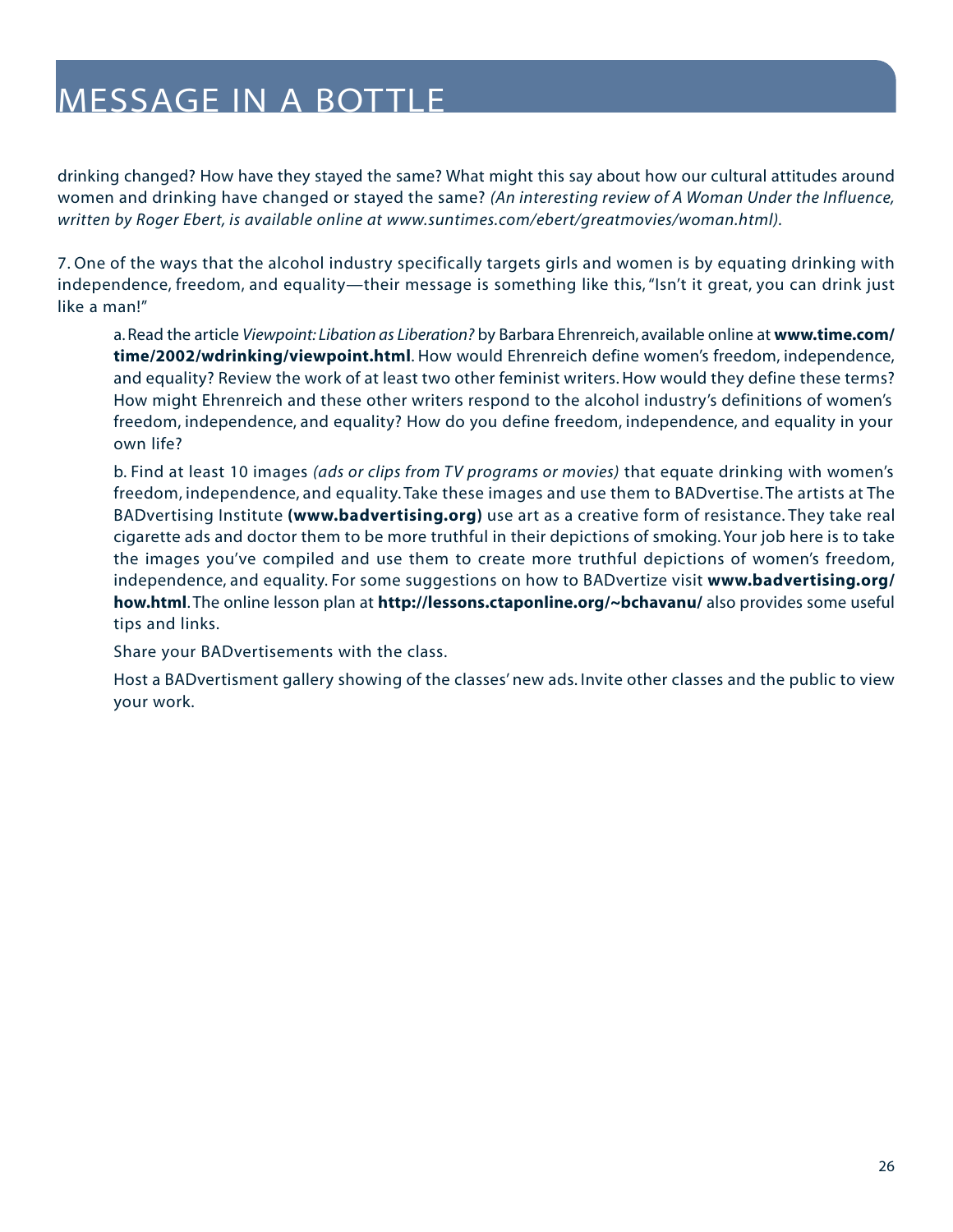# <span id="page-26-0"></span>COURAGE IN A CAN

#### **KEY POINTS**

**»** Our society is both sex-phobic *(for example, many individuals and groups protest sex education, condom distribution, and HIV testing in schools)* and sex-centric *(for example, sex is used to sell products, and commercial media tells us we're supposed to have and want sex all the time).*

**»** Young people often use alcohol in an attempt to fulfill the expectations placed on them to be sexy and sexual, and as a solution to the tension, nervousness, and awkwardness people often feel around dating and sex—a kind of 'courage in a can.'

**»** One of the ways alcohol advertisers take advantage of sexual anxiety and tension is to associate alcohol with sexual connection.

**»** Stereotypical beer ads often feature a highly sexualized woman who is in a sense a reward for the purchase of that product. Purchasing or consuming a particular brand of alcohol leads to 'getting the beautiful woman'. Though women in beer ads are always stereotypically sexy and beautiful, the men in the ads are often very ordinary looking.

**»** Ads linking alcohol and sex talk about "the beginning," the romantic encounter, and seduction. The message is clear—alcohol will give us great, uninhibited sex, and it will be wonderful. Unfortunately, sex, and certainly drunken sex, is not always wonderful. Alcohol is linked with sexually transmitted diseases, unwanted pregnancy, sexual assault, and sexual dysfunction for women and men.

**»** Drunken sex is glamorized and normalized throughout our culture. People laugh and joke about it.

**»** We often don't hear about the bad things that happen when alcohol and sex are combined. When we do, it is often discussed as a result of an individual losing control, or "being stupid". In this discussion, we don't see how the culture itself influences and shapes a person's behavior, how the culture itself can actually have consequences.

#### **QUESTIONS FOR DISCUSSION & WRITING**

1. We are both a sex-centric and sex-phobic society. What does this mean? What kinds of problems and health risks might this situation foster? How does the alcohol industry capitalize on this situation? How does it exploit it?

2. When it comes to dating and social interaction, why do so many people find their 'courage in a can'? What are some possible consequences of depending on alcohol to connect sexually, or even socially, with other people?

3. Do young people need alcohol to connect sexually? What are some non-alcoholic ways to connect sexually?

4. The following are quotes from some of the students interviewed:

*"I know a lot of people who will not dance until they have at least 5 beers in 'em—they're like, 'I gotta have 4, 5 drinks, then I'll get out there.'"*

*"You're too nervous to approach the person, and when you're drinking, you're not thinking about nothing—you're carefree. Complete confidence. No worries, nerves of steel."*

*"People depend on getting drunk, or just having alcohol involved to hook up with the person you've always wanted to hook up with."*

*"People will be like, 'Oh, I feel lonely. I'm going to have a few drinks and I'm gonna go out to this place, and I'm gonna find a guy, and I'm gonna hook up with him."*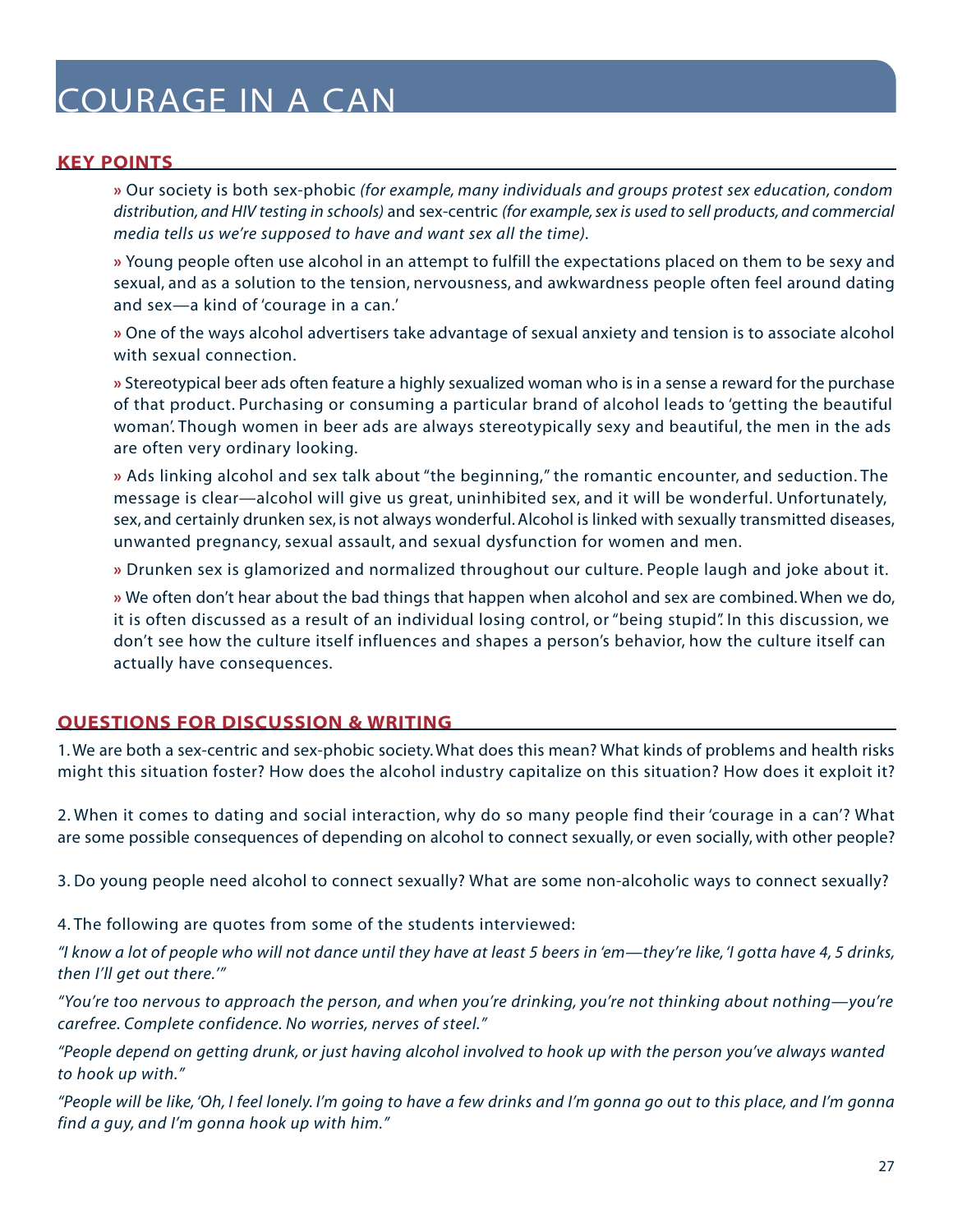# COURAGE IN A CAN

In a group of 3-4, discuss these quotes. Are the experiences/attitudes expressed by the students interviewed similar to your experiences/attitudes? If the producers had interviewed students on your campus, would they hear similar things? What other opinions have you heard?

5. **Jackson Katz** describes a typical beer ad scenario: "Often the men in beer ads are very ordinary looking guys, which is understandable because the male viewers are positioned to identify with that ordinary guy who is often getting all these beautiful women to pay attention to him. Sometimes, not only do these guys get one woman, they are getting more than one woman."

In a group of 3-4, list and briefly describe as many beer and/or alcohol ads as you can that follow the scenario Katz has described. If the male viewer is positioned to identify with the ordinary guy in these ads, with whom is the female viewer positioned to identify? What affect might ads like these have on men's expectations of themselves, women, sex, sexuality, and alcohol? What affect might ads like these have on women's expectations of themselves, men, sex, sexuality, and alcohol? How are the effects similar and different for men and women? Why?

6. **Jackson Katz** notes that "one of the stereotypical scenarios in beer ads is a highly sexualized woman, who is the object of male heterosexual desire, who is in a sense a reward for the purchase or the use of that product; so in other words, you're not just buying the beer or consuming the alcohol, you're actually getting the woman." In a group of 3-4, list and briefly describe as many alcohol ads as you can that follow this scenario. In these ads, the woman comes with the alcohol—in this situation what power does she have? Is the woman acting as subject or object? What is the difference? What is objectification? What are some of the possible consequences of objectification? For further discussion of objectification see,*DVD Extra Collected Commercials* section:*Objectifying & Mocking Women*, and the *Killing Us Softly 3 Study Guide*, available online at **[www.mediaed.org](http://www.mediaed.org)**.

7. In *Killing Us Softly 3*, **Jean Kilbourne** argues that in the world of advertising "women are constantly turned into things, into objects…and certainly turning a human being into a thing is almost always the first step toward justifying violence against that person." Discuss the links between objectification, violence, and alcohol. In ads for beer and other alcohol, which gender is usually objectified? In our culture, which gender is usually the victim of violence, particularly sexual violence? Which gender is usually the perpetrator? Can you think of any alcohol ads that follow the stereotypical scenario described by **Jackson Katz** above in **question 6**, where the role of men and women are reversed? If there are *(or were)* such ads, are the consequences the same? Discuss. For further discussion see, *DVD Extra Collected Commercials* sections: *Objectifying & Mocking Women*, and *Targeting Women*, and the *Killing Us Softly 3 Study Guide*, available online at **[www.mediaed.org](http://www.mediaed.org)**.

8. In the video **Sally Linowski** suggests that "everywhere you look in the media it's sex, sex, sex, sex, sex. You're supposed to want sex all the time, you're supposed to be sexy, you're supposed to be having a lot of it, it's supposed to be magical and wonderful." Discuss how in real life, sex, and in particular drunken sex, might be different from the sex we see portrayed in the media. Discuss how the alcohol industry portrays sex in its advertising. What impact might media representations of sex have on our real sex lives, particularly with respect to our sexual health?

9. In a group of 3-4, list and describe examples of how drunken sex—*i.e.* not remembering who you went home with or what you did—is glamorized and normalized in our culture. What is the role of storytelling in this process? Do men and women tell different 'morning after stories'? Why? If our 'morning-after stories' are supposed to be glamorous and fun, what do we do with our 'morning-after stories' if they are not glamorous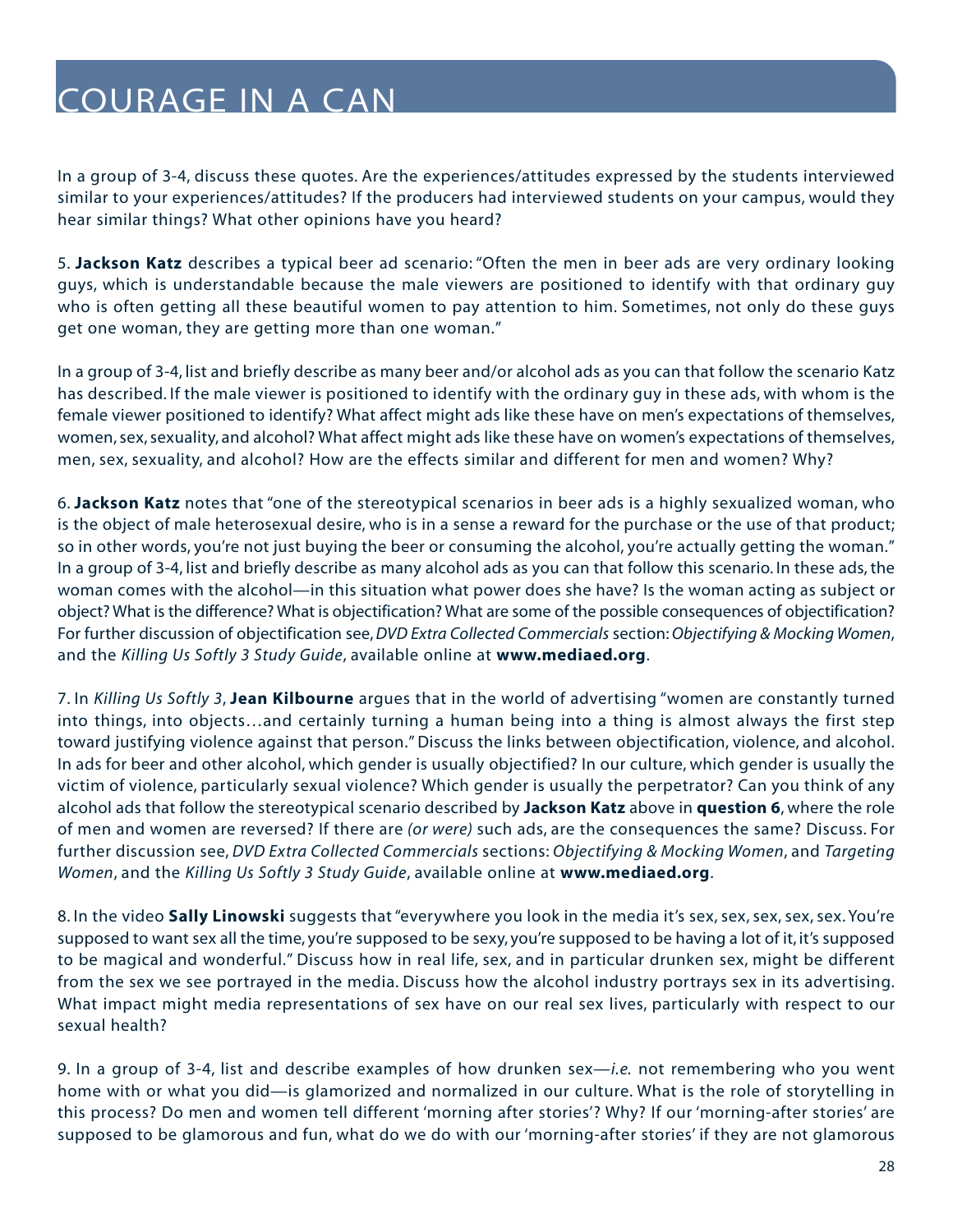# <span id="page-28-0"></span>COURAGE IN A CAN

or fun; if they are painful and dangerous? How might this situation be conducive to sexual assault? What role does it play in silencing us?

10. **Jean Kilbourne** suggests that many college students have never had sex while sober, or have rarely had sex that they didn't regret the next day *(Note: one of the common myths around sexual assault and rape is that victims have just had bad sex. Regret is not the same as sexual assault. See Rape Myths Dispelled in the Other Resources section of this guide for further information)*. In your own experience, and/or the experiences of your friends and colleagues, do Kilbourne's words ring true? What role does alcohol play in this situation? Discuss.

11. Discuss the following statement: If something bad happens to someone when they are drunk, it is their own fault for drinking too much. Does the alcohol industry operate from this belief? What dangers exist when one operates from this belief? How would a person operating from this belief respond to a situation in which a woman was raped while she was drunk? How else could one respond to this situation? Does alcohol cause rape? What role does it play in sexual violence?

#### **ASSIGNMENTS & ACTIVISM ACTIVITIES**

Do activities 1 and 2 listed in **INSTRUCTOR DIRECTED ACTIVITIES.**

The **ASSIGNMENTS & ACTIVISM ACTIVITIES** in the next section, **BODY SHOTS: ALCOHOL, SEX & VIOLENCE** are also appropriate to this section.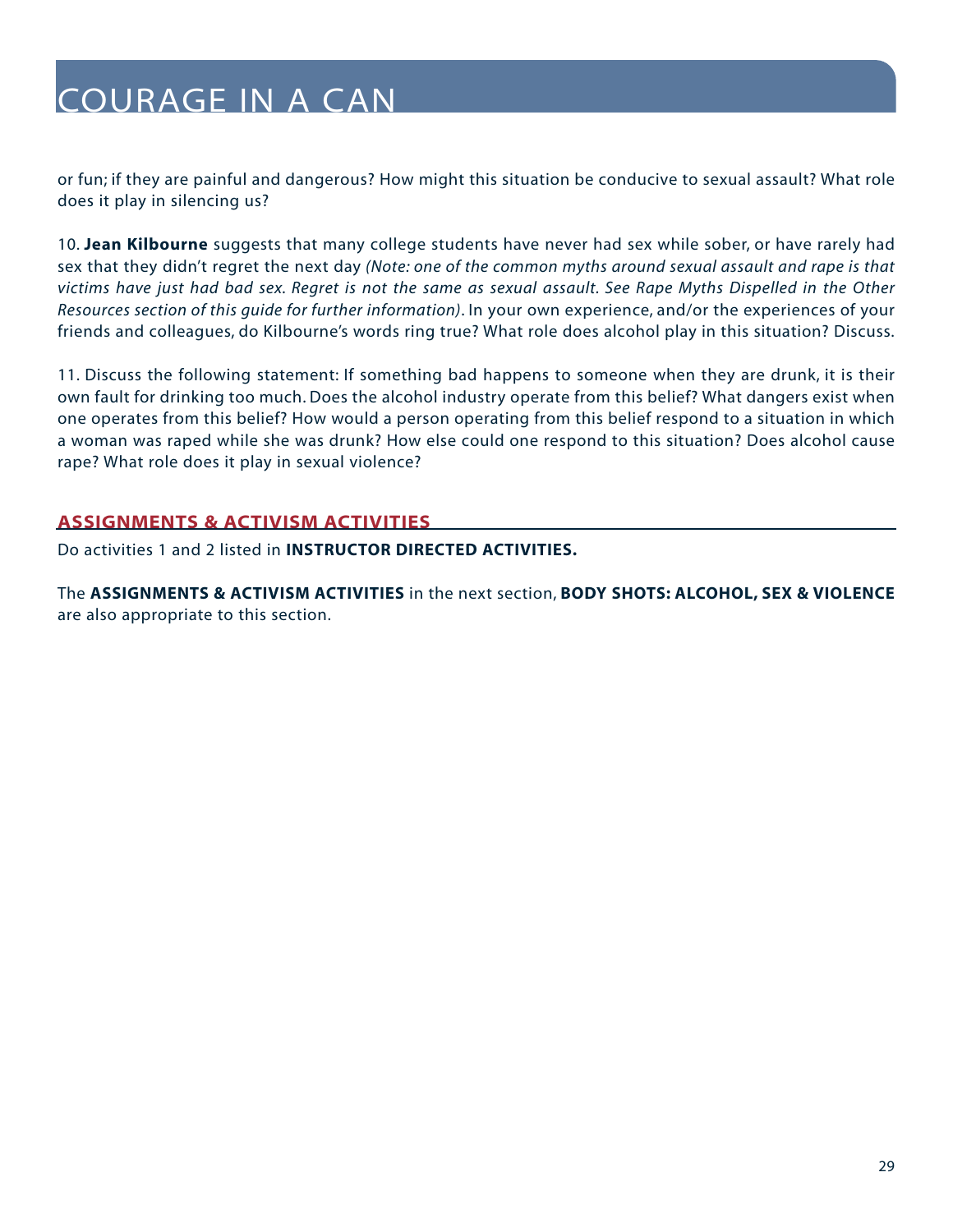#### <span id="page-29-0"></span>**KEY POINTS**

**»** We are surrounded by cultural messages that say young men should drink heavily, score as often as possible, and be powerful and in control; women should make themselves sexually available to men; everyone should use alcohol as a route to wild, uninhibited *(heterosexual)* sex—these messages tell us that men have a right to women's bodies.

**»** The world created by alcohol ads, and other cultural representations of gender, sex, and alcohol, create a set of expectations in both women and men that condone sexual assault and rape.

**»** A double standard exists about the relationship of alcohol to rape. If a man is drinking at the time of the attack, the culture considers him less responsible—he was drunk, he didn't know what he was doing. If the woman was drinking, even if she's just been at a bar, or had a drink or two, the culture considers her more responsible—what was she doing? What was she thinking? Why was she in that bar?

**»** Victims of sexual assault are often blamed for what has happened to them. Many people, even friends, will say—you shouldn't have gone to that fraternity party/his room/that bar; look at what you were wearing; you asked for it. The readiness with which we blame the victim here, indicates that in many ways sexual assault has been normalized—we are not surprised when it happens, indeed the victim is often told she should have expected something like that to happen.

**»** No one should have to live with the fear of being sexually assaulted.

**»** Alcohol is involved in over half of all date rapes on college campuses *[\(for further info see Alcohol and](http://www.niaa.nih.gov/publications/arh25-1/43-51.htm)  [Sexual Assault, online at www.niaaa.nih.gov/publications/arh25-1/43-51.htm](http://www.niaa.nih.gov/publications/arh25-1/43-51.htm) and the FAQ web page at Alcohol [Policy Solutions, online at www.alcoholpolicysolutions.net/sb\\_faqs.htm\)](http://www.alcoholpolicysolutions.net/sb_faqs.htm)*. Many of these rapes are not reported to police because the victims are made to feel ashamed, guilty, and responsible.

**»** Regardless of what a woman was wearing, regardless of how much she had to drink, regardless of whom she was with, being sexually assaulted or raped is not her fault.

**»** Alcohol has been described as a weapon. Some men use alcohol to get women drunk, with the intention of then taking advantage of them sexually.

**»** On campuses across the US, some upperclassmen *(young men in their last year of college)* organize parties, specifically recruit first-year female students to come to these parties, and then offer them free alcohol with the obvious intent of sexually assaulting them. This is one of the reasons why the first several weeks of college are the most vulnerable time for young, female students when it comes to sexual assault. These upperclassmen take advantage of the inexperience and vulnerability of the first-year student, their inexperience with drugs and alcohol, and some of the fantasies a first-year student might have about meeting the 'perfect guy' at a party.

**»** Date-rape drugs—*i.e.*Rohypnol, and GHB—are often used in association with alcohol *(note: alcohol continues to be the number one date rape drug in North America, for further discussion see for exampl[e www.vanderbilt.](http://www.vanderbilt.edu/ProjectSafe/rapedrugs.html) [edu/ProjectSafe/rapedrugs.html o](http://www.vanderbilt.edu/ProjectSafe/rapedrugs.html)r contact the [National Sexual Violence Resource Center, www.nsvrc.org\)](http://www.nsvrc.org)*. Some men slip these drugs into women's drinks, and to a lesser extent other men's drinks, for the purpose of sedating them with the intent of assaulting them. Usually victims cannot remember anything that happens after the drug has entered their system.

**»** For further study, see also the *Spin the Bottle DVD Extras: Women & Sexual Assault* and *Personal Responsibility.*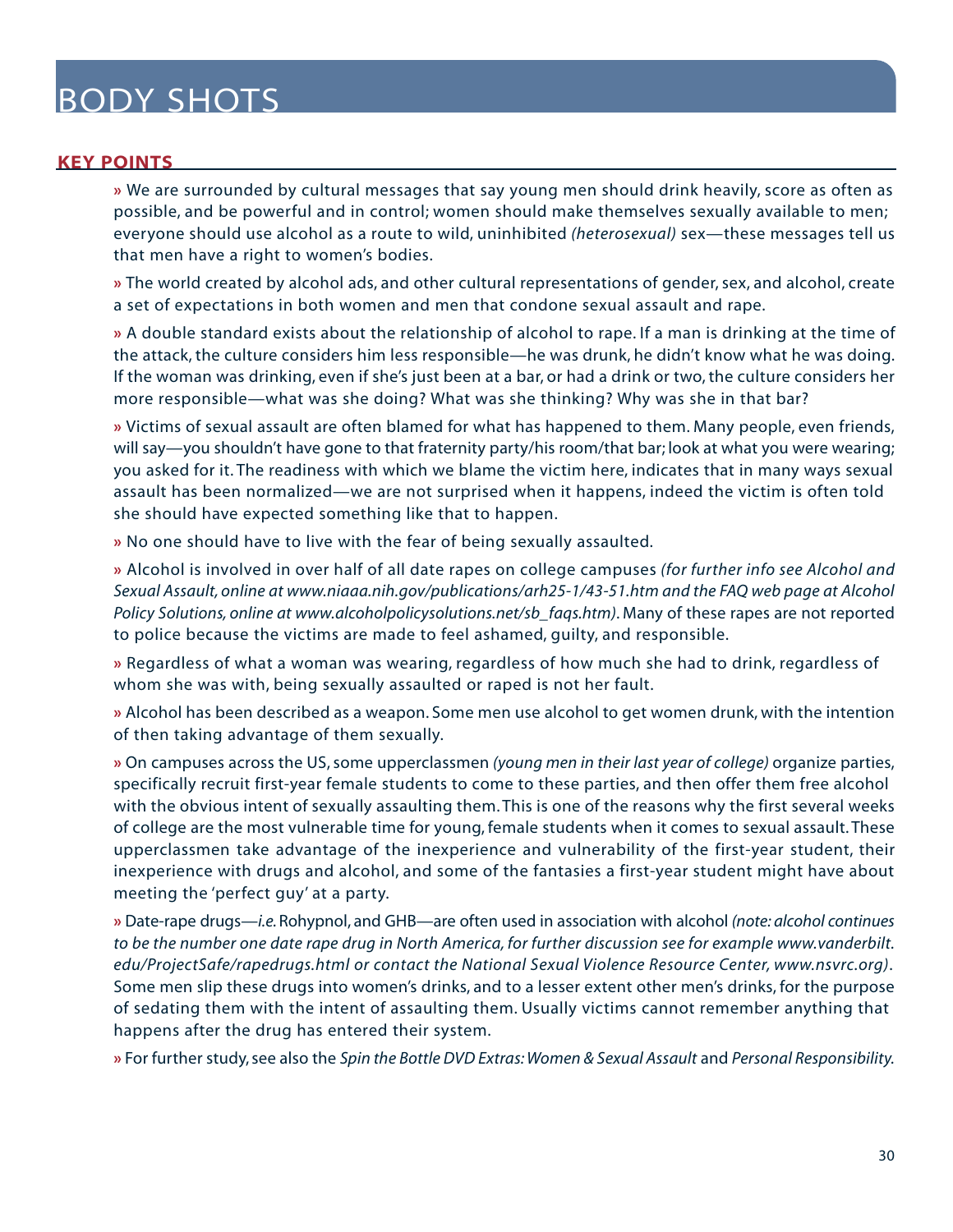#### <span id="page-30-0"></span>**QUESTIONS FOR DISCUSSION & WRITING**

1. **Jean Kilbourne** notes, "There's a real double standard about the relationship of alcohol to date rape. If a man is drinking at the time of the attack he's considered less responsible…if a woman was drinking, even if she's just been in a bar or had a drink or two, she's considered more responsible… So the exact same behavior is interpreted entirely differently according to gender." What is going on in our culture that fosters this double standard? How might our definitions of gender support this situation? What are some possible consequences of this double standard? See also the article *The "Rape" of Mr. Smith* available in *Other Resources*.

2. The following are quotes from some of the students interviewed:

*"It's something that there's risk for, and I just wanted to put all the blame on her, almost like, you asked for it, you deserved it for doing that, for putting yourself in that situation."*

*"If you step into a certain situation, say a frat party or something, where drinking is prevalent and assaults can be prevalent, you're stepping into a lion's den. I mean, you have to take that into consideration."*

*"You shouldn't go into any situation expecting to be assaulted."*

*"It's so hard being a woman and drinking because it's almost like you have so much more responsibility for your actions than other people do. I mean, I don't know if that makes sense, but it's like you're responsible if something happens to you that you couldn't even control."*

In a group of 3-4, discuss these quotes. Are the experiences/attitudes expressed by the students interviewed similar to your experiences/attitudes? If the producers had interviewed students on your campus, would they hear similar things? What other opinions have you heard?

3. **Jackson Katz** says,"The world created by beer ads, other alcohol ads, and other pop cultural representations, create a set of expectations in both women and men that are at the very least conducive to sexual assault." In the world created by beer and alcohol ads what is men's relationship to power? What is men's relationship to sex? What is women's relationship to power? What is women's relationship to sex? How might these relationships work together to create a set of expectations in both women and men that is conducive to sexual assault? How might our attitudes about alcohol and gender work to support these expectations? What needs to change for us to live in a culture that is not conducive to sexual assault?

4. Alcohol has been described as a weapon. Generally speaking, who might use alcohol as a weapon? For what purpose? How might the expectations we have around drinking and gender be conducive to using alcohol in this way? Generally speaking, does our culture consider alcohol a weapon? Why? In what ways might our culture condone the use of alcohol as a weapon?

5. Discuss the following statement: If you're with people you know, nothing bad will happen. Research indicates that most rapists target people they know *[\(for more information see the Bureau of Justice Statistics www.ojp.usdoj.gov/](http://www.ojp.usdoj.gov/bjs/cvict_c.htm#relate) [bjs/cvict\\_c.htm#relate\)](http://www.ojp.usdoj.gov/bjs/cvict_c.htm#relate)*. How might our cultural representations of gender, and our cultural representations of alcohol, particularly of sex and alcohol, play a role in creating a society in which the statement above is not true?

6. One of the young men interviewed in *Spin the Bottle* says, "Sometimes you just see those shady guys who just keep feeding girls drinks and feeding 'em drinks and you know they're gonna try and pull something." What definitions of masculinity and femininity do you see present in this situation? How does this situation mirror popular culture? What is it about our culture that facilitates and promotes this situation? How might this relate to sexual violence on campus?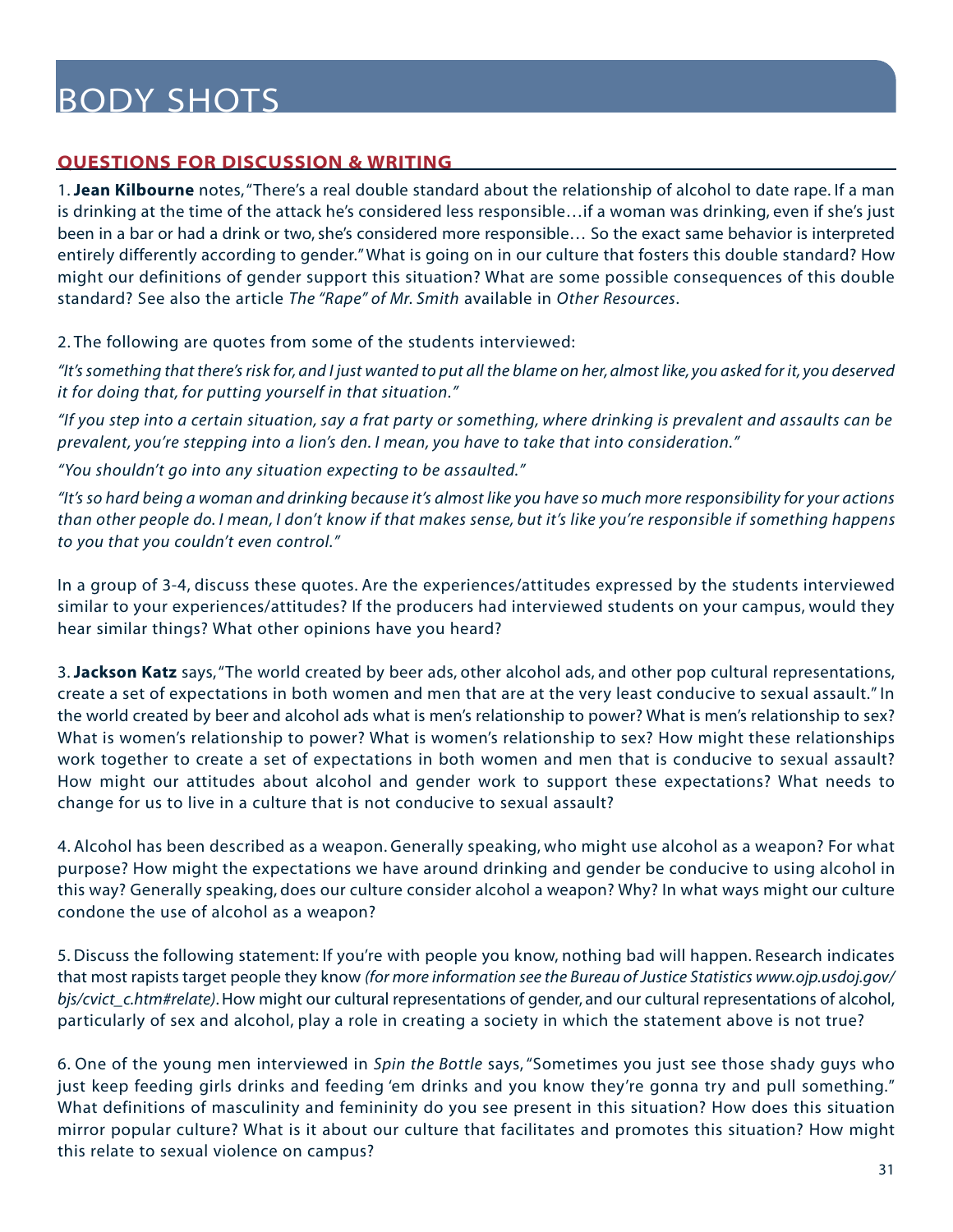7. One of the young women interviewed in *Spin the Bottle* says,"If a girl's at a bar not drinking, every guy around her comes up to her and says,'Like, why aren't you drinking? You know, loosen up, can I buy you a drink?'" What definitions of masculinity and femininity do you see present in this situation? How does this situation mirror popular culture? What is it about our culture that facilitates and promotes this situation? How might this relate to sexual violence on campus?

8. **Jackson Katz** and **Ojae Beale** describe how some upperclassmen sometimes take advantage of the inexperience and vulnerability of the first year student, their inexperience with drugs and alcohol, and some of the fantasies that a first year student might have about meeting that perfect guy at a party. What definitions of masculinity and femininity do you see present in this situation? How does this situation mirror popular culture? What is it about our culture that facilitates and promotes this situation?

9. **Jackson Katz** is visibly angry when he says, "I mean, the reality is that today, in the United States, women in college, and even in high school, can't even put their drinks down—they're taught that, in high school, and in orientation sessions in college—can't even put their drinks down and go to the dance floor and come back because some guy in their social circle might drop a drug in their drink with the purpose of sedating and then assaulting them. How low have we sunk?" Discuss the situation Katz has described. Discuss the following directive: Never leave your drink unattended. Within this statement, who is to blame if a woman is assaulted? If then a person does leave her drink unattended, where does the blame lie? What is going on here?

10. In response to the situation described by **Jackson Katz** above *(see question 9)*, some companies have developed products designed to test drinks on-site for some *(though not all)* date rape drugs, *i.e.* the Drink Safe Coaster. Discuss these products *(if necessary, conduct an online search to familiarize yourself with the types of products available, how they work, and their limitations)*.Will these products put an end to the problem of date rape drugs, *i.e.* will people stop dropping them in drinks? What are the benefits of these products? What are the drawbacks? Why might some individuals suggest that they are a band-aid solution?

11. Discuss the following statement: *Rape and sexual assault are women's issues.* Why might some people maintain this belief? Although the majority of rape victims are women—in 2002, 7 out of every 8 rape victims were female men are also victims of sexual assault—in 2002, 1 in every 8 rape victims was male. Additionally, almost all perpetrators are male *(www.rainn.org/statistics.html)*. How might the belief that rape is a women's issue, limit discussions about rape and sexual assault? How might this belief inhibit rape prevention education? Read and discuss the handout *Rape as a Men's Issue*, available online at **www.mencanstoprape.org/info-url2699/info-url \_show.htm?doc\_id=49607**.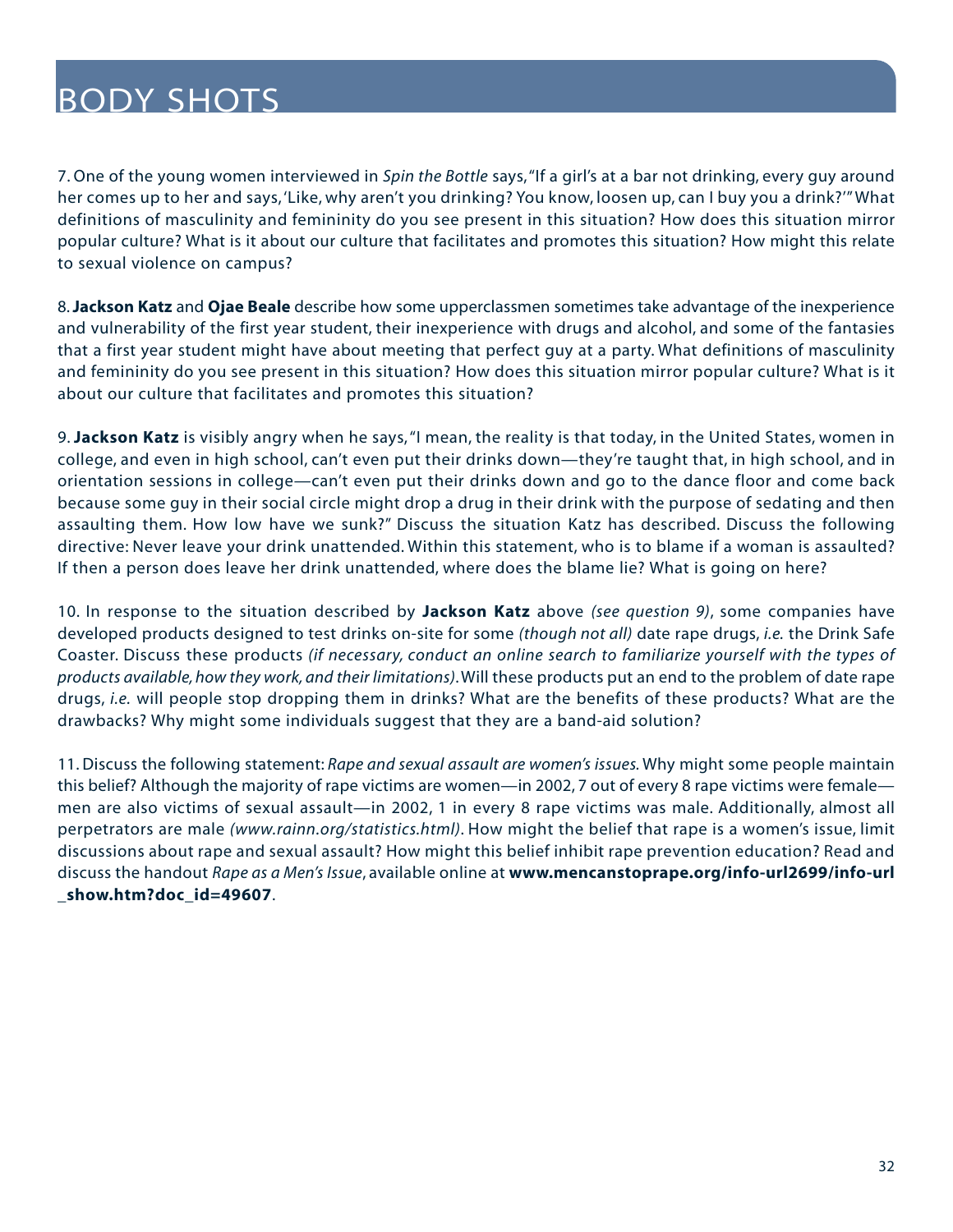#### <span id="page-32-0"></span>**ASSIGNMENTS & ACTIVISM ACTIVITIES**

1. Read the excerpted section of *Big Trouble, Little Pond: Reflections of the Campus Pond Incidents* by Sut Jhally and Jackson Katz *(available in the Other Resources section of this study guide)*. If you have Internet access it is strongly recommended that you read the entire article, available at **[www.umass.edu/umassmag/archives/2001/winter](http://www.umass.edu/umassmag/archives/2001/athens.html) [2001/athens.html](http://www.umass.edu/umassmag/archives/2001/athens.html)**, and the linked article *Heads up Knuckle Draggers*, available at **[www.umass.edu/umassmag/](http://www.umass.edu/umassmag/archives/2001/winter2001/menshealth.html) [archives/2001/winter2001/menshealth.html](http://www.umass.edu/umassmag/archives/2001/winter2001/menshealth.html)**.

Referring to the article(s) you've just read, *Spin the Bottle*, and other relevant work, discuss in a paper:

**»** How, within a broader social context, do our cultural representations of alcohol *(i.e. alcohol ads, the way alcohol is portrayed in movies, on TV, and in music videos)* help maintain a definition of femininity that insists girls and young women be both virgin and whore. How do we use alcohol to maintain this definition of femininity?

**»** How, within a broader social context, do our cultural representations of alcohol help maintain a definition of masculinity that insists being a man means being powerful, in control, and violent *(though being powerful and in control is not always exhibited through violence, violence is often used as a way to maintain power and control)*. How do we use alcohol to maintain this definition of masculinity?

**»** How, within a broader social context, do our cultural representations of alcohol help keep gender identities separate and strictly bordered—as if men and women are opposite binaries with no overlapping characteristics, qualities, or values. How do we use alcohol to maintain this separation?

**»** The link between our cultural representations of alcohol and the following situation—just as some women do not realize that they have been sexually violated because they believe that men have a right to use women's bodies, some men may not realize they have sexually violated or exploited a woman because they too believe men have a right to women's bodies. How do we use alcohol to normalize and even excuse sexual assault and rape?

**»** What you can do to challenge what feminists call our 'rape culture.'

See also the *Spin the Bottle DVD Extras: Women & Sexual Assault* and *Personal Responsibility*.

2. *"One indication of the connection between alcohol and sexual violence is something that's been happening on college campuses across the country, where you have upperclassmen organizing parties, where they're targeting first year female students and offering these young women free alcohol, with the obvious intent of taking advantage of them."* JACKSON KATZ

a. How does this situation relate to the article you read for **exercise 1** above? What are some of the possible negative consequences of this situation?

b. Is this happening on your college campus? Investigate. Have you experienced or seen anything that would suggest some upperclassmen are targeting first-year female students on your campus, *i.e.* flyers advertising fraternity parties posted in first-year student halls or dorms, reference by senior students to first-year students as 'fresh meat'? Compile your evidence.

c. Analyze the situation: what might be the motivation for an upperclassman to target a first-year student? How might campus culture condone and support this behavior? How might our cultural definitions of gender support this situation? How might the media's portrayal of campus life and alcohol support and facilitate this situation? How might our attitudes towards campus life and alcohol support and facilitate this situation?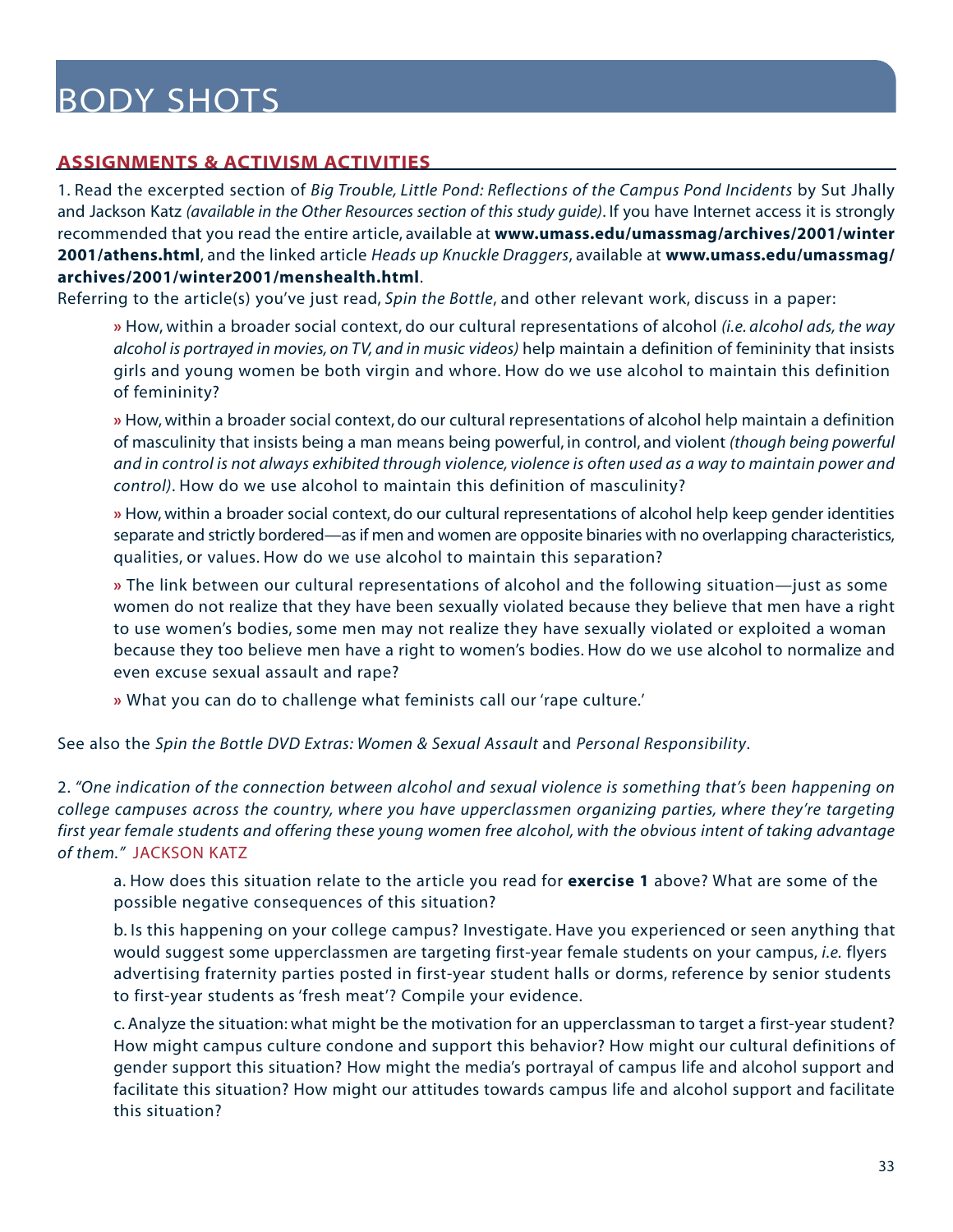d. In a group of 4, research how different colleges/universities address this situation. Each person should research a different college/university. Incorporate four of the following: a small liberal arts college, a large state university, a large private school, an all-women's school, and a military academy. Investigate each college/university's alcohol policies—do these policies address the situation Katz describes above? Investigate each college/university's orientation program—do these programs address the situation? Discuss the information each person has compiled. Compare and contrast the colleges/universities your group has investigated. Discuss your results in a group paper or presentation. Include suggestions for some best-practice approaches on how to address the situation. Be sure to include suggestions for both the administration and the student body.

#### 3. Read *The "Rape" of Mr. Smith (available in the Other Resources section of this study guide).*

a. If Mr. Smith was Ms. Smith, and if she were the victim of a rape or sexual assault, how might this conversation be similar or different? Why is this article called *The "Rape" of Mr. Smith*? Discuss this article in the context of the different expectations our culture places on men and women with respect to drinking and sexual assault.

b. Adapt the article as a performance piece; perform *The "Rape" of Mr. Smith* on your campus. Consider modifying the article for your performance—*i.e.* include other characters or scenes, or re-write the piece completely, with a focus on the double standard that exists around men's and women's drinking behavior and sexual assault. After your performance, engage your audience in a discussion about sexual assault. Ask the audience to consider the role alcohol plays in sexual assault. *Note:* if your campus has a sexual harassment officer or rape prevention program they may be interested in incorporating this performance into their education campaigns—check it out.

4. Does your campus or community have a rape crisis services center or a women's center? If it does, interview the center's director or one of its volunteers and find out what it does; what kinds of education and prevention programs does it have? Get some information on sexual assault and rape. How do they help survivors of sexual assault? What type of help do survivors of sexual assault need? How can you help a survivor of sexual assault? Discuss the links between alcohol and sexual assault. How can you get involved in your campus or community based center? Get involved!

If your campus or community does not have a rape crisis services center or a women's center, lobby to get one started! It may help to begin by researching how similar centers got started on other campuses. Contact the National Sexual Violence Resource Center for resources and information **[www.nsvrc.org](http://www.nsvrc.org)**.

#### 5. Many men are involved in the fight to end sexual violence against women.

a. Find out what men are doing to prevent sexual violence in your community and on your campus. Are there any organizations/groups on your campus, or in your community, working to involve men in the struggle to end sexual violence, *i.e.* a chapter of Men Against Sexual Violence, or the White Ribbon Campaign? Interview the organization's director or someone who volunteers there—what does the organization do? How do they define their role in helping to end men's violence against women? What kinds of education and prevention programs do they have? How do people generally respond to their work? How do they help survivors of sexual assault? Discuss the link between alcohol and sexual assault. How can you get involved?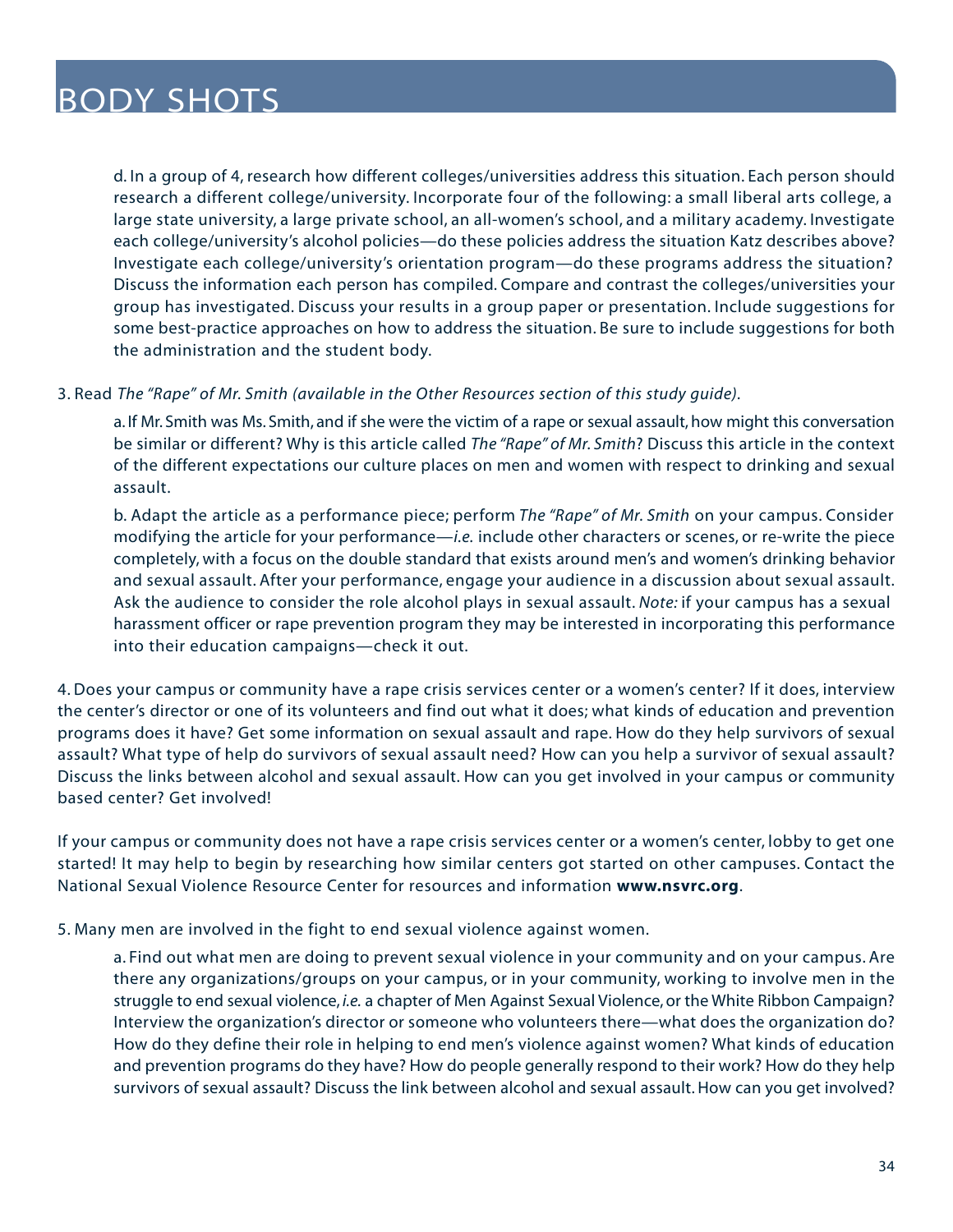If there are no such groups/organizations in your area, contact and interview someone from an organization/ group nearby; then start one in your own community! The following websites provide some excellent examples of what can be done.

- **»** Men Against Sexual Violence (MASV) | **[www.menagainstsexualviolence.org](http://www.menagainstsexualviolence.org)**
- **»** Men Can Stop Rape | **[www.mencanstoprape.org](http://www.mencanstoprape.org)**
- **»** Men Ending Rape | **[www.menendingrape.org](http://www.menendingrape.org)**
- **»** No More Rape | **[www.nomorerape.org](http://www.nomorerape.org)**
- **»** Men Stopping Rape, Inc. | **<http://danenet.danenet.org/msr/>**
- **»** Masculinity & Sexual Harassment | **[www.mun.ca/sexualharassment/Masculinity.html](http://www.mun.ca/sexualharassment/Masculinity.html)**
- **»** [Men Against Sexual Assault at the University of Rochester |](http://www.sa.rochester.edu/masa/index.php) **www.sa.rochester.edu/masa/index.php**
- **»** [Men Against Sexual Assault at the University of Texas \(MASA \) |](http://studentorgs.utexas.edu/utmasa/) **http://studentorgs.utexas.edu/utmasa/**

See also *Spin the Bottle DVD Extras: Women & Sexual Assault* and *Personal Responsibility*.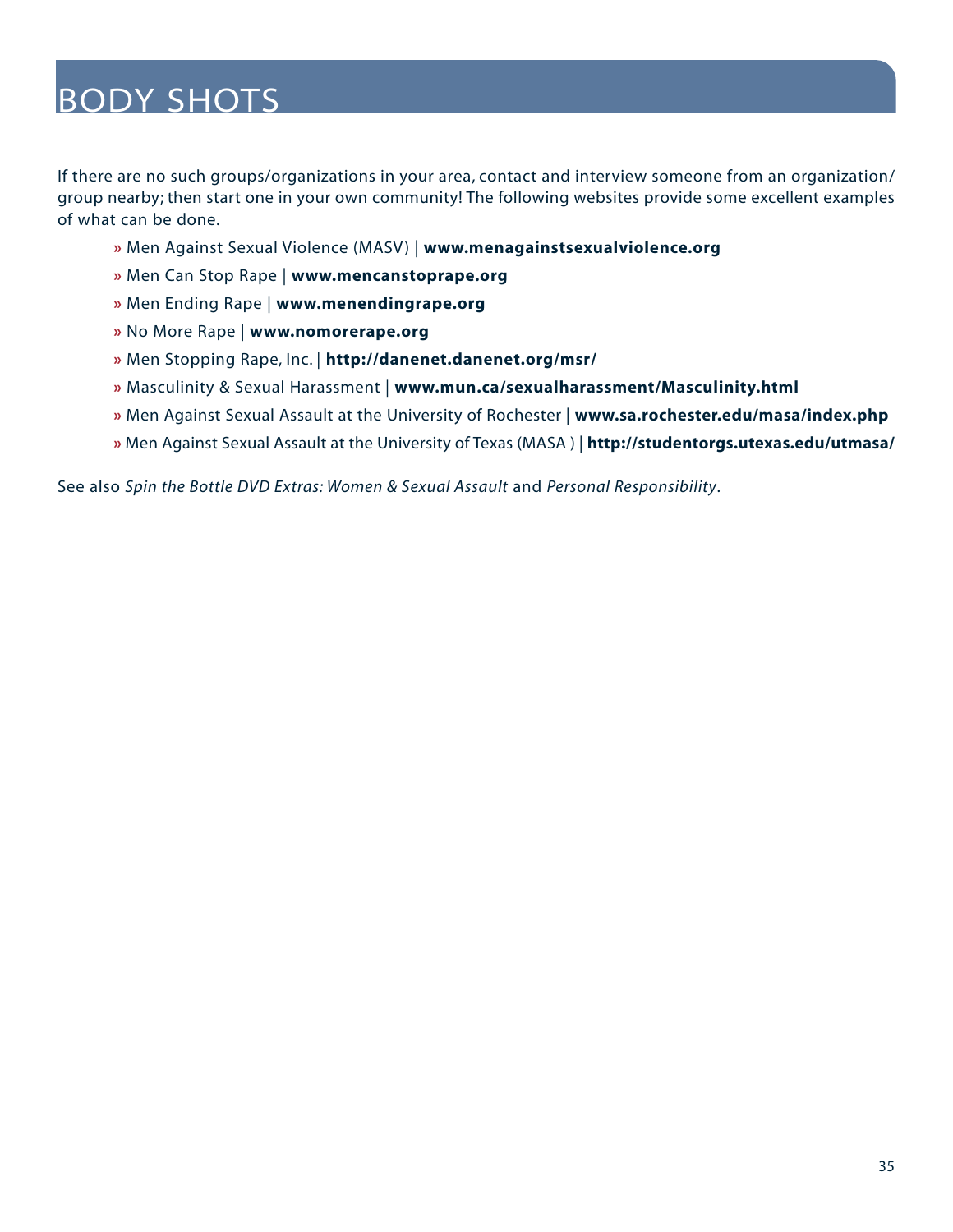#### <span id="page-35-0"></span>**KEY POINTS**

**»** While the media, the alcohol industry, and perhaps even our college administrators and society at large, may see college culture as a drinking culture, many students want their college experience to look different and are ready for change.

**»** High-risk drinking on college campuses is a public health problem. To address public health problems, it is necessary to devote attention to the environment in which the individual makes his or her choices, and to the industries that profit from those choices.

**»** The alcohol industry aims to get inside the world of young people and they've been quite successful. Alcohol iconography and symbolic imagery has in many ways colonized college campuses.

**»** The alcohol industry spends \$3 billion a year on advertising *[\(this figure has risen from \\$3 billion in 2001](http://www.camy.org)  [to \\$5.7 billion in 2002, see the Fact Sheets available at www.camy.org for further information\)](http://www.camy.org)*. A tiny fraction of that amount is spent on so-called prevention messages. These prevention messages focus on the individual and say things like,"Know when to say when," or "Think when you drink," or "Drink responsibly." But they never define what they mean by that, nor do they discuss the variety of negative consequences alcohol can have.

**»** Many of the alcohol education programs on college campuses are sponsored by the alcohol industry. Given that the alcohol industry has a vested interest in targeting college students as potential consumers, this situation is problematic. These industry-sponsored programs put the focus on the individual, and do not acknowledge that marketing, retail outlet density, and how the industry targets youth by glamorizing alcohol, is directly linked to the choices an individual makes around alcohol.

**»** The main concern of the alcohol industry is profit, not the well-being of students.

**»** Individuals who are in positions of educational influence need to provide students with the analytic tools necessary to understand the ways they are being manipulated by the alcohol industry, and in particular, how their gender and sexual identities are being manipulated.

**»** Men and women need to challenge stereotypical definitions of beauty and sexuality, define their own sexuality, and not let it be crafted by people with something to sell.

**»** When young men are trying to force each other to drink too much or to drink to prove their masculinity, they need to be called on it—it is abusive behavior. Young men need to give each other, and themselves, permission to operate outside our culture and the alcohol industry's narrow definitions of masculinity.

**»** Because excessive drinking is condoned by our society, we often find it difficult to confront friends who have drinking problems. However, it is important to recognize these problems and to talk about them. Confronting an alcohol problem takes courage.

**»** Many students are rejecting the idea that their college experience has to center around drinking; the number of students choosing not to drink, or who are drinking in low risk ways, is increasing. Additionally, many students are involved in trying to create healthier environments on their campuses

**»** The alcohol industry has co-opted the college experience—they've gotten us to believe that if we don't drink, we'll have nothing to do. The challenge is to imagine a campus where good times, fun, excitement, joy, and passion are possible without alcohol being the main focus.

**»** If we choose to drink alcohol we can do so on our terms, without having to conform to the media and the industry's idea of who we should be, and what our college and social experiences should be like.

**»** For further study, see *Spin the Bottle DVD Extras: Addressing the Environment* and *Personal Responsibility.*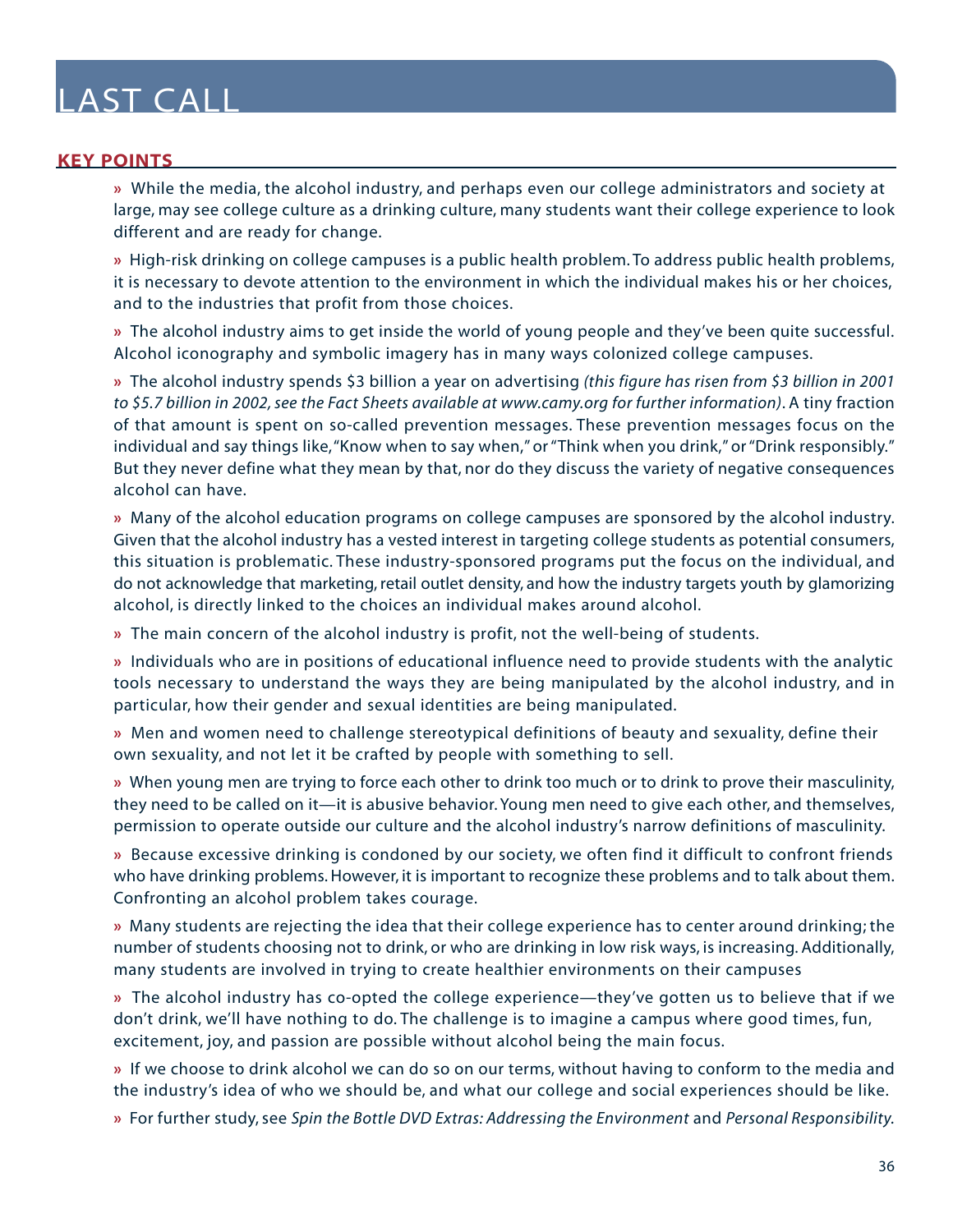#### <span id="page-36-0"></span>**QUESTIONS FOR DISCUSSION & WRITING**

1. What role has alcohol played in your college experience?

2. What does it mean to treat high-risk drinking as a public health issue?

3. In a group of 3-4, list and briefly describe as many alcohol-related images and icons that you can recall seeing on your campus—*i.e.* posters, logos on clothing or elsewhere. In your opinion, has the alcohol industry colonized your campus?

4. In a group of 3-4, list and briefly describe as many alcohol problem prevention messages that you've seen/heard on your campus. In these messages, is high-risk drinking considered a public health problem or an individual problem?

5. In a group of 3-4, discuss what you could do to help a friend who had an alcohol problem.

6. What is the primary goal of the alcohol industry? Why might the alcohol industry sponsor alcohol education programs? Are alcohol industry-sponsored education programs likely to include a critique of the industry itself? Discuss.

7. In a group of 3-4, brainstorm a list of things to do on the weekend, or after class, that have nothing to do with alcohol. Discuss your favorite thing to do on the weekend, or after class, that does not involve alcohol.

8. **Jean Kilbourne** argues that the alcohol industry has co-opted the college experience, "They've actually gotten us to believe that we will have nothing to do if we can't drink." What does the alcohol industry want your college experience to be like? What do you want your college experience to be like?

#### **ASSIGNMENTS & ACTIVISM ACTIVITIES**

1. *"This isn't just about a few beer ads or even popular culture references in television or Hollywood film. There are also posters on walls in guys' dorm rooms, there's t-shirts people wear, there's slogans, there's bumper stickers, there's all kinds of iconography and symbolic imagery that surrounds the environment."* JACKSON KATZ

**The College Campus Tour:** For one day *(from when you wake up until when you go to bed)*, keep a log of all the alcohol-related iconography and imagery you see on your college campus. During the day, visit the places you typically frequent—the cafeteria, the washroom, the library, the dorms—and briefly describe what you see and where. Spend at least an hour sitting in a public place frequented by other students, *i.e.* the cafeteria. Make a note every time you see a person wearing some type of alcohol related item, *i.e.* a t-shirt with a beer logo on it. Review your log—in your opinion, has the alcohol industry colonized your campus?

2. Read the report *Environmental Management: A Comprehensive Strategy for Reducing Alcohol and Other Drug Use on College Campuses [\(available online at http://www2.edc.org/hec/pubs/\)](http://www2.edc.org/hec/pubs/)* and if possible watch the *Spin the Bottle DVD Extra: Addressing the Environment*. Write a report that explores the philosophy behind addressing the campus environment and assess the ways in which your campus and community are using, or could be using, this approach.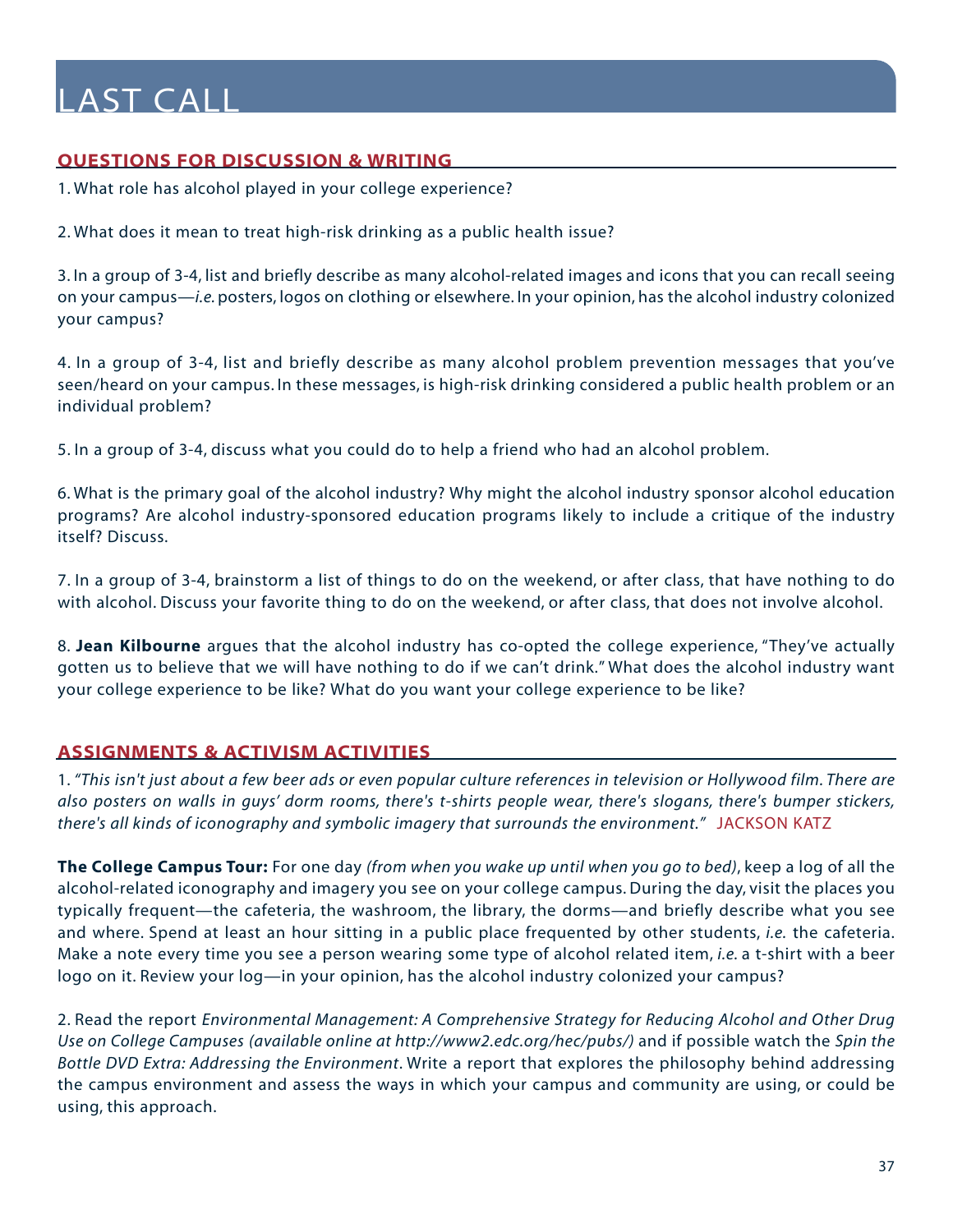3. Most of the men and women we see in alcohol ads, and in the mass media in general, are fictional characters played by actors—the way they behave, what they value, even what they wear, is decided for them. A great deal of attention is paid to how they look—only certain actors have the 'right look.'

a. In a group of 3-4, discuss the men and women you have seen in alcohol ads; outline the characteristics of the typical 'alcohol ad man' and the typical 'alcohol ad woman.' What does he look like? How does he act? What is most important to him? What does she look like? How does she act? What is most important to her? How do the two interact?

b. Think of a person who you would describe as socially and civically responsible. Outline this person's characteristics in your journal. What does s/he look like? How does s/he act? What is most important to him/her? How does s/he interact with others?

c. In *Killing Us Softly 3*, **Jean Kilbourne** states that social change will depend upon "an aware, active, educated public that thinks of itself primarily as citizens rather than primarily as consumers." In your journal discuss the following: What does it mean to think of oneself primarily as a citizen rather than a consumer? What does this distinction mean for society? Are the 'alcohol ad man' and 'alcohol ad woman' you've outlined above in **3a**, primarily citizens or primarily consumers? What about the men and women you see in the mass media in general? Is the person you've described above in 3b as socially and civically responsible, primarily a citizen or primarily a consumer? What about you?

4a. Read *The Role of State, Community, and Institutional Policy in the Prevention of College Alcohol Problems* available online at **[www.edc.org/hec/pubs/prev-updates/swi.html](http://www.edc.org/hec/pubs/prev-updates/swi.html)**.

4b. Obtain and review a copy of your college/university's alcohol policy. You can also check to see if your college/ university is listed on the site *What Campuses and Communities Are Doing* at **[www.edc.org/hec/ideasamplers/.](http://www.edc.org/hec/ideasamplers/)**

4c. Compare and contrast your college/university's alcohol policy to two of the following:

**»** the *Model Campus Alcohol Policy Adopted by the Inter-Association Task Force on Campus Alcohol Issues* available in *Appendix D* of the document *The Role of State, Community, and Institutional Policy in the Prevention of College Alcohol Problems* online at **[www.edc.org/hec/pubs/prev-updates/swi.html](http://www.edc.org/hec/pubs/prev-updates/swi.html)**

**»** the alcohol policy of a nearby college/university

**»** the alcohol policy of 1 of the 5 colleges listed in *Appendix E: Alcohol and Other Drug Policies* of the document *The Role of State, Community, and Institutional Policy in the Prevention of College Alcohol Problems* online at **[www.edc.org/hec/pubs/prev-updates/swi.html](http://www.edc.org/hec/pubs/prev-updates/swi.html)**

**»** 1 of the case studies detailed at *Case Studies: What Campuses are Doing*, online at **[www.edc.org/](http://www.edc.org/hec/casestudies/) [hec/casestudies/](http://www.edc.org/hec/casestudies/)**

4d. Assess your institution's alcohol policy in a paper. Does it address high-risk drinking as a public health issue? How does it compare to the others you have reviewed? What are its strengths? What are its weaknesses? How have students been, and/or how might they become, involved in creating and implementing alcohol policy at your college/ university? Forward your paper, along with recommendations, to the administration and other relevant groups.

5a. Visit the website **[www.beeresponsible.com](http://www.beeresponsible.com)**. Review the site. Who is sponsoring it? What are the sponsor's main goals, in other words what do they care most about? How might their goals affect the information presented on this website? What are the sponsor's motivations for creating this site? How does this site talk about alcohol consumption? According to the site, what are the main problems associated with drinking? Are any alcohol-related problems/negative consequences not mentioned on the site? How is high-risk drinking defined? Is high-risk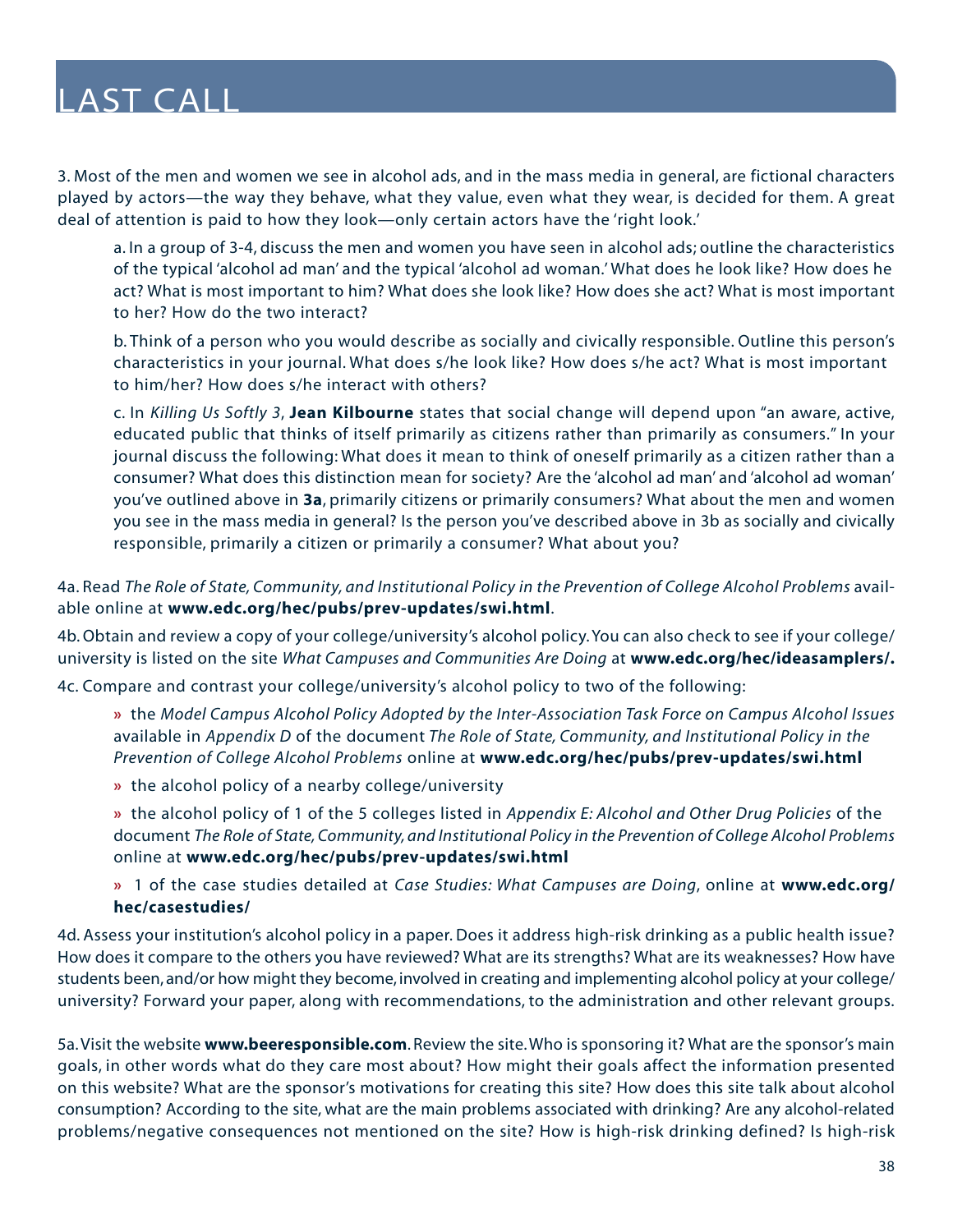drinking addressed as a public health issue? In your opinion, what is the main goal of the site? Does it achieve this goal?

5b. Visit one of the alcohol education websites listed below, none of which are sponsored by the alcohol industry. Apply the same questions you asked in your review of the industry-sponsored site above, to this site:

- **»** [Center on Alcohol Marketing and Youth |](http://www.camy.org) **www.camy.org**
- **»** [US Department of Health & Human Services & SAMHSA's National Clearinghouse for Drug & Alcohol](http://www.health.org)  Information | **www.health.org**
- **»** Alcohol Concern | **[www.alcoholconcern.org.uk](http://www.alcoholconcern.org.uk)**
- **»** The Marin Institute | **[www.marininstitute.org](http://www.marininstitute.org)**
- **»** [The Higher Education Center for Alcohol and Other Drug Prevention |](http://www.edc.org/hec) **www.edc.org/hec**

5c. Compare and contrast the sites you reviewed above in 5a and 5b in a paper or presentation.

6. Intentionally abstain from alcohol for a weekend. If you already abstain from alcohol, use this opportunity to reflect on your choices and why you make them. What are you going to do? Plan an exciting, fun weekend for you and your friends that does not involve consuming alcohol. Working in a group of 2-3, make a list of everything you will do on that weekend—plan something for Friday night, Saturday night, and at least one day time activity for Saturday or Sunday. Throughout the weekend take a few moments to write down your thoughts—how is the weekend going? How are you feeling? On Sunday night write a longer piece reflecting on your weekend—how did it go? Did you have fun? Did you miss alcohol? What are some of the benefits of having had an alcohol-free weekend? Plan future alcohol-free activities for you and your friends.

7. The following statements were made by students interviewed for *Spin the Bottle*:

*"First of all, it's so good to bring up the questions and let people talk about them and think about them; let people really reflect, like 'oh yeah, how are my experiences with alcohol? How was every weekend for the last two years in college for me?' Let's talk about these things and hear what people have to say."*

*"I never thought about it, and I'm just realizing it now, that I don't have to do this to have a good time."*

The students interviewed in *Spin the Bottle: Sex, Lies & Alcohol* found the process of talking and thinking about their experiences with alcohol empowering and enlightening. Conduct your own student discussion group(s); ask students on your campus to talk about what their experiences with alcohol have been like—recruit friends, dorm-mates, or teammates. Be sure to include students from a variety of disciplines. If possible, record, transcribe, and analyze the discussion *(if you cannot record and transcribe the discussion, taking notes during and after the discussion also works well)*.

Consider showing a section of the video to the group, or invite the students who participate in these discussions to a screening of *Spin the Bottle: Sex, Lies & Alcohol* at a later date. Use the information you gather during the discussion group(s) to talk to the audience about how the video relates to student life on your campus *(be sure to keep the identities of students who have participated in the discussion group(s) anonymous)*. Have a facilitator lead the audience in a post-screening discussion. See the *Spin the Bottle DVD Extra: Personal Responsibility*, for an example of the dynamics of student discussion groups.

8. Create a response piece. Choose some aspect of *Spin the Bottle: Sex, Lies & Alcohol* that stands out for you for example, something a student said that rings true for you, or a fact that surprised or angered you. You may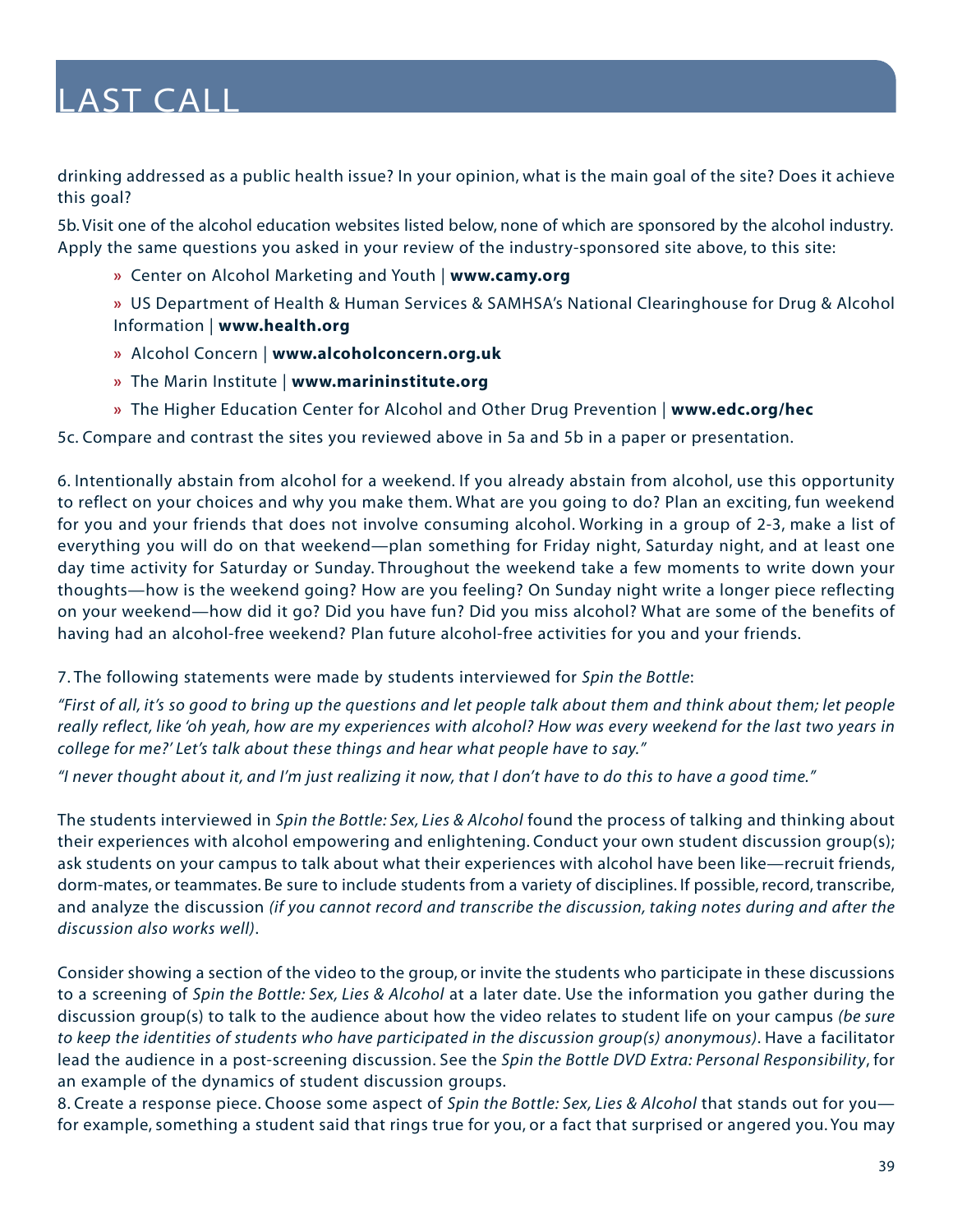

find it helpful to review the section of the video that you most related to, or its key points. Reflect on why this particular point caught your attention. Create your response piece. Your response piece can take any form perhaps a letter, poem, visual art, or a performance piece. It's your response piece—its form is up to you. Be creative. Present your response piece to the class. Discuss why you chose to respond to this particular part of the video.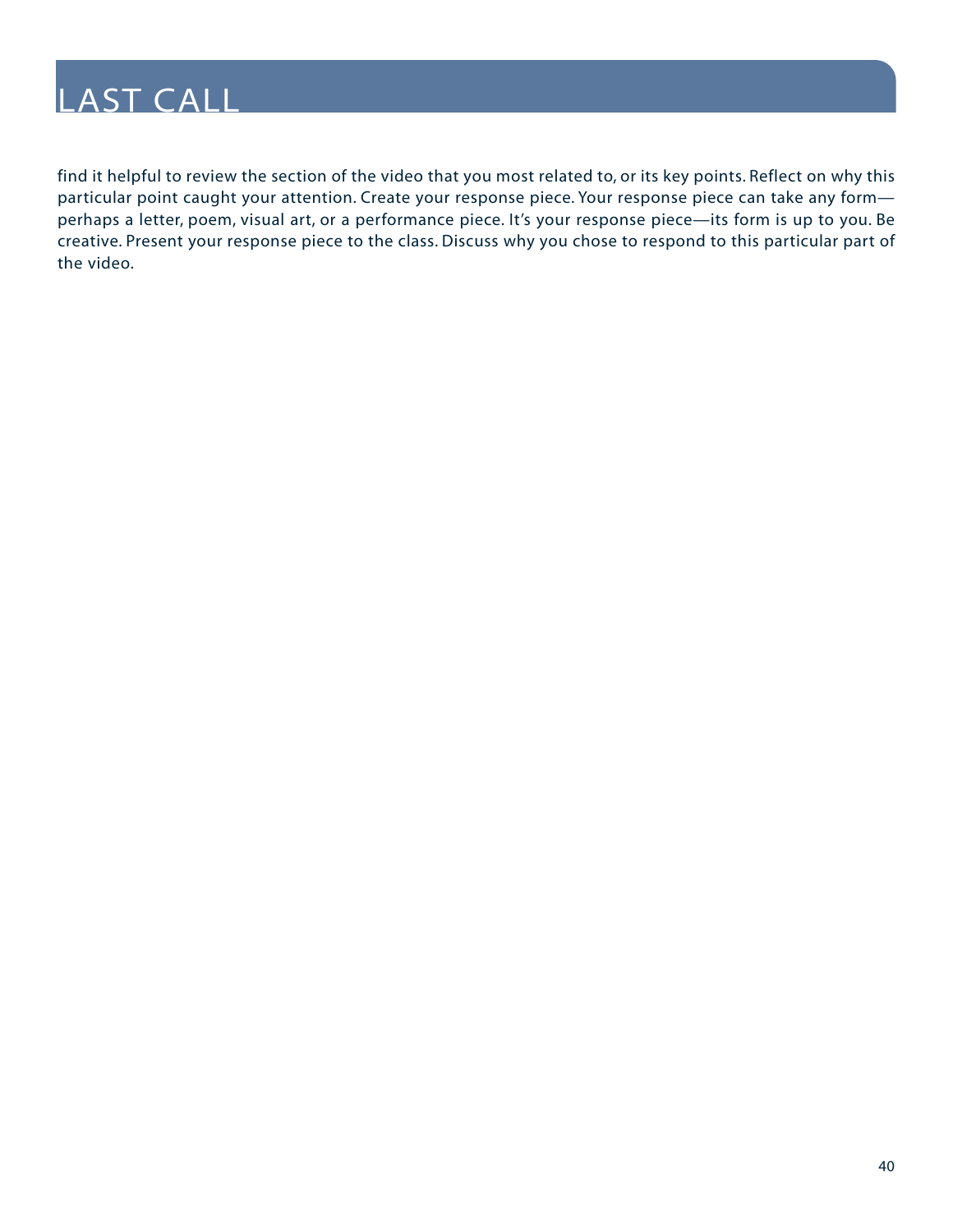#### <span id="page-40-0"></span>**NOTE TO INSTRUCTORS:**

You may find that it is difficult to listen to some of the thoughts and emotions expressed in the *DVD Extra: Personal Responsibility*. Yet, as Producer **Ronit Ridberg** suggests below in her "Note from the Producer," it is important for students to feel that they can express their thoughts and emotions honestly. At the same time, your students need to know that some people in the group are survivors of sexual assault; when you speak about 'the victim of sexual assault' s/he is not an abstract other, s/he is sitting in the class with you. Some students may express beliefs you want and need to challenge; for example, people often blame victims of sexual assault for what has happened to them. Allow students to express their opinions—if they do not express these opinions how can you challenge them? Challenge their belief systems respectfully. Let students learn from one another. Often, as is evident in this DVD Extra, when a student hears a colleague articulate the belief system they themselves operate from, they become better able to challenge and interrogate that belief system themselves. Make sure students know it is okay for them to change their minds; discussion and dialogue are meant to facilitate growth. Keep in mind, given that some students in your class are survivors of sexual assault, it is essential that the myths and misconceptions that surround sexual violence be challenged and corrected.

For further reading see: *Issues for Teachers in Sexual Violence Prevention Education*, available at **[www.nsvrc.org](http://www.nsvrc.org)**. While this document addresses teachers of middle and high school age students, much of the information is also relevant for college and university instructors.

#### **A NOTE FROM THE PRODUCER**

The students featured in the *DVD Extra: Personal Responsibility*, represent three different colleges. The group did not know one another prior to the discussion, though most came with one friend. The students knew they were being filmed, and agreed to have their images and conversations used in the video *Spin the Bottle: Sex, Lies & Alcohol*.

Working with the student discussion group featured here was one of the most challenging and rewarding aspects of this entire project. The students were eager to talk about alcohol's role in sex and sexual assault. As producer and discussion facilitator, my goal was to intervene as little as possible and let the conversation flow, both on the day the discussion group was conducted and in the editing.This segment is edited for length and flow, but because it is important to me that the students' voices and stories are heard, it has not been edited much for content.

During the discussion group, I wanted to allow for all thoughts, opinions, and questions to be expressed, while at the same time stressing, as some of the students did, that no one should expect or ever deserves to be violated. The question of blame in cases of rape and assault can be triggering for survivors and perhaps confusing for others. It is important to talk about, interrogate, and challenge victim blaming.

Through the experience of this group discussion, I think we all realized how often we are silenced on these issues those of us who have been assaulted and those of us who have not. Students want to break the silence that exists around sex, sexual assault, and alcohol and are hungry for safe venues where they can have these conversations and learn from one another. I am impressed by the honesty and thoughtfulness that can come from those spaces.

I have included this extra on the DVD because I think it is important and powerful to put faces to experiences. I hope the stories and questions in this section help others to confront their own understandings of rape and sexual assault. I also hope that others will recognize the need for and importance of this kind of discussion, and engage in their own respectful dialogue. RONIT RIDBERG | *Producer*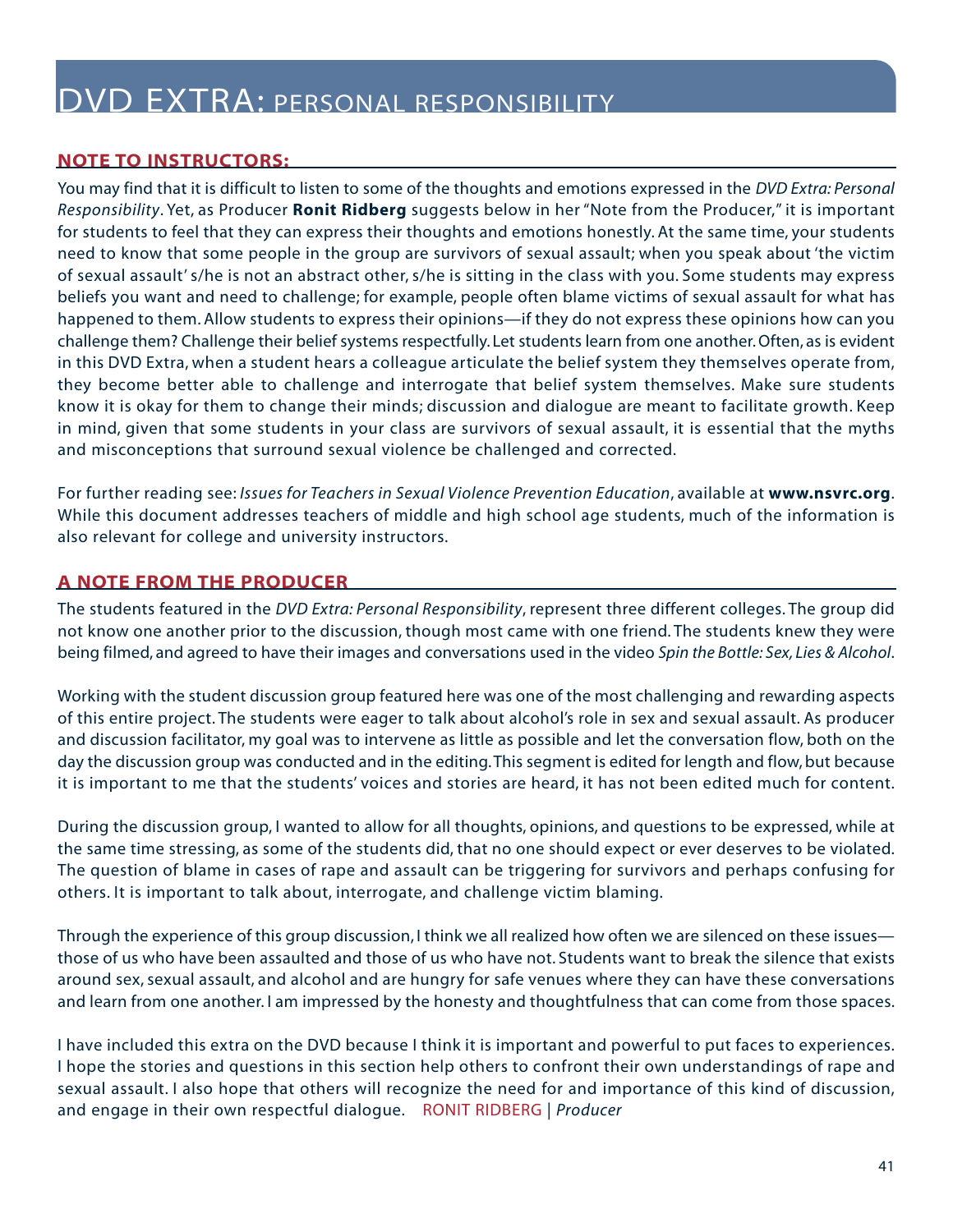#### <span id="page-41-0"></span>**QUESTIONS & ASSIGNMENTS FOR DISCUSSION & WRITING**

1. *"I think in general, sexual assault is about power and control. And, having said that, I think [when] alcohol [is present]…accountability is just absent. And so when you can engage in behavior that's either destructive, or dangerous, or whatever, and you don't feel like you're held accountable for it, I think that's a perfect marriage…So when they engage in sexual assault, or when it's some behavior that relates to sexual violence, I think that the lack of accountability for that maybe causes people to feel like it's okay to do."*

OJAE BEALE | Program Director, Rape Crisis Services at UMass-Amherst

a. At one time or another, even if it was only for a brief moment, most of us have been in situations where our power or control has been taken from us. In your journal, reflect on a situation when you felt that your power had been taken from you and/or you had no control over a situation. How did that situation make you feel? How did you feel about the person(s) who and/or circumstances that took your power and control away? What is it like to have no power/control over a situation?

b. What does it mean to be held accountable for your behavior?

c. Describe and discuss some situations in which alcohol might be used to excuse behavior, particularly relating to sex and/or violence. Does the gender of the person matter? How? In your opinion, is "I was drunk" ever a justifiable excuse for injurious behavior? Discuss the definition of accountability and how it applies to alcohol-influenced behavior.

2. *"I've heard guys say, which I think is wrong, if a girl is drinking a Bacardi Breezer, they're like, 'Oh, I'm gonna buy her a Bacardi Breezer,' or some fruity drink per se, they're like, 'Yeah, get her some panty droppers.' And I mean, alcohol is alcohol. You can drop whatever you're gonna drop, whatever you drink. I think it's tough, and for women especially, you guys do have a lot more responsibility put on you when you're drinking. Because you can go out and dance, and if you're just dancing and you're drunk, 'Oh, that girl's a ho, she's a slut, we gotta go get her' that's what you hear, and it's all around you in your environment, and it sucks."*

DARREN | student discussion-group participant

No one mentions young women talking about buying young men some 'boxer droppers,' or calling men who are drunk and dancing 'sluts.' Find at least two feminist articles that talk about the significance of the language we use. Discuss, with reference to the articles you've read and the words Darren and some of the other students recall hearing, how the language we use mirrors and shapes our society's structures of power.

3. *"…Sometimes I have to get into a performance role of going out. Sometimes, if I get disrespected or something, sometimes I let it slide. And it doesn't sound like a big deal because I'm in that situation, but that's the mentality we have. We have to accept it, 'cause I'm here. But I think advertising and our culture plays a huge role in that mentality, 'well she's here, so it's okay'—and it's like a lessening up of your personal things. And the times I do say something, like god forbid I do say, 'Please don't do that'…I've gotten strangled, I've gotten punched in the face, boys, girls, both it's sick. So you have to accept it. I've gotten to a point where I have to—if I want to go out and dance and I'm dancing on the dance floor, I know someone's gonna come up to me and touch me and I have to be like, 'Please don't do that' and then have to get into some kind of fight, or 'You're a bitch'—it just, it sucks."*

AMANDA | student discussion-group participant

a. If Amanda were somewhere else, in a line waiting to take out books at the library for instance, she probably wouldn't hesitate to tell someone who touched her to back off. What makes the dance floor different? Why does she feel she must accept it here? How might the presence of alcohol contribute to this situation? A young man who might choose to touch Amanda on the dance floor probably wouldn't consider touching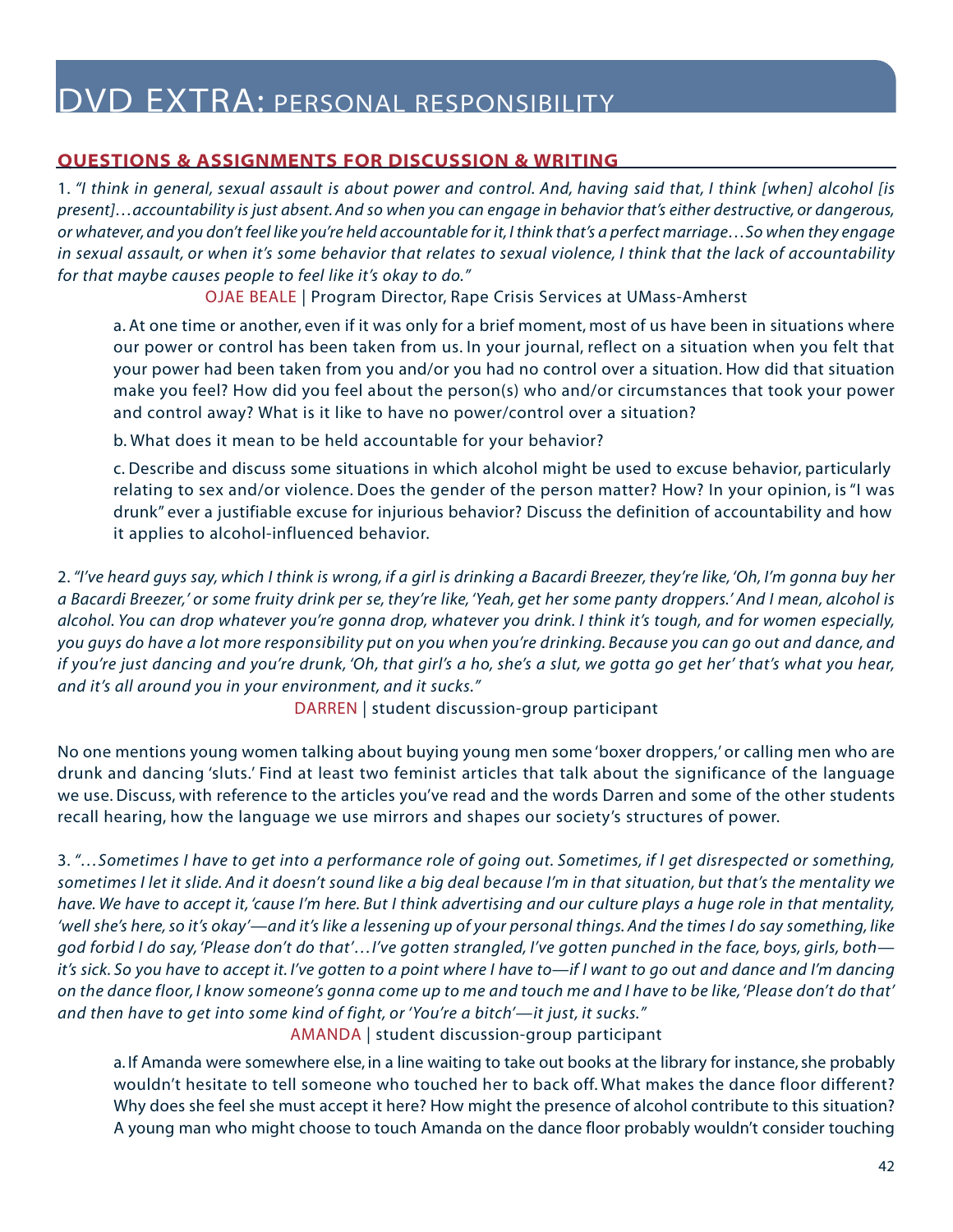her if he were standing behind her in a line-up at the library; what makes the dance floor situation different? Why does he feel it is acceptable here? How might the presence of alcohol contribute to this situation? Why?

b. Darren calls the situation Amanda describes a "catch-22." Discuss how this is a catch-22 situation for Amanda and other young women.

4. *"I think it works both ways though at the same time. I mean, I think, due to factors such as a male physique, it's easier to get out of certain situations that maybe a woman couldn't get out of, in terms of rape or any kind of sexual assault. But at the same time, I've been in plenty of situations where a woman's come on pretty strongly and, especially if they're hammered, but I've been in enough situations to say, 'Hey—cool it.' And you have to do it, whether you're not attracted to them, whether you don't want to be in that kind of situation at that particular time, or whatever the reason is. There's plenty of times where I've been like, 'back off ' or if I think something's getting a little too heavy, you know, 'cool it.' But I can get away, pretty easily—I just turn my back and scoot and that's the gist of it, and I think maybe it does get a little more physical if it's a man on a woman, obviously."* RYAN | student discussion-group participant

Ryan suggests that his physical size could be the reason he has less trouble getting away from women who give him unwanted attention. How might our attitudes about gender and alcohol, and our cultural definitions of gender, also help to make it easier for Ryan to say "no", and get out of a situation that is making him uncomfortable?

5.*"I think that some men—I would never say all men—but some men tend to use alcohol as some type of domination you know, over women. Because I know a lot of instances where we'll go out to a bar and a guy will come up to you and buy you a couple of drinks, but you know, they kind of have this hidden [agenda]…I remember one time that happened to me and like, I left and was like, 'Okay, bye, thanks' and he was like, 'What are you doing? You're coming home with me.' And I was like, 'No, I'm not.' And he was like, 'No, I just wasted \$50 dollars on you, you're really coming home.' And I was like, "I'm not worth \$50. It's not that serious.' I don't know—I kind of feel like that's what a lot of guys use alcohol as kind of dominating force."*

TAKESHA | student discussion-group participant

Would this situation look the same if the genders were reversed, if Takesha bought drinks for a man she found attractive? Why might some men think if they buy a woman drinks she should go home with him? Might some women also hold this belief? Is this an attitude our culture fosters? How? How might cultural representations of alcohol foster this attitude? How might our gender definitions foster this attitude?

6. *"…I think what she was getting at though was more of an increased likelihood. I wouldn't walk into a Hell's Angels bar dressed the way I am right now knowing that there would be a huge likelihood that a problem might arise, just judging upon the way I look or the way I act. Just as if you step into a certain situation, say a frat party or something, where drinking is prevalent and assault can be prevalent, you're stepping into a lion's den. I mean you have to take that into consideration. If you engage in something, I mean anyone who's in the military, if you engage in a battle there's a likelihood that you will get shot at or die. If you engage in something like that, there's a likelihood, it may not be an overwhelming likelihood, but there is an increased likelihood, that you will encounter an assault, a fist-fight, some kind of altercation, more so than you if just sat in your apartment and had a couple beers."* RYAN | student discussion-group participant

a. Discuss some of the things/situations you might be prepared to encounter when you attend a party or go to a bar where drinking is prevalent. Do any of these things make you uncomfortable? How might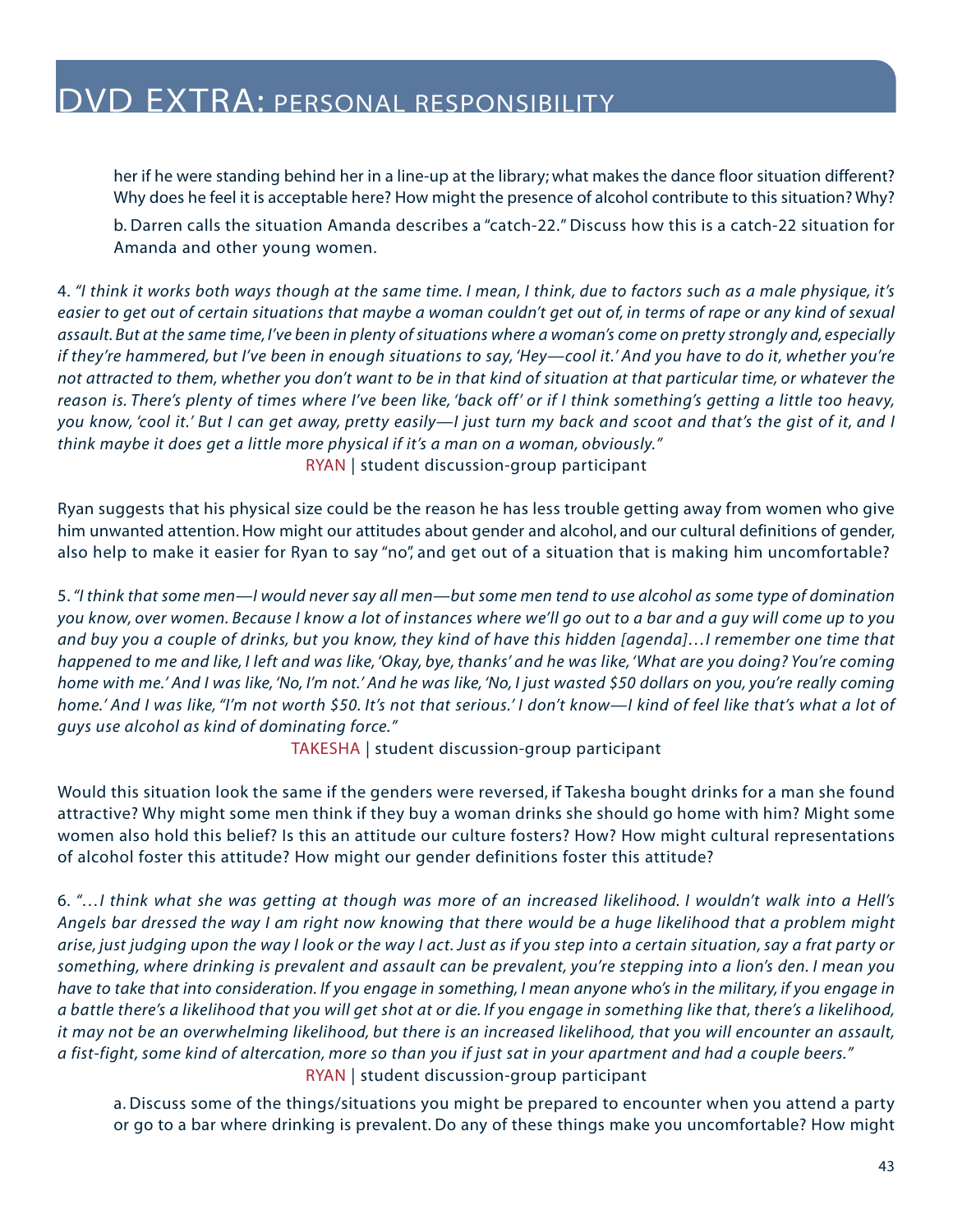gender factor into what you are prepared to encounter in these settings? How does the prevalent cultural attitude, "She should have known better" contribute to a climate of victim blaming?

b. Discuss the conflict between the pressure to attend parties *(to fit in and have a good time)* and the attitude that, if a woman is assaulted at a party,"she should have known." What is going on in the culture that allows for these conflicting pressures? How might going to a fraternity party be different from Ryan going into a Hell's Angels bar or a soldier going into battle? How do you respond to Ryan's comparisons?

c. Emily responds to Ryan's comments by saying, "You shouldn't go into any situation expecting to be assaulted…I know you were saying certain things go along with certain things. I'm just saying they shouldn't."

Discuss Emily's response. What do Ryan's comments imply about responsibility and where accountability lies? What does Emily's response imply about responsibility and where accountability lies?

*Note to Educator:* This can be an extremely difficult discussion to facilitate, but also important. Allow students to voice the myths of the culture and the prevalent attitudes that reinforce victim blaming, so you can challenge these ideas. It should be asserted, clearly and strongly, that no one ever deserves to be assaulted. No one ever asks for it. No one should ever expect it. The culture will only change when the burden of responsibility is placed on the perpetrator.

7. *"There's a point at which the burden of responsibility needs to be shifted. Like yes, I won't walk into a fraternity party expecting utter respect, but I also think that there's a possibility that maybe that side should be responsible for the way that I'm treated or the type of interactions you can expect in that environment."* JIN-YOUNG | student discussion-group participant

a. How might fraternities and bars take responsibility for what happens on their premises and ensure that the women and men who frequent these places are treated in respectful ways?

b. How does challenging gender norms help shift responsibility off of the victim and onto the perpetrator?

*See Note to Educator in question 6 above.*

8. *"I think that a lot of people don't understand unless they've been in it [that situation]. I hate to be like that, but it's the truth. Unless you know, you've picked up one of your friends after that's happened to her or you've had it happen to yourself, you don't realize the responsibility isn't really put in the right place."* MINDY | student discussion-group participant

What is empathy? What does it look, and/or sound, like to respond to a victim of sexual assault with empathy? What is the relationship between empathy and putting responsibility on the perpetrator?

9. *"The control is taken from you, and I don't mean to be like, 'Women have no control over their actions,' but you shouldn't anticipate just cause you've had a few beers or you've had a few drinks that someone's going to do this to you. And I think that alcohol escalates it, but it's problems that men and women have in sober situations as well, and it's that that kind of control that just gets even more out of control when you've both been drinking or one of you has been drinking."*

MINDY | student discussion-group participant

a. Mindy makes it very clear that she is not suggesting women have no control over their actions. Find at least two feminist articles that address victimization of women. With reference to the articles you've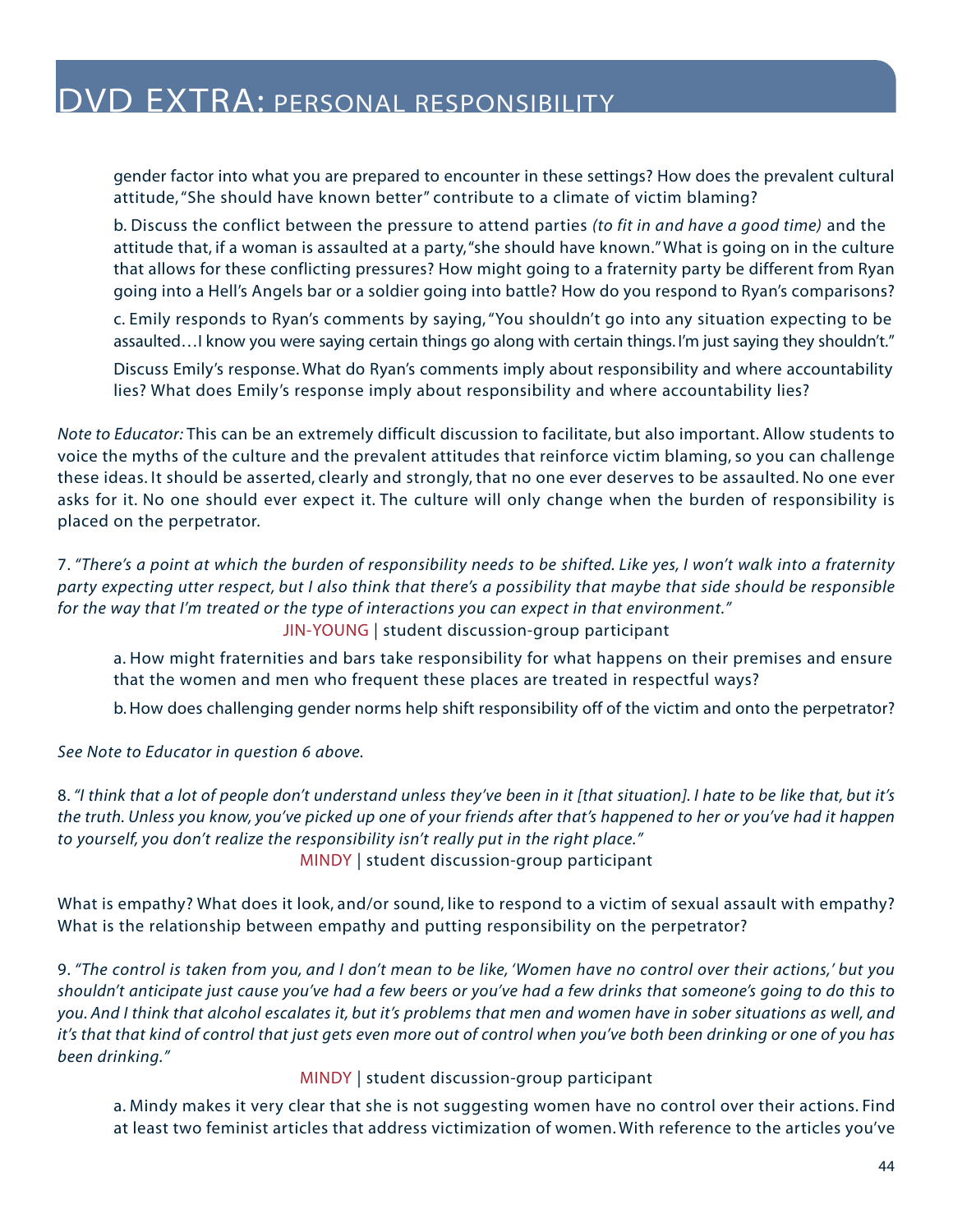read, discuss how naming systems of oppression and domination, is different from relegating a person, or an entire gender category, to the role of victim.

b. Mindy suggests that the problems we see happening between men and women with respect to power and control are not limited to situations involving alcohol. How do our societal power structures, specifically in relation to gender, factor into this equation? What are some of the root causes of sexual assault? How might alcohol and our cultural representations of alcohol exacerbate some of the problems we see happening between men and women with respect to power and control? What are some possible solutions to these problems?

10. *"Personally I'm just faced with what do I tell my women friends? Don't drink too much because you have this risk, or should I say you should do whatever you want because that's right."* JULIA | student discussion-group participant

Discuss what you think Julia should tell her women friends. What might she tell her men friends?

11.*"I would not go to a club, or a bar, or meet someone randomly at a party and be like 'Oh yeah, lets go home together.' No, because too many implications can happen when you're not thinking straight. And it's something where, 'Yo, why don't you take my number, why don't you do this, and then get to know me as a person.' And it's just my personal rule."* DARREN | student discussion-group participant

Discuss Darren's personal rule in the context of accountability and personal responsibility. In what ways is Darren challenging gender norms with this action?

12. *"I know someone extremely close to me that was raped and I almost—I blame her, because she's an attractive person, she's a nice person. And when I found out about it I just wanted to like, kick her in the face myself, because I feel like—once again I don't want to say you should expect it, like you guys were saying, but its something that there's a risk for and I just wanted to put all the blame on her and be like, almost like you asked for it, you deserved it, for doing that, for putting yourself in that situation. And, I feel like when you're out with your group of friends, something like that's not going to happen—I know you said that you've had that experience—me personally, I haven't, I don't think I ever would with my group of friends. But, I don't really know what I'm trying to get at here but I just—sometimes I feel like people, women, who put themselves in that situation are to blame for it because they did it to begin with and that's how I feel…"*

#### KRISTIN | student discussion-group participant

a. Blaming a victim of sexual assault for what has happened to her is very common. What are some of the possible consequences of victim blaming for survivors of sexual assault? For women and men who have not personally experienced sexual violence? For our society as a whole? Who is responsible for sexual violence? *See Note to Educator in question 6 above.*

b. Kristin says she doesn't think sexual assault could ever happen to her. How might victim blaming help young women maintain the belief that nothing like that could ever happen to them? Are certain women exempt from sexual assault? What are some of the myths and misconceptions around rape and sexual assault that make us believe that they are? How might the media work to support these myths and misconceptions? How might our cultural representations of and beliefs about alcohol work to support these myths and misconceptions? What purposes might these myths and misconceptions serve? What illusions of safety do they create? How might they serve to create distance from a situation?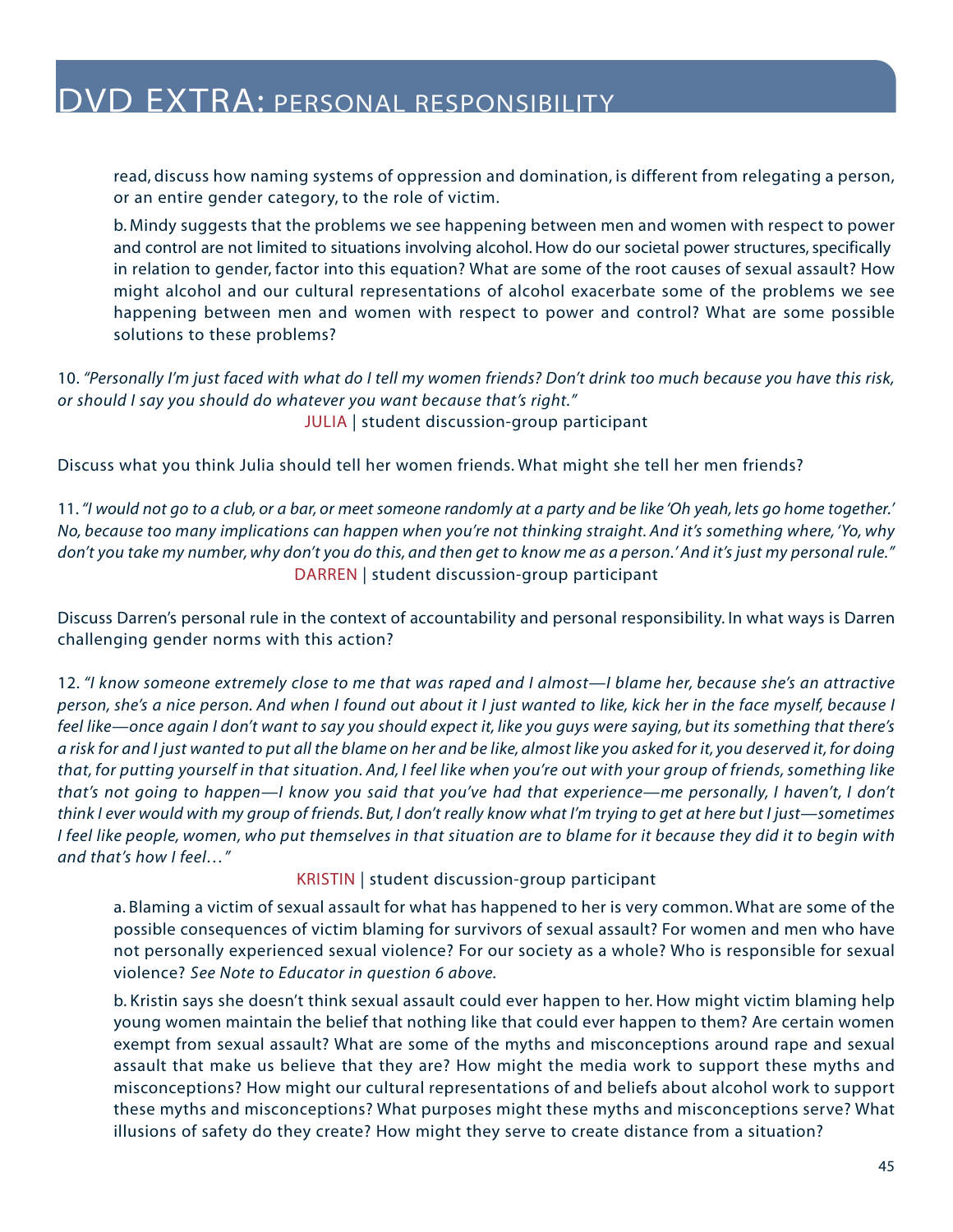c. Can you think of any other crimes where the victim of the crime is blamed for what has happened to them? Read and discuss *The "Rape" of Mr. Smith*, available in the *Other Resources* section of this guide. Can you think of any other crimes where the victim is put on trial for the crime that has been committed against them? Why is it currently acceptable in our culture to blame and interrogate a victim of sexual assault for what has happened to her?

d. Read the article *A Voice Crying Out* by Bill Hewitt *(available in People Weekly vol. 44, August 21, 1995 pages 48-50; your library may have online access)*. This article discusses the court case of Krista Absalon, a woman who was gang-raped. If possible, find other articles that discuss this case, and/or other court cases involving sexual assault. Ensure that these articles consider the victim's point of view. Do you see any evidence of victim blaming in these cases? Where and by who? How might our cultural definitions of and beliefs around gender *(and race, class, and/or sexual orientation, if relevant)* have played a role in the proceedings and outcome of the case? How might our cultural beliefs around alcohol and sex have played a role in the proceedings and outcome of the case? How do the articles you've read for **12d** relate to the article you read above in **12c**, *The "Rape" of Mr. Smith*?

13. *"We've been socialized, and we've been brainwashed, to think, and to be comfortable with, the fact that sexual assault has a very, very narrow interpretation and definition. And so a lot of times, men don't understand—and I'm not saying they're not held accountable for it—but don't necessarily understand that when she says 'no', when she says, 'I didn't bargain for this', when she says 'I don't want to do this', when she pushes away, when she gives you real clear, concrete signs, that engaging in sex with you is not what she wants to do, it's rape. What we do know, and what we do understand, we need to frame in effective ways so that we can address this issue for what it is, as opposed to looking at it in the more standard ways, and talking about rape and sexual assault in a limited way. We need to really expand our understandings so that we teach, and make people more aware, from a broader perspective."*

OJAE BEALE | Program Director, Rape Crisis Services at UMass-Amherst

a. You've probably heard the anti-sexual violence slogan, "No means no." How might the mass media's portrayal of sex, sexuality, sexual freedom, and gender in advertising, movies, TV shows, and music, help create a climate in which "no" isn't always comprehended as really meaning no? How might our attitudes about and our cultural representations of alcohol exacerbate this situation? How might the 'good-girl/ bad-girl' dichotomy girls and young women face contribute to this situation? In what ways might the expectations our culture places on men to be tough, physical, and in control contribute to this situation? In what ways might all of these factors—the way the media portrays, sex, sexuality, sexual freedom and gender; our attitudes about and cultural representations of alcohol; the 'good-girl/bad-girl' dichotomy; and the expectations placed on boys and men to be tough, powerful and in control—impact the lives of young women and men and their relationships with one another? For further reading see *Flirting with Danger* by Lynn Phillips and *The Male in the Head* by Janet Holland.

b. The following is one possible answer to the question: What is sexual assault?

*"Sexual violence is a sex act completed or attempted against a victim's will or when a victim is unable to consent due to age, illness, disability, or the influence of alcohol or other drugs. It may involve actual or threatened physical force, use of guns or other weapons, coercion, intimidation, or pressure. Sexual violence also includes intentional touching of the genitals, anus, groin, or breast against a victim's will or when a victim is unable to consent; and voyeurism, exposure to exhibitionism, or undesired exposure to pornography. The perpetrator of sexual violence may be a stranger, friend, family member, or intimate partner."*

National Center for Injury Prevention & Control | **[www.cdc.gov/ncipc/factsheets/svoverview.htm](http://www.cdc.gov/ncipc/factsheets/svoverview.htm)**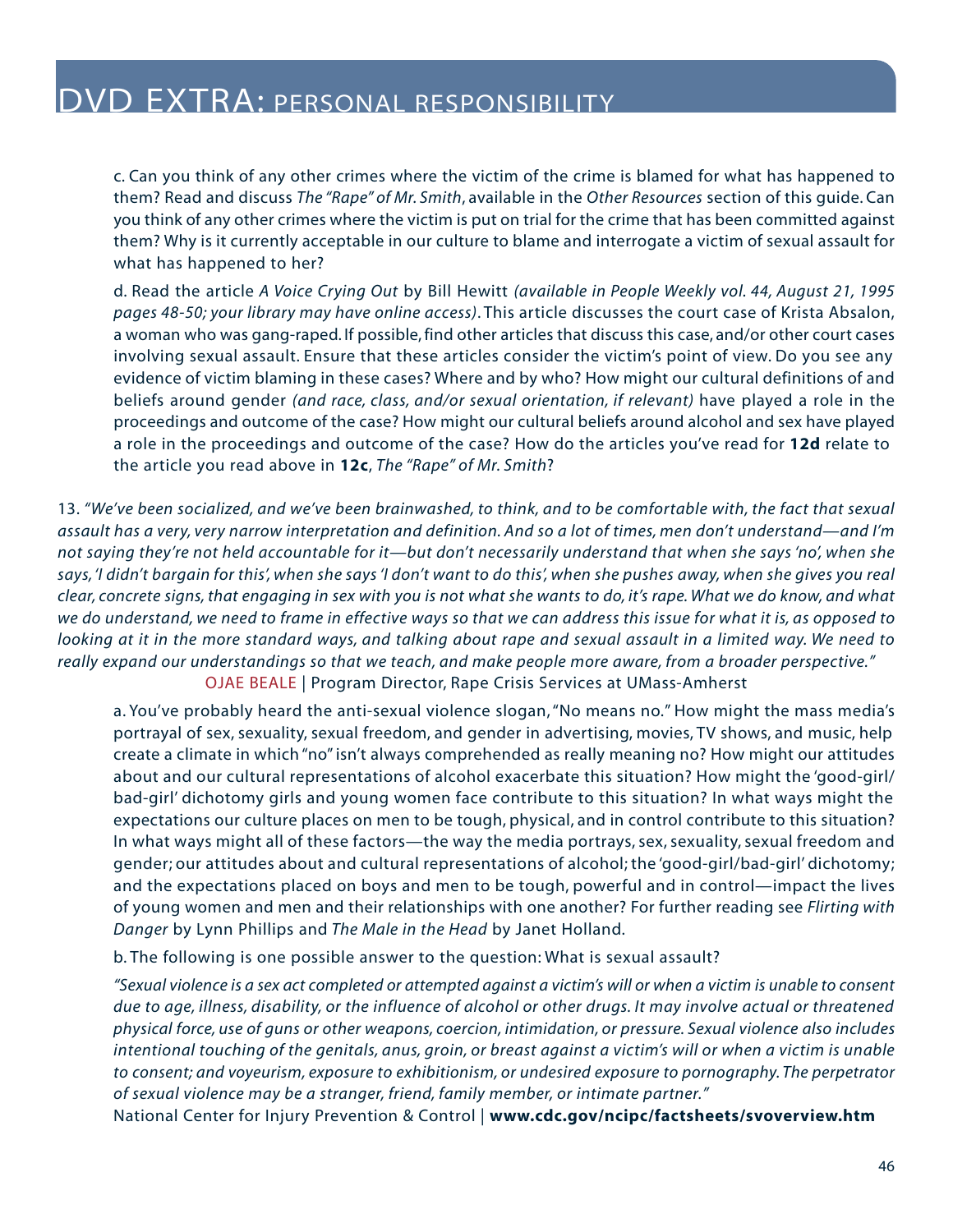Discuss this definition in groups of 3-4. Using this definition as a model, and keeping in mind the material you've covered while working with *Spin the Bottle: Sex, Lies & Alcohol*, create a class answer to the question: What is sexual assault?

14. Visit your campus or community rape crisis center. Talk with some of the people who work/volunteer there, find out what they do, who they help, and how. Discuss how they define/describe sexual assault and rape. Discuss the difference(s) between the identifying phrases: victim of sexual assault and survivor of sexual assault. Discuss how you can help in the struggle to end sexual violence.

15. In your journal, reflect on the significance of discussion and dialogue. Think of a belief that you held when you were younger but which you no longer subscribe to; reflect on the significance of being able and allowed to change and adapt your belief systems. How can discussion and dialogue assist with this process? Reflect on the discussions you've had, and the work and reflection you've done with respect *Spin the Bottle: Sex, Lies & Alcohol*. What have you learned? How have you, your attitudes, and belief systems changed or expanded?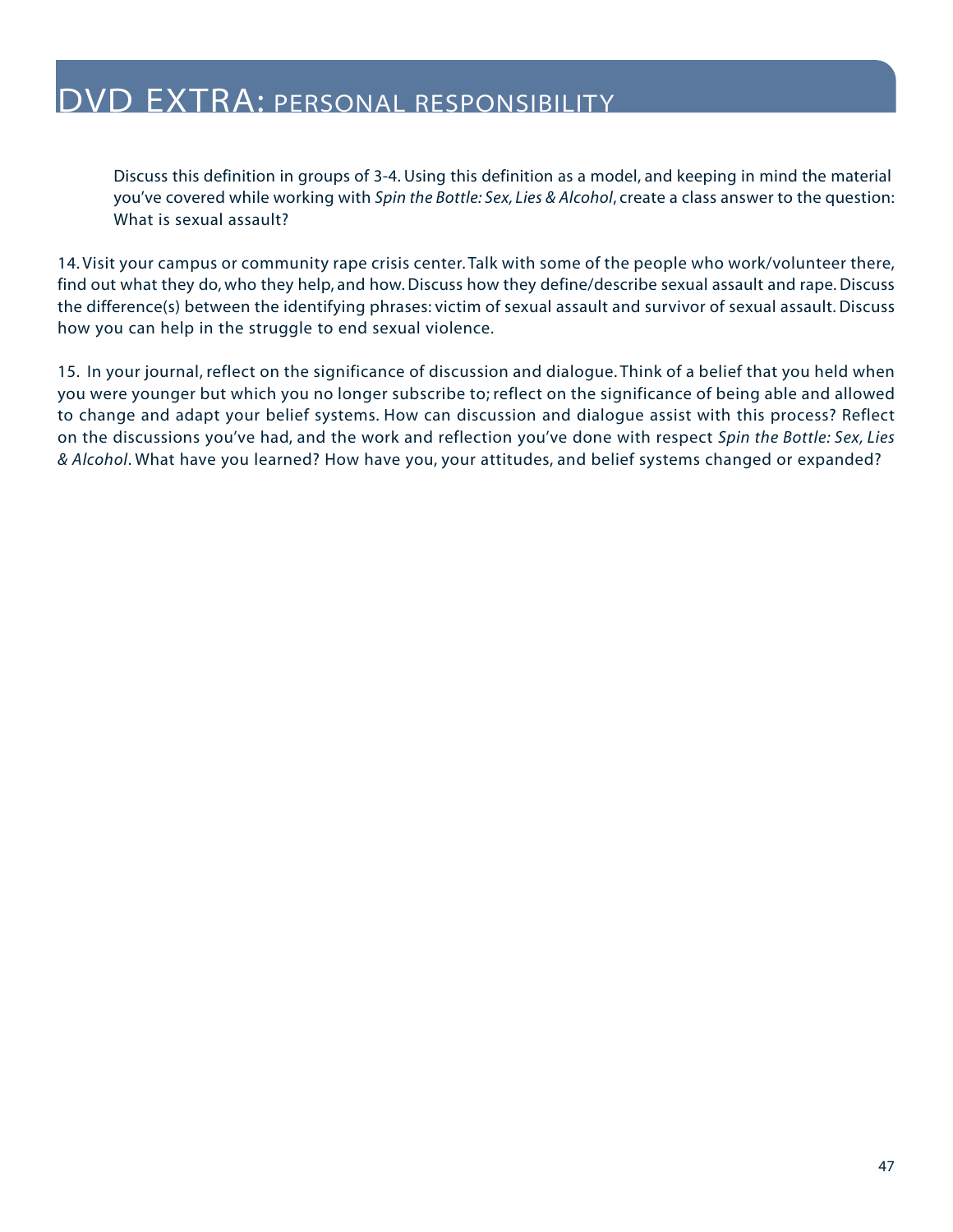<span id="page-47-0"></span>*The DVD Extra: Collected Commercials* is a collection of sample television ads for alcohol. Viewers are encouraged to think about the material presented in *Spin the Bottle: Sex, Lies & Alcohol* as they watch and deconstruct these ads. These ads are a sample—viewers are encouraged to collect and deconstruct other ads they have seen *(both on television and in print)*.

*The Collected Commercials* are broken into 5 sections, as are the questions presented here: *Objectifying & Mocking Women*; *Sex & Male Fantasy*; *Ads Targeting Women*; *Playing on Male Anxiety*; and *A Different Approach*. The questions and assignments presented here are meant to serve as a starting block. Viewers and instructors are strongly encouraged to ask their own questions and conduct their own investigations into the world of alcohol advertising/marketing. Refer also to the MEF handouts *Deconstructing an Alcohol Advertisement* and *Deconstructing a Video Advertisement*, both are available online at **[www.mediaed.org/handouts](http://www.mediaed.org/handouts/)**.

#### **PRE-VIEWING ACTIVITES**

1. Read the article *Alcohol Ads Outnumber Responsibility Ads 226 to 1*, available online at **[www.jointogether.org/](http://www.jointogether.org/sa/news/alerts/reader/0,1854,571112,00.html) [sa/news/alerts/reader/0,1854,571112,00.html](http://www.jointogether.org/sa/news/alerts/reader/0,1854,571112,00.html)**.

2. Read the article *Advertising at the Edge of the Apocalypse*, available online at **[www.sutjhally.com/onlinepubs/](http://www.sutjhally.com/onlinepubs/apocalypse.html) [apocalypse.html](http://www.sutjhally.com/onlinepubs/apocalypse.html)**.

3. Collect 20 print alcohol ads. 10 of these ads should be from magazines aimed at women, *i.e. Cosmopolitan* or *Glamour*; 10 should be from magazines aimed at men, *i.e. Maxim* or *Sports Illustrated*. Compare and contrast the two groups of ads. Who is in the ads—men, women, or men and women? How do the people in the ads look? How do the ads taken from men's magazines talk about sex, sexuality, and relationships? How do the ads taken from women's magazines talk about sex, sexuality, and relationships? Refer to the handout *Deconstructing an Alcohol Advertisement* available online at **[www.mediaed.org/handouts/](http://www.mediaed.org/handouts/)**, to further deconstruct and analyze the ads that you've compiled.

4. For further study watch the videos *Advertising and the End of the World* and/or *Deadly Persuasion: The Advertising of Alcohol & Tobacco*, **[www.mediaed.org](http://www.mediaed.org)**.

#### **OBJECTIFYING & MOCKING WOMEN**

1. How does feminism define the objectification of women?

2. Describe, discuss, and define "the male gaze."

- 3. What are some of consequences of objectification?
- 4. How does objectification affect individual women's lives?
- 5. In what ways does our culture condone and support the objectification of women?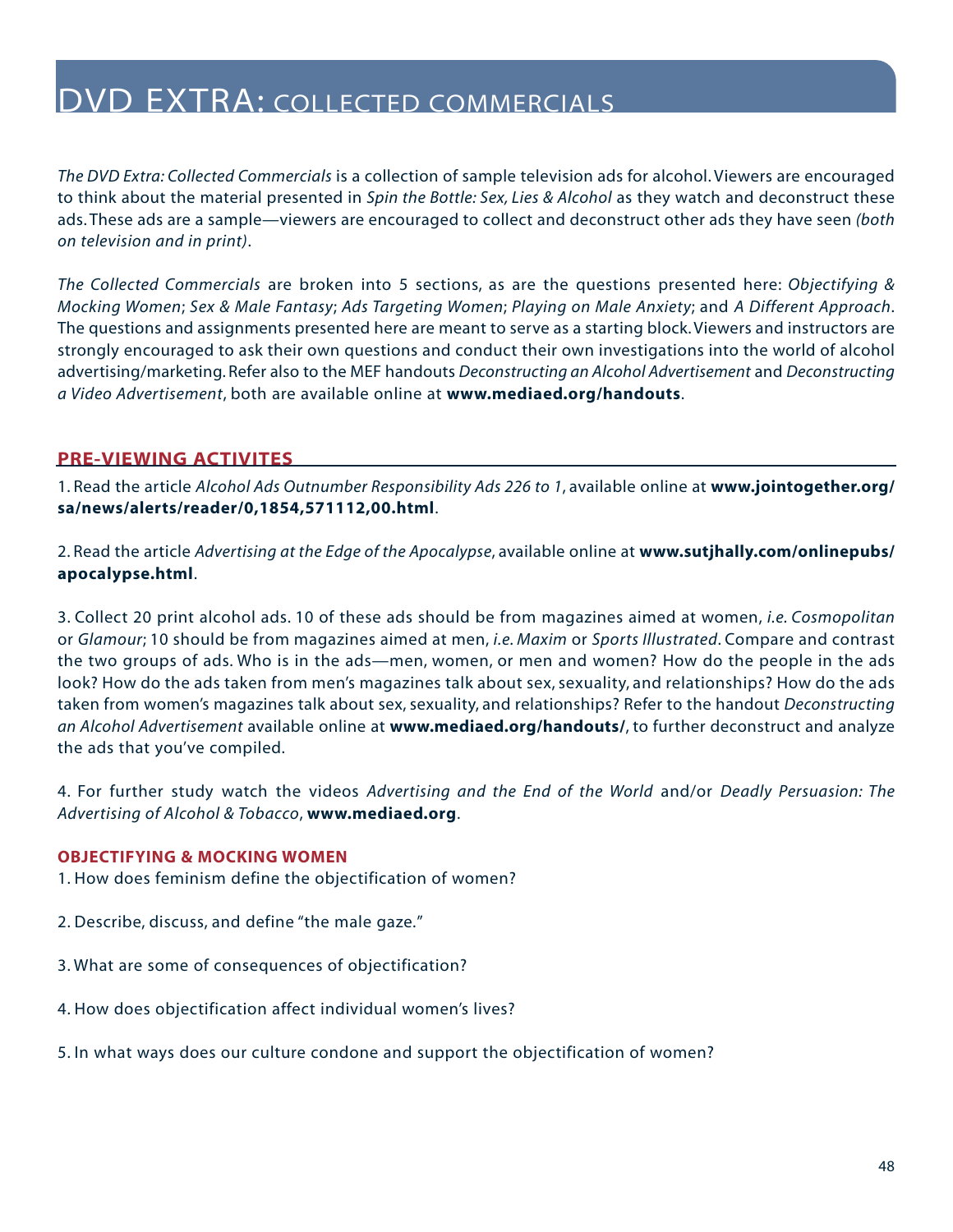#### **Commercial 1**

*Bud Light Beer: Two men 'observe' a women's yoga class.*

a. What stories does this commercial tell about men?

b. What stories does this commercial tell about women?

c. The women in this commercial are exercising, yet this activity is reinterpreted as a 'show' for men. What is going on in this commercial and in our culture that makes this reinterpretation seem okay, harmless, and even funny?

d. Do women want to be watched all of the time? Why does our culture act as if they do?

e. What does unwanted attention, i.e. stalking, feel like?

f. When the instructor asks the guys in this commercial to leave, they say, "She's not very relaxed." What is the function of this comment? How does it diminish women's anger and women's power?

g. The men in this commercial look harmless, their faces are boyish, but we know many times women feel uncomfortable and even afraid when men stare at them. How do the stories told in this commercial contribute to this situation? How do they diminish and mock women's discomfort, and even fear?

h. Consider the camera angles of this commercial. What does the camera focus on, *i.e.* does it focus on a particular body part? Where the camera looks is where the viewer looks—what are some possible consequences of this situation?

i. Respond to the following comment: *Lighten up; it's just a joke. This commercial is funny.* In what way do comments like this serve to silence those who speak up against degradation, objectification, and harassment?

j. What stereotypes does this commercial rely on?

#### **Commercial 2**

*Bud Light Beer: "Get a good look at the mother because that's what the daughter will look like in 20 years."*

a. Describe male 1 and his surroundings. Describe male 2 and his surroundings. What differences do you notice? What might these differences imply?

b. What stories does this commercial tell about men and about how to be a man?

c.The two men in this commercial appear to be friends. Based on the short interaction you witness, describe their friendship and its basis. Does it seem to be supportive? What stories does this commercial tell about men's friendships with other men?

d. What stories does this commercial tell about women?

e. Obviously the most important thing about a woman in this commercial is her appearance. Why is it okay for this commercial to suggest that? Is this a situation you see happening in real life?

f. Sarah is eating nachos and her mother has an enormous, to the point of caricature, rear-end and thighs what does this commercial say about the way women should eat?

g. In this commercial the audience is meant to laugh at the size of the mother's rear-end and thighs what does this say about body size? What is going on in our culture that makes it okay to laugh at someone's body size?

h. What stories does this commercial tell about men's attitudes towards relationships with women?

i. How might the alcohol industry profit from messages that devalue men's relationships with women?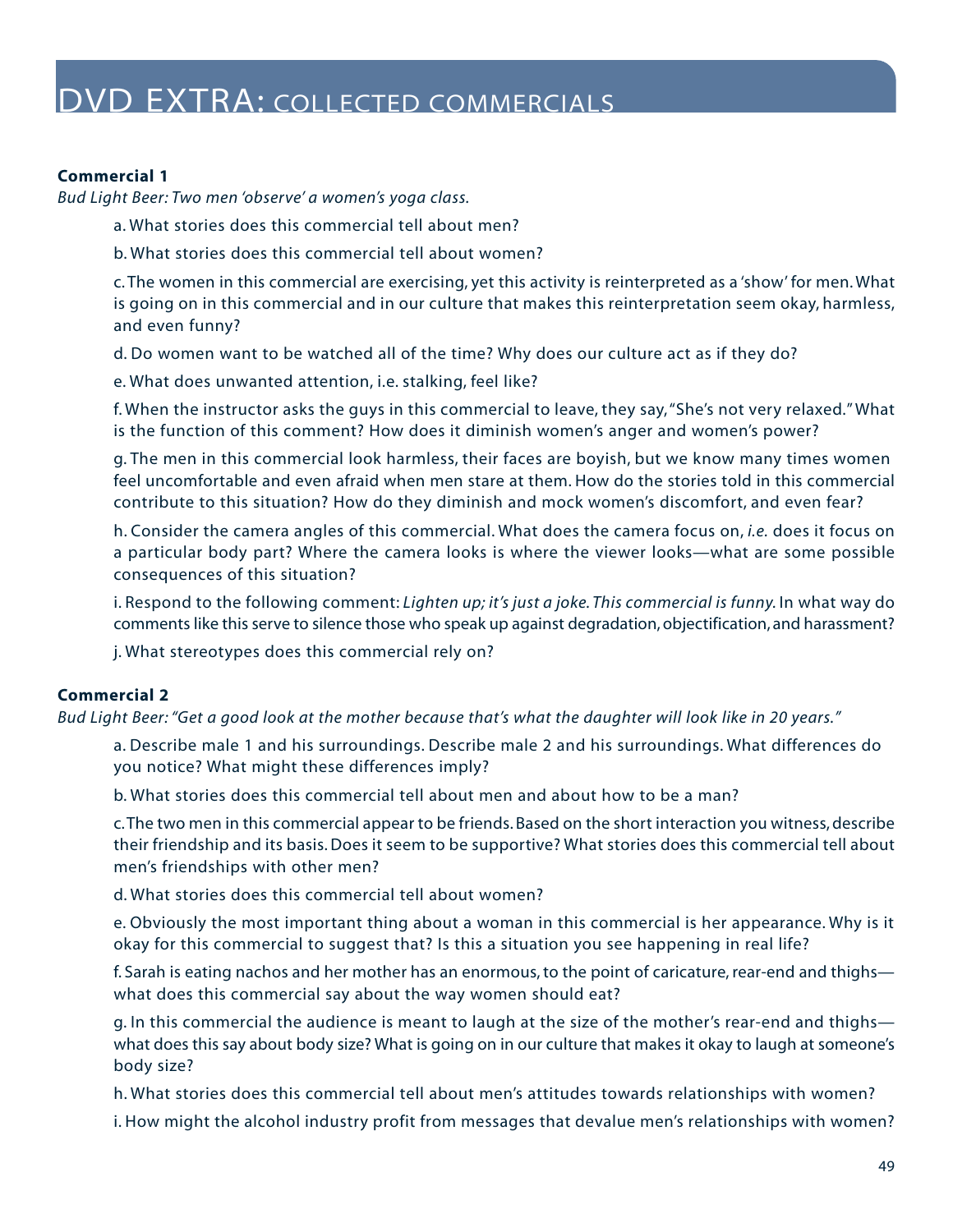j. Respond to the following comment: *Lighten up; it's just a joke. This commercial is funny.*

k. What stereotypes does this commercial rely on to work?

#### **Commercial 3**

*Coors Light Beer: features the song, Here's to the wingman.* LYRICS: *This chick's rockin' your bro on the dance floor But she's towing an anchor A junior investment banker She's talking about herself and not much more So buy her a beer, it's the reason you're here Mighty wingman You're taking one for the team So your buddy can live the dream Mighty wingman* 

> a. What is the "chick" in this commercial doing? How does she look? How is she dressed? How does the camera look at this woman? Where the camera looks is where the viewer looks—what are some possible consequences of this situation? How does her dance partner look at her? Where does he look?

> b. What is the "anchor" doing? How does she look? How is she dressed? How does the camera look at her? Where the camera looks is where the viewer looks—what are some possible consequences of this situation? How does the "wingman" look at her? Where does he look?

> c. Are the physical appearances of the two women very different? What is the biggest difference between the two women? What messages does this send about how women should behave?

- d. What stories does this commercial tell about successful, powerful women?
- e. What stories does it tell about men?
- f. What is the most important thing about women in this commercial?
- g. What stories does this commercial tell about men and women's relationships?
- h. Why is being the wingman framed as such a "noble" role?
- i. Respond to the following comment: *Lighten up; it's just a joke. This commercial is funny.*
- j. What stereotypes does this commercial rely on to work?

#### **SEX & MALE FANTASY**

1. In what ways do specifically "male" fantasies frame the representations of sex we see in the media? What affect might this have on our real sex lives?

2. Find and read some work in the areas of Cultural Studies, Communications, Women's Studies and Men's Studies that discuss these questions.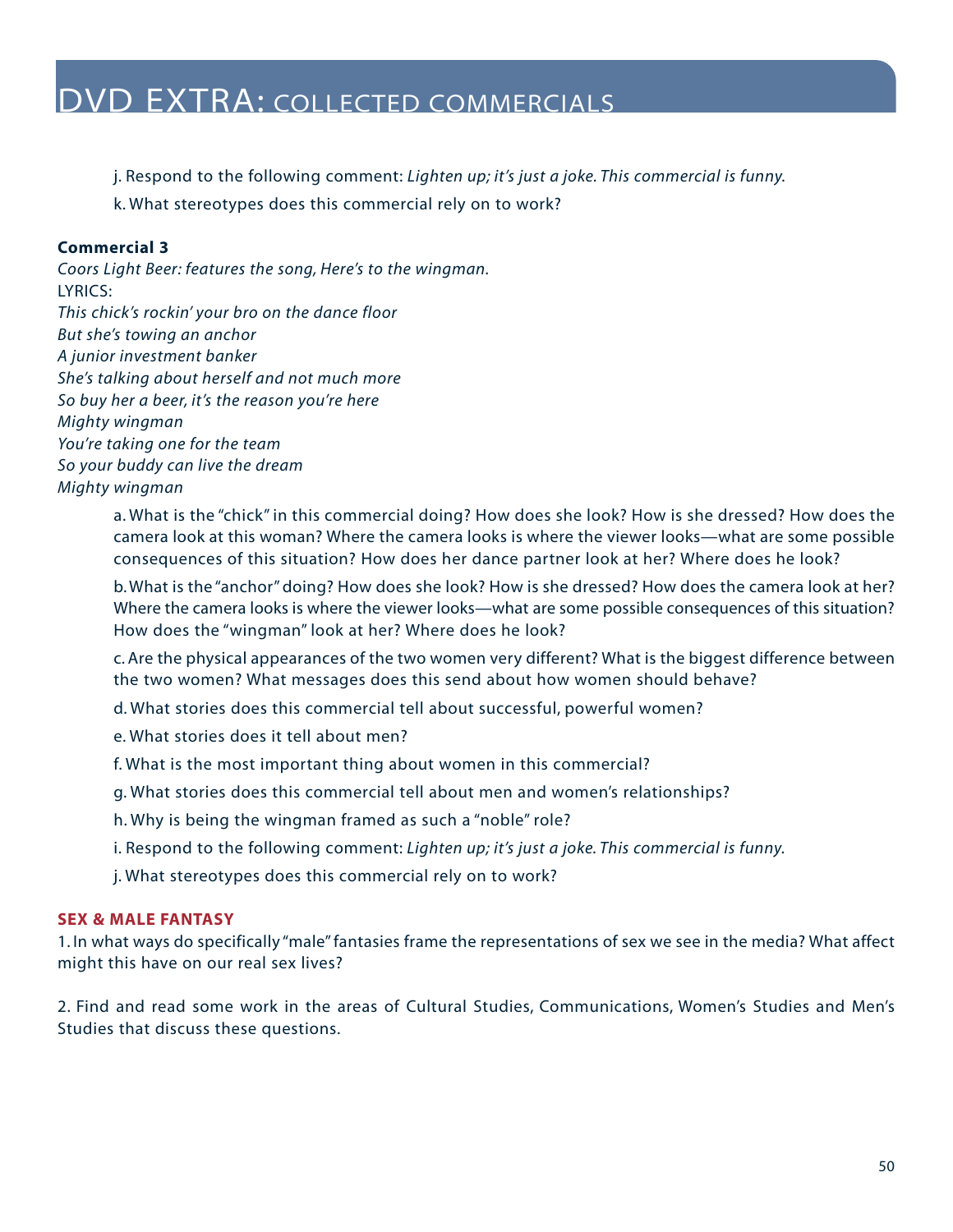#### **Commercial 1**

*Miller Genuine Draft: male writer rewrites scene.*

- a. Discuss "the male gaze" with respect to this commercial.
- b. What type of sexual fantasies do you see played out in this commercial?

c. The voice over in this commercial says, "Cold filter what you don't need, keep what's good—MGD." What does the writer in this commercial need? What does he not need? What do the women in this commercial need?

d. What are the women in this commercial doing?

e. What is the male writer's relationship to power in this commercial? What are the women's relationships to power? What gender stereotypes do you see present in this commercial?

f. Which gender calls the shots in this commercial? Does this situation mimic real-life power structures?

g. What stories does this commercial tell about sex and sexuality?

h. How might the story told in this commercial, and others like it, contribute to what many feminists call our "rape culture"?

i. Respond to the following comment: *Lighten up; stop taking things so seriously. It's just a commercial.*

j. What stereotypes does this commercial rely on to work?

#### **Commercial 2**

*Miller Lite Beer (part of a series): fantasy 'cat fight' over whether Miller Lite is great because it "Tastes great" or is "Less filling."*

a. What type of sexual fantasies do you see played out in this commercial?

b. What gender stereotypes are present in this commercial?

- c. Which gender calls the shots in this commercial? Does this situation mimic real-life power structures?
- d. What stories does this commercial tell about sex and sexuality?
- e. What stories does this commercial tell about women's anger?

f. This commercial ends when one of the women says,"Let's make out." What have Queer Theorists written about media representations of lesbian sex as part of male sexual fantasy?

g. How might the way this commercial is set up absolve the alcohol industry of any responsibility for its content?

h. Respond to the following comment: *Lighten up; it's just a joke. This commercial is funny.*

i. What stereotypes does this commercial rely on?

#### **Commercial 3**

*Miller Lite Beer (part of a series): continues from Commercial 2 with one of the men replacing one of the fighting women.*

- a. What type of sexual fantasies do you see played out in this commercial?
- b. What gender stereotypes are present in this commercial?

c. Which gender calls the shots in this commercial? Does this situation mimic real-life power structures?

d. How does this "fantasy fight" differ from what you know about real-life physical "fights" between men and women?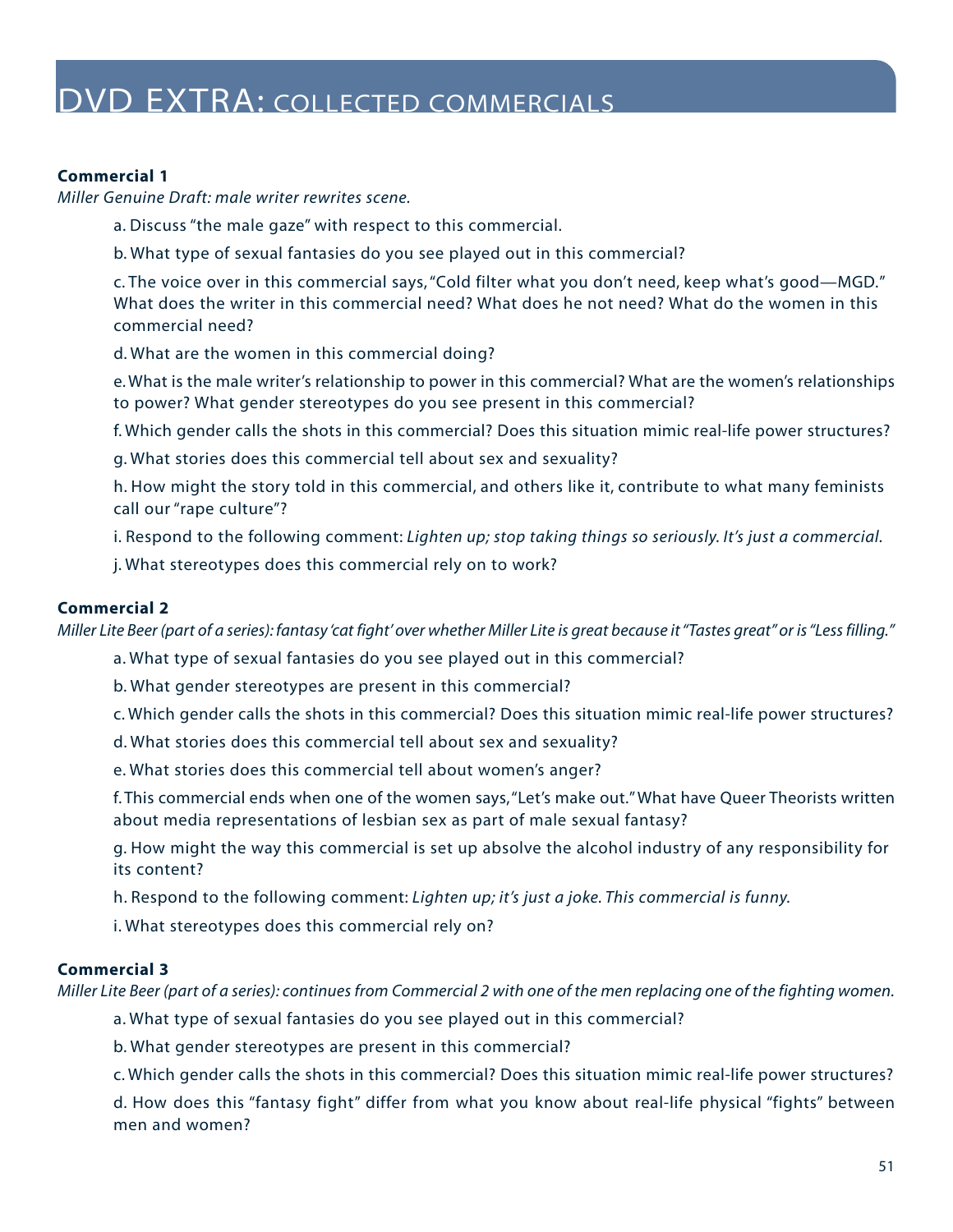- e. What stories does this commercial tell about sex and sexuality?
- f. What stories does this commercial tell about women's anger?

g. This commercial ends when one of the women in the bar changes the "fantasy commercial" by replacing the model-like woman with a large man. What stories does this commercial tell about heterosexuality and homophobia?

h. How might the way this commercial is set up absolve the alcohol industry of any responsibility for its content?

i. Respond to the following comment: *Lighten up; it's just a joke. This commercial is funny.*

j. What stereotypes does this commercial rely on?

#### **Commercial 4**

*Michelob Beer: "cleaning lady day."*

a. What type of sexual fantasies do you see played out in this commercial?

b. What gender stereotypes are present in this commercial?

c. Which gender calls the shots in this commercial? Does this situation mimic real-life power structures?

d. The cleaning lady in this commercial doesn't seem to mind that the apartment she is cleaning is such a disaster, and that after all of her hard work, her employer throws more stuff on the floor. What stories does this commercial tell about women's work and the value of women's work?

e. Respond to the following comment: *Lighten up; it's just a joke. This commercial is funny.*

f. What stereotypes does this commercial rely on?

#### **Commercial 5**

*Miller Lite Beer: beautiful older woman cannot resist younger man.*

- a. What type of sexual fantasies do you see played out in this commercial?
- b. What gender stereotypes are present in this commercial?
- c. Which gender calls the shots in this commercial? Does this situation mimic real-life power structures?
- d. What stories does this commercial tell about sex and sexuality?

e. In this commercial, the son isn't thrilled that his friend is telling a joke and having a sexual fantasy about his mother, but he doesn't do much to defend her; he simply says, "Oh come on, can't we go one night without a joke about my mother," smiles, and shakes his head. What stories does this tell about men's relationships with women? What stories does it tell about respect?

f. Respond to the following comment: *Lighten up; it's just a joke. This commercial is funny.*

g. What stereotypes does this commercial rely on?

#### **Commercial 6**

*Smirnoff Ice: party in a Laundromat.*

- a. What type of sexual fantasies do you see played out in this commercial?
- b. What gender stereotypes are present in this commercial?
- c. How does this commercial work to link alcohol and sex?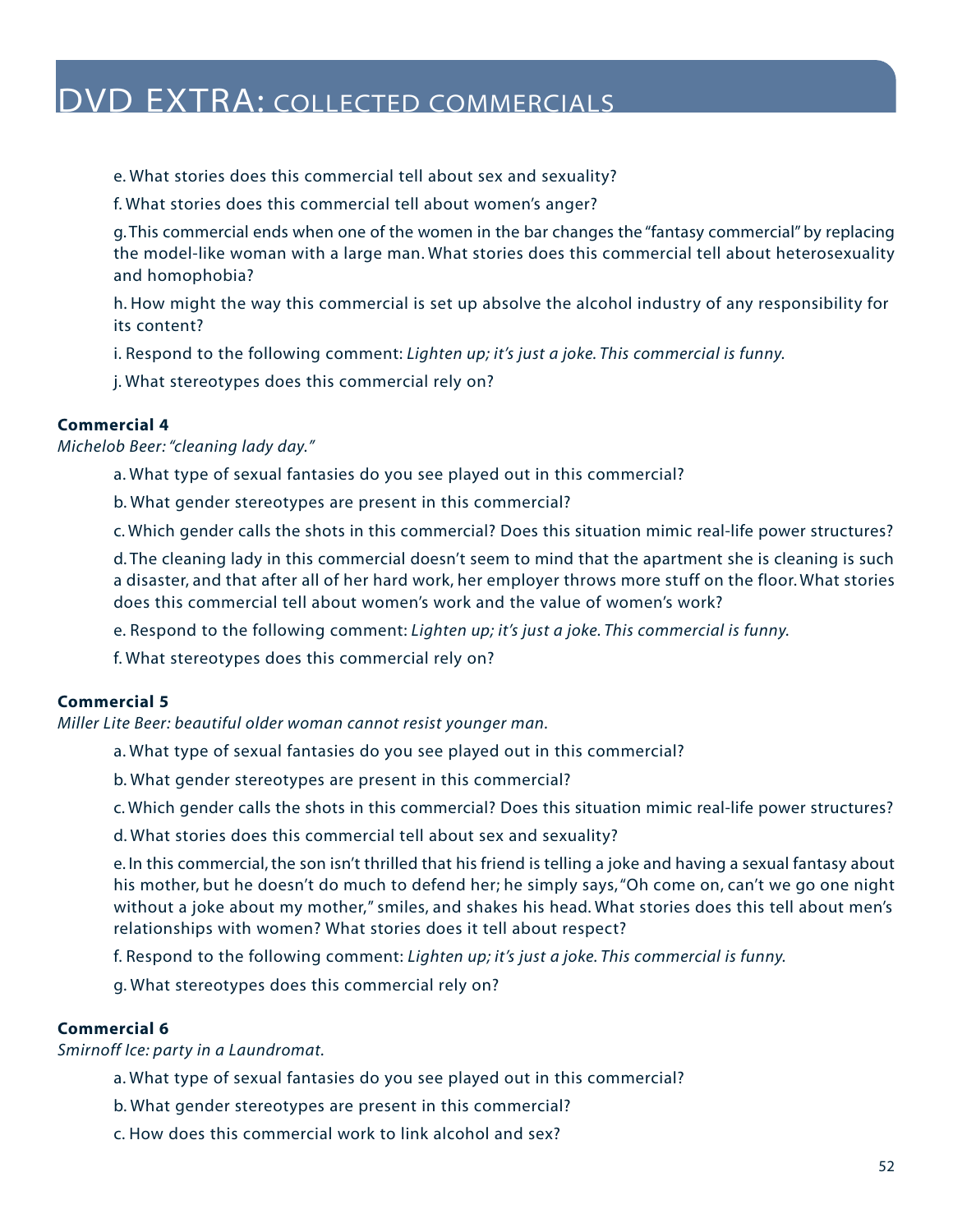- d. What stories does this commercial tell about sex, sexual freedom, and alcohol?
- e. Respond to the following comment: *Lighten up; stop taking things so seriously. It's just a commercial*.
- f. What stereotypes does this commercial rely on to work?

#### **TARGETING WOMEN**

The alcohol industry has increasingly targeted women in its marketing campaigns in an effort to open up bigger markets.

1. Discuss, describe, and define "the new male objectification." Find and read some work in the areas of Cultural Studies, Communications, Women's Studies and Men's Studies that discusses "the new male objectification" and its implications.

2. In most alcohol commercials that target men, the men in the commercials are quite ordinary looking, while the women are very beautiful. In most of the commercials that target women, the physical appearance of the men seems to change—generally, they get stereotypically better looking—but the physical appearance of the women stays the same—they're still stereotypically beautiful. What is going on here?

#### **Commercial 1**

*Miller Lite Beer: revenge on a cheating boyfriend.*

- a. What stories does this commercial tell about women?
- b. What stories does it tell about men?
- c. What stories does it tell about relationships between men and women?
- d. Which gender calls the shots in this commercial? Does this situation mimic real-life power structures?

e. What stories does this commercial tell about physical abuse? Would this commercial work if the gender roles were reversed? Discuss.

f. What stories does this commercial tell about women's anger? About women's power?

g. How might this commercial work to ensure that, even if it's targeting women, it is not upsetting to male viewers? Might it also appeal to male viewers on some level?

- h. Respond to the following comment: *Lighten up; it's just a joke. This commercial is funny.*
- i. What stereotypes does this commercial rely on?

#### **Commercial 2**

*Bud Light Beer: male model for a birthday present.*

- a. Discuss "the new male objectification" with respect to this commercial.
- b. What stories does this commercial tell about women and about what women want?
- c. What stories does it tell about men?
- d. What stories does it tell about relationships between men and women?

e. How might this commercial work to ensure that, even if it's targeting women, it is not upsetting to male viewers? How might it also appeal to male viewers on some level?

f. Respond to the following comment: *Lighten up; it's just a joke. This commercial is funny.*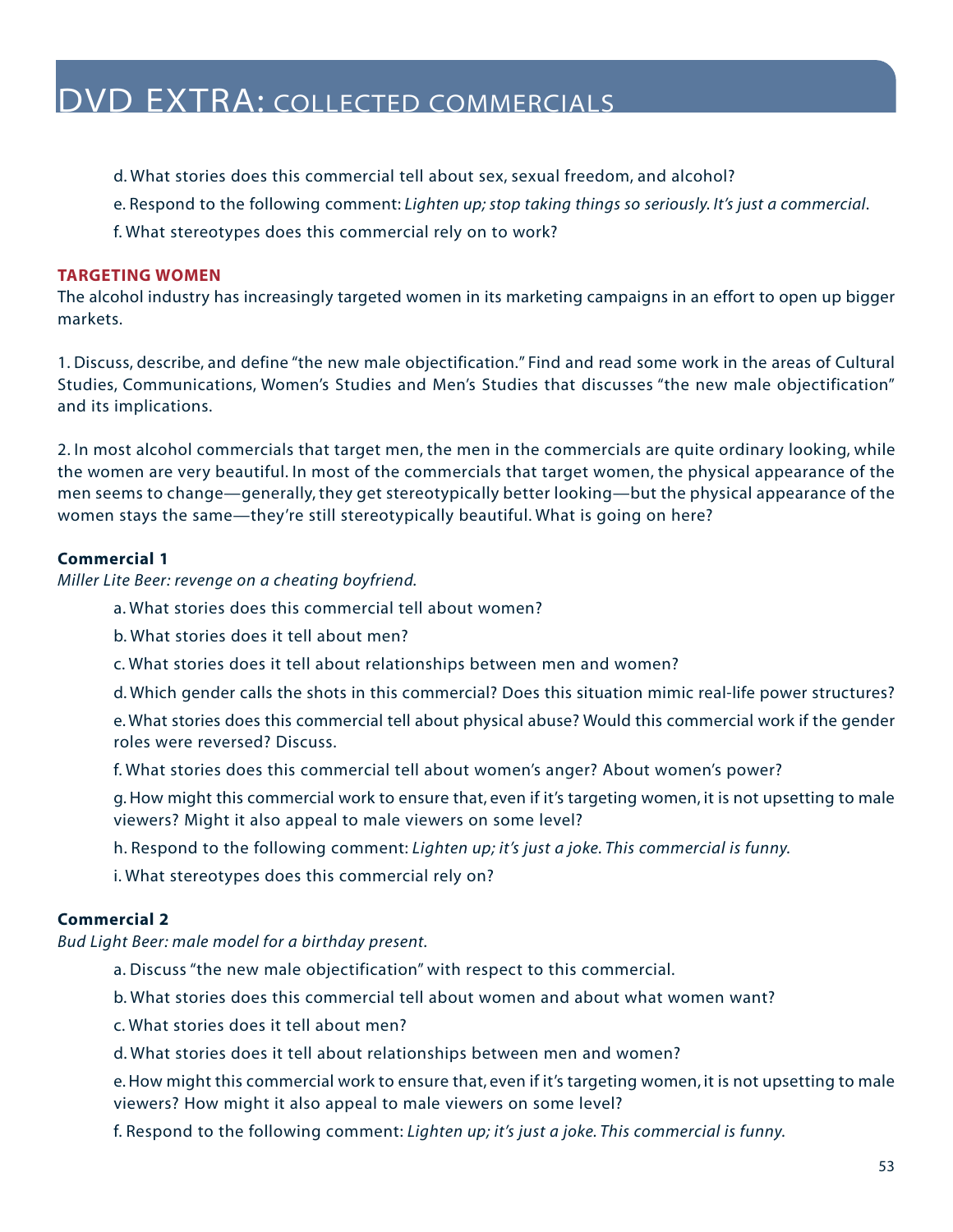g. What stereotypes does this commercial rely on?

#### **Commercial 3**

*Miller Lite (part of a series, see also commercials 2 and 3 in SEX & MALE FANTASY): women's fantasy commercial. Two model-like men fight over whether Miller Lite is great because it "Tastes great" or is "Less filling."*

a. What stories does this commercial tell about women and about what women want?

b. What stories does it tell about men and male bonding?

c. Which gender calls the shots in this commercial? Does this situation mimic real-life power structures?

d. How might this commercial work to ensure that, even if it's targeting women, it is not upsetting to male viewers? How might it also appeal to male viewers on some level?

e. How might the way this commercial is set up absolve the alcohol industry of any responsibility for its content?

f. Respond to the following comment: *Lighten up; it's just a joke. This commercial is funny.*

g. What stereotypes does this commercial rely on?

#### **Commercial 4**

*Miller Lite Beer: woman recounts photocopier incident.*

a. What is the role of alcohol in this commercial?

b. What is the man in this commercial like? What stories does this commercial tell about men?

c. How might this commercial work to ensure that, even if it's targeting women, it is not upsetting to male viewers? How might it also appeal to male viewers on some level?

d. Respond to the following comment: *Lighten up; it's just a joke. This commercial is funny.*

e. What stereotypes does this commercial rely on?

#### MALE ANXIETY

*"So overwhelming has the commercial takeover of culture become, that it has now become a problem for advertisers, who now worry about 'clutter and noise'—that is, how do you make your ad stand out from the 3600 commercial impressions that people are exposed to [each day]…To communicate to a cynical and reluctant audience, you smack them, metaphorically, in the mouth. You make the advertising visceral, something you feel, not something you necessarily think…in this move from the cognitive to the emotional, it's not just pleasant emotions, like sexuality, that will be targeted, any emotion, however unpleasant, that cuts through the clutter will be used. If at one level advertising reflects our dream life, it will also draw upon our nightmares as well."*

SUT JHALLY | *Advertising and the End of the World*

1. Discuss, describe, and define what is meant by "clutter and noise." What tactics do you see alcohol ads using in an effort to break through this clutter and noise?

2. Discuss why alcohol ads might play on male anxiety in an effort to sell their products.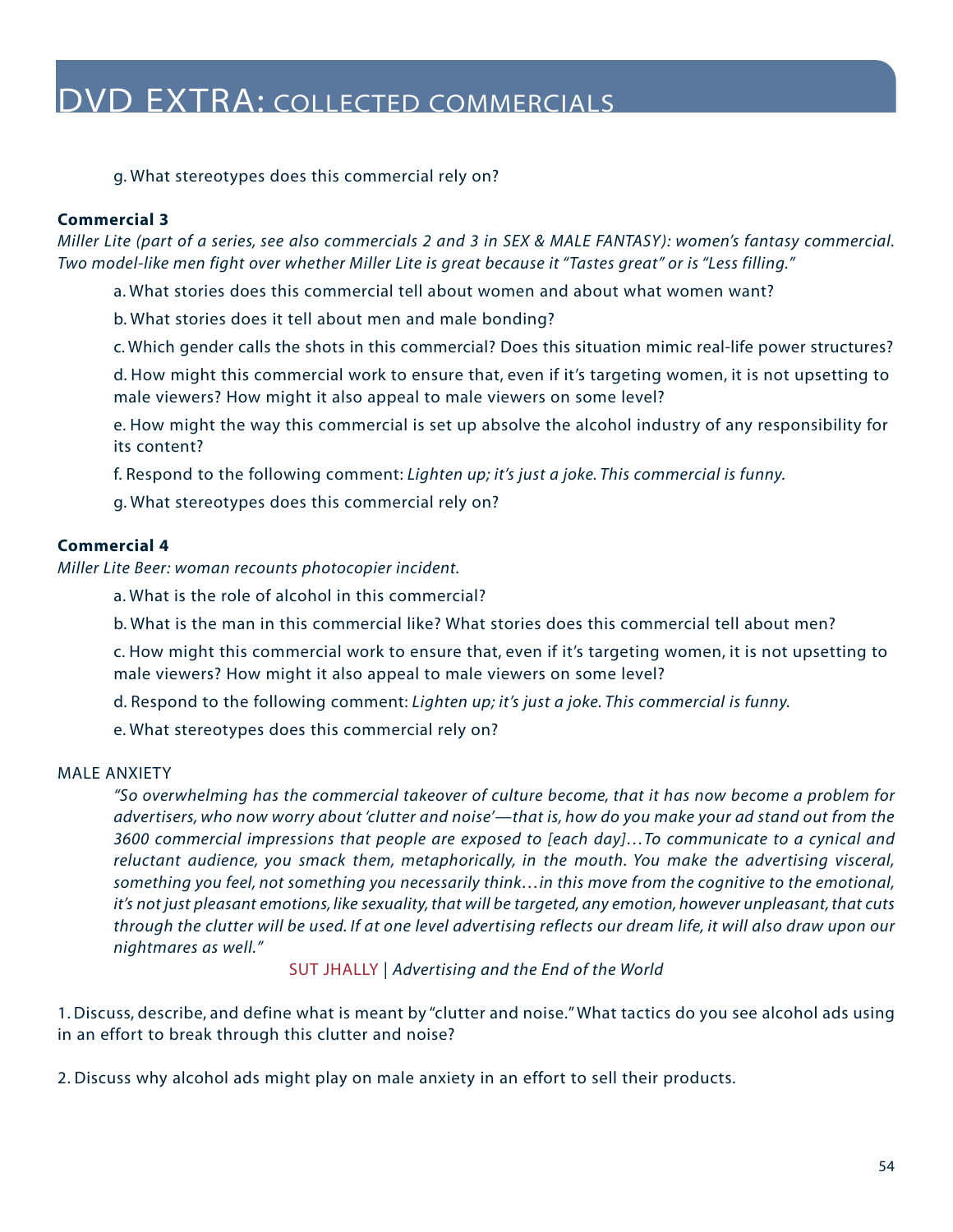#### **Commercial 1**

*Budweiser Beer: woman wears her ex-boyfriends big shirt and rejects her current boyfriend's small one.*

- a. What type of male anxiety does this commercial play on?
- b. How is this type of anxiety linked to our cultural definitions of masculinity?
- c. Why would Budweiser play on this type of male anxiety in an effort to sell beer?
- d. Respond to the following: *Lighten up; it's just a joke. This commercial is funny.*
- e. What stereotypes and/or assumptions does this commercial rely on?

#### **Commercial 2**

*Coors Beer: guy makes a fool of himself dancing at a concert.*

- a. What type of male anxiety does this commercial play on?
- b. How is this type of anxiety linked to our cultural definitions of masculinity?
- c. What stories does this commercial tell about men's friendships with other men and male bonding?
- d. Why would Coors play on this type of male anxiety in an effort to sell beer?
- e. Respond to the following: Lighten up; it's just a joke. This commercial is funny.
- f. What stereotypes and/or assumptions does this commercial rely on?

#### **Commercial 3**

*Rolling Rock Beer: guy dances with attractive woman; his friends watch him.*

- a. What type of male anxiety does this commercial play on?
- b. How is this type of anxiety linked to our cultural definitions of masculinity?
- c. What stories does this commercial tell about men's friendships with other men and male bonding?
- d. Why would Rolling Rock play on this type of male anxiety in an effort to sell beer?
- e. Respond to the following: *Lighten up; it's just a joke. This commercial is funny.*
- f. What stereotypes and/or assumptions does this commercial rely on?

#### **A DIFFERENT APPROACH**

The following commercials illustrate that it is not necessary to rely on stereotypes to advertise alcohol:

#### **Commercial 1**

#### *Australian Black Swan Shiraz Wine*

a. In what ways does this commercial differ from the others you've watched in the *Collected Commercials DVD Extra*?

b. The product being advertised here is wine, why might it work for wine advertisers to use a "different" approach in their marketing efforts? Who decides when it is, and when it is not, acceptable *(and profitable)*  to use a different approach?

#### **Commercial 2**

*Californian Gallo of Sonoma Wine*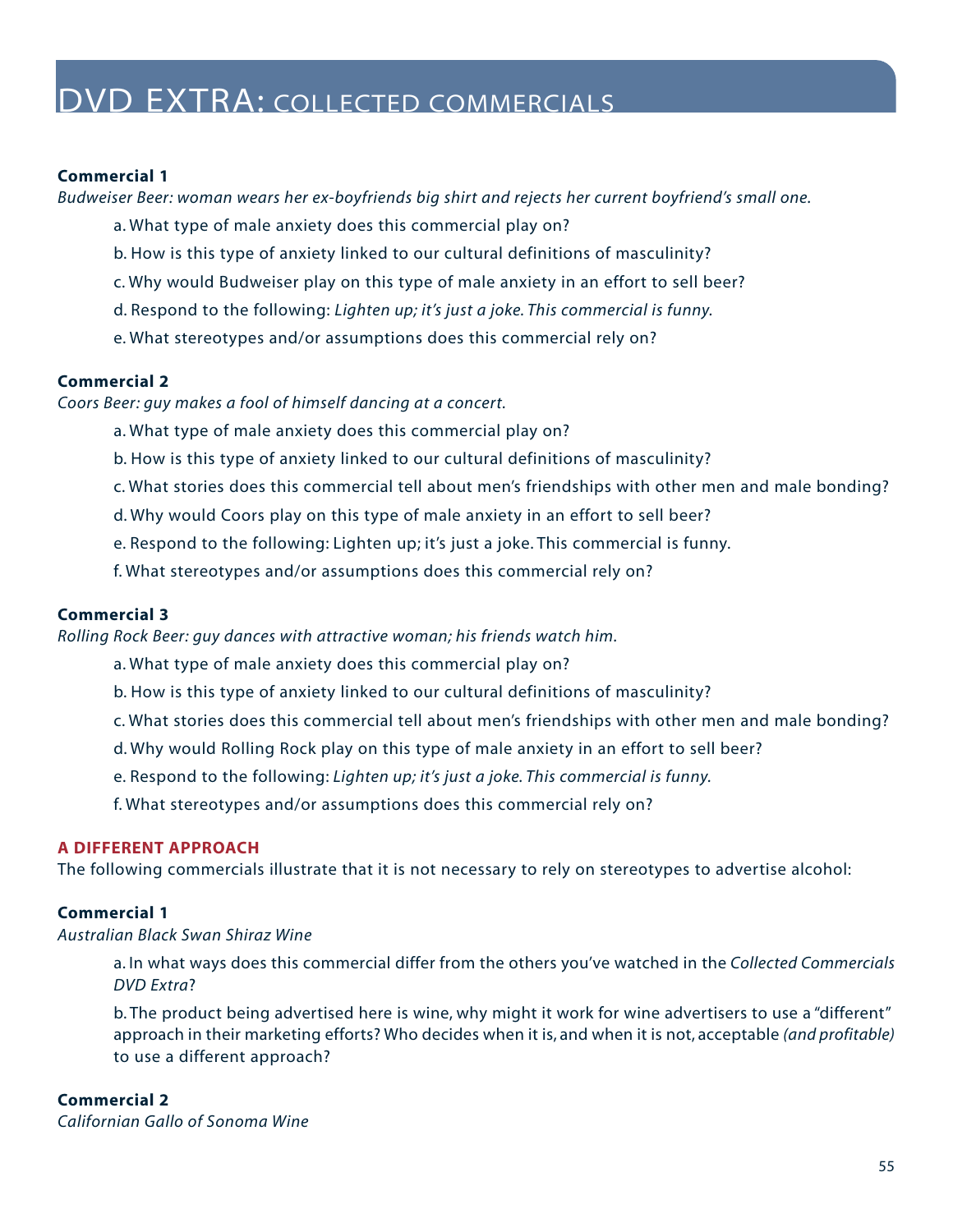a. In what ways does this commercial differ from the others you've watched in the *Collected Commercials DVD Extra*?

b. The product being advertised here is wine, why might it work for wine advertisers to use a "different" approach in their marketing efforts? Who decides when it is, and when it is not, acceptable *(and profitable)* to use a different approach?

#### **Commercial 3**

*Michelob Light Beer: men play soccer to win beer.*

a. How does male bonding look in this beer commercial? How does it look in the other commercials you've watched in the *Collected Commercials DVD Extra*? Do you notice any differences?

b. Would a similar commercial work on the air today? Why or why not?

c. This commercial was made in the early 80s. Why do today's alcohol ads look so different from this one? What has changed?

#### **Commercial 4**

*Natural Light Beer: men in bar have friendly conversation about Natural Light Beer.*

a. How do men's interactions with other men look in this beer commercial? How does it look in the other commercials you've watched in the *Collected Commercials DVD Extra*? Do you notice any differences?

b. Would a similar commercial work on the air today? Why or why not?

c. This commercial was made in the early 80s. Why do today's alcohol ads look so different from this one? What has changed?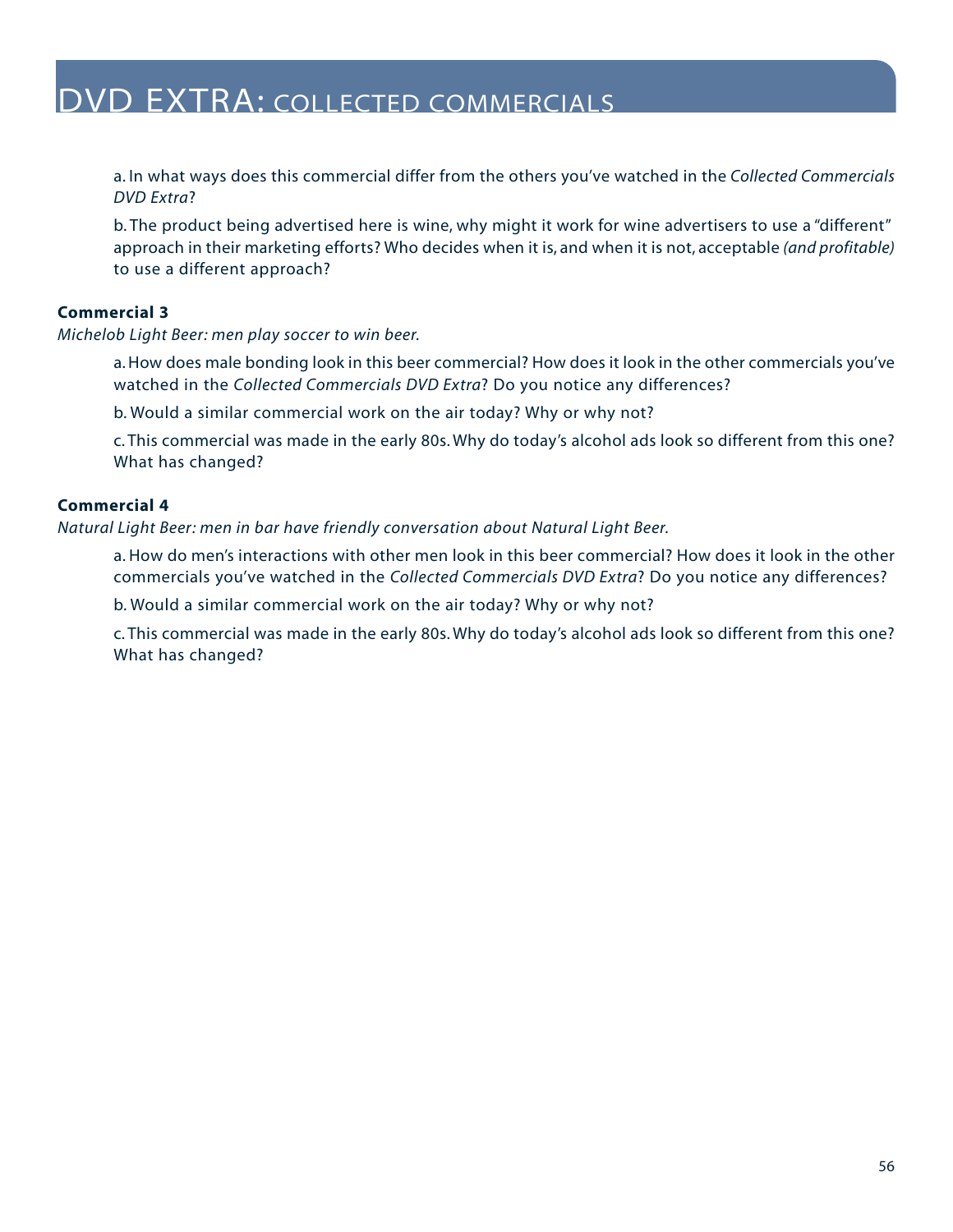<span id="page-56-0"></span>Most of the questions and assignments in this guide address the student. This gives instructors the opportunity to simply photocopy sections of the guide and, without modification, hand them out to students. This section of the guide is slightly different, it addresses instructors directly, and the activities require some guidance on behalf of the instructor.

1. Below are two stories about Chris, followed by questions. The stories are almost identical except in one story Chris is a young man; in the other, Chris is a young woman. The objective of this assignment is to challenge students to think critically about gender and how gender frames the ways we understand and explain sexual assault.

Give half of your class the "Chris as young woman" story; give the other half the "Chris as young man" story. Do not let the class know they have been given different stories. Allow time for students to answer the questions. Divide the class into same-story groups of 3-4. Allow time for the students to discuss their answers. Next ask the groups to report their answers back to the class. Jot their answers down on the board—on one side of the board Chris is a young man; on the other Chris is a young woman. Does Chris' gender make a difference?

*Note:* some students may suggest that the male Chris would not say "no" to sex; some students may insist that all men want sex, all the time. Discuss this stereotype—what types of pressure does this stereotype place on men? How might this stereotype be conducive to sexual assault—in what ways might it contribute to men excusing their own violent behavior? In what ways might it contribute to women excusing/accepting men's violent behavior? In what ways might it contribute to the phenomena of victim blaming—others blaming the victim and the victim blaming herself?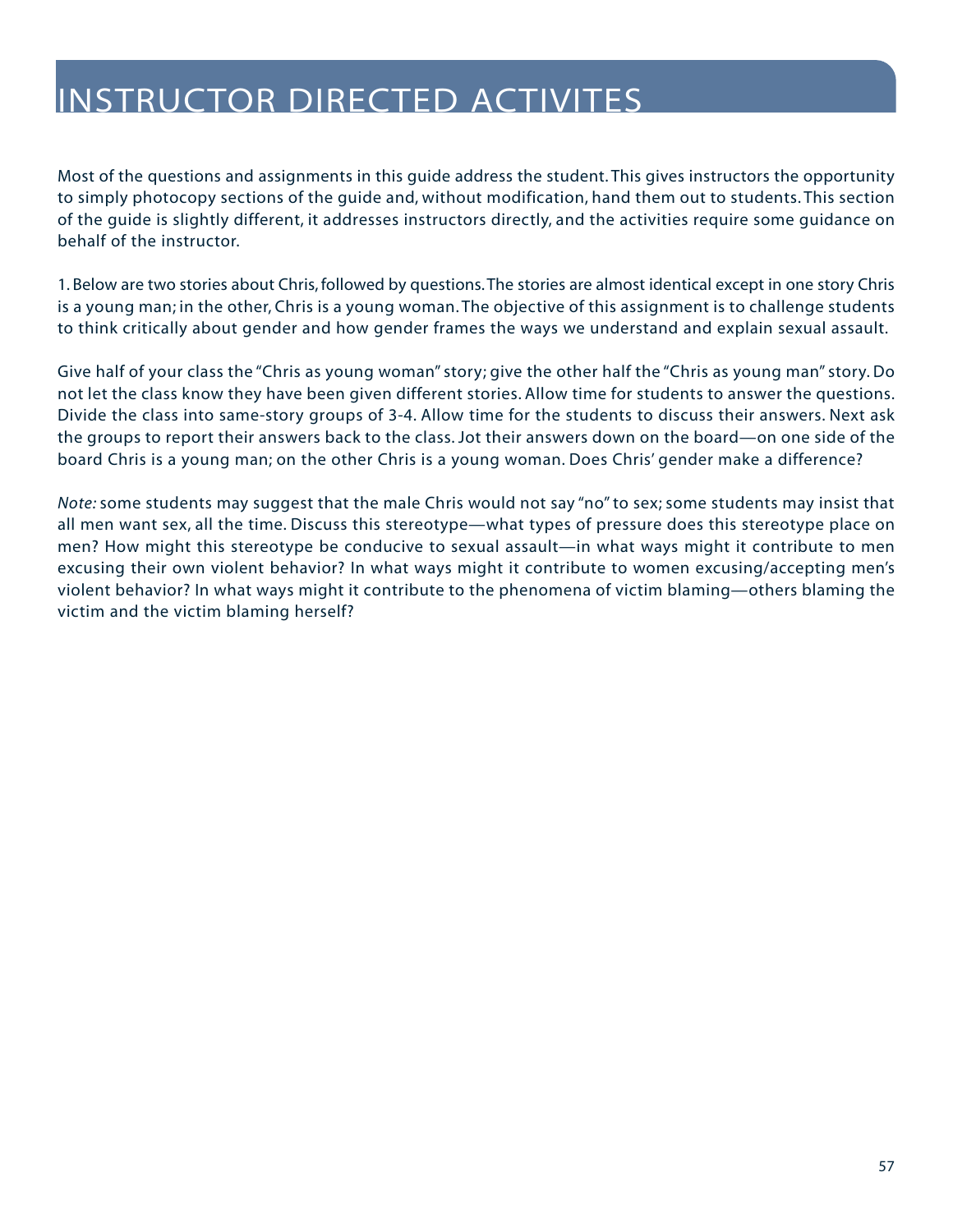Chris is an attractive young woman. She is at a party and she has been drinking. She cannot remember exactly how much she has had, but she knows it has been quite a bit and is feeling pretty drunk. Chris came to the party with her roommate but she's not sure if her roommate is still here. She knows some of the people at the party, but not all of them. She likes meeting new people, and she's having a great time. Chris is pretty fashion conscious—she likes to look sexy, and she does tonight. She is flirting with lots of different guys. She would like to hook up. Chris gets another drink.

- **»** List five adjectives other young women at the party might use to describe Chris.
- **»** List five adjectives young men at the party might use to describe Chris.

Chris hooks-up with a guy at the party, she doesn't know him that well but he's attractive and fun to talk to.

- **»** What might some of the guys at the party be saying/thinking about Chris?
- **»** What might some of the other girls at the party be saying/thinking about Chris?

Chris and the guy she hooked up with go somewhere a little more private. They're having a lot of fun. Chris doesn't want to have sex. When she tells the guy this he will probably:

- a. be disappointed/surprised but say "no problem"
- b. try to pressure her to have sex
- c. be angry and do something to hurt Chris
- *(i.e. force himself on Chris, storm away and start spreading rumors about her)*
- d. other:

If the guy she has hooked up with does do something to hurt Chris:

- a. it's her own fault, she was drunk, flirting, and she hardly knew him—what do you expect?
- b. it's not her fault she just wanted to have fun, not get hurt
- c. it's not his fault he was drunk and didn't know what he was doing
- d. other:

Do gender stereotypes and boundaries have any impact on Chris' situation?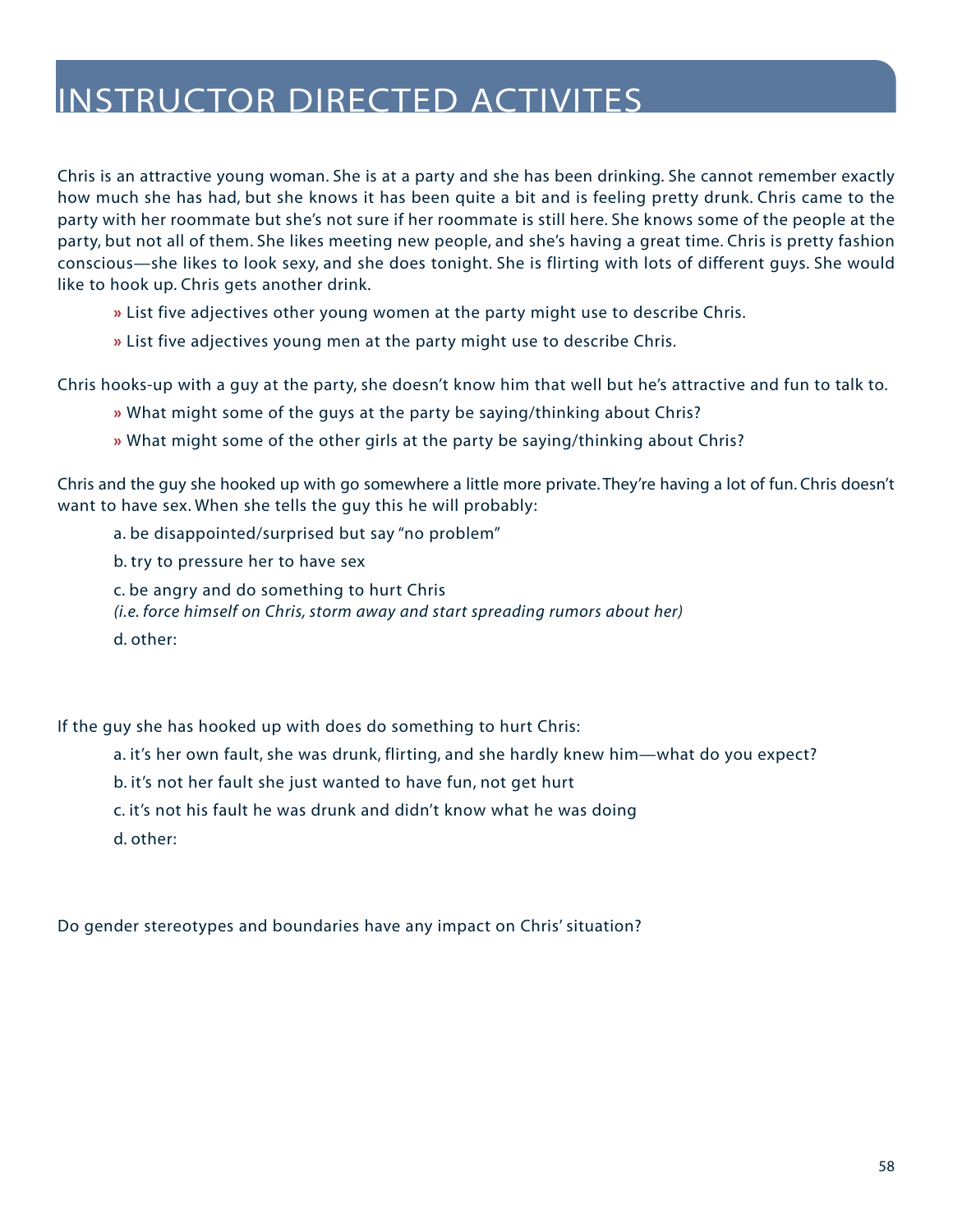Chris is an attractive young man. He is at a party and he has been drinking. He cannot remember exactly how much he has had, but he knows it has been quite a bit and he is feeling pretty drunk. Chris came to the party with his roommate but he's not sure if his roommate is still here. He knows some of the people at the party, but not all of them. He likes meeting new people and he's having a great time. Chris is pretty fashion conscious he likes to look sexy and he does tonight. He is flirting with lots of different girls. He would like to hook up. Chris gets another drink.

- **»** List five adjectives other young men at the party might use to describe Chris.
- **»** List five adjectives young women at the party might use to describe Chris.

Chris hooks-up with a girl at the party, he doesn't know her that well but she's attractive and fun to talk to.

- **»** What might some of the other guys at the party be saying/thinking about Chris?
- **»** What might some of the girls at the party be saying/thinking about Chris?

Chris and the girl he hooked up with go somewhere more private. They're having a lot of fun. Chris doesn't want to have sex. When he tells the girl this she will probably:

a. be disappointed/surprised but say "no problem"

b. try to pressure Chris to have sex

c. be angry and do something to hurt Chris *(i.e. force herself on Chris, storm away and start spreading rumors about him)* 

d. other:

If the girl he has hooked up with does do something to hurt Chris:

a. it's his own fault, he was drunk, flirting, and he hardly knew her—what do you expect?

b. it's not his fault he just wanted to have fun, not get hurt

c. it's not her fault she was drunk and didn't know what she was doing

d. other:

Do gender stereotypes and boundaries have any impact on Chris' situation?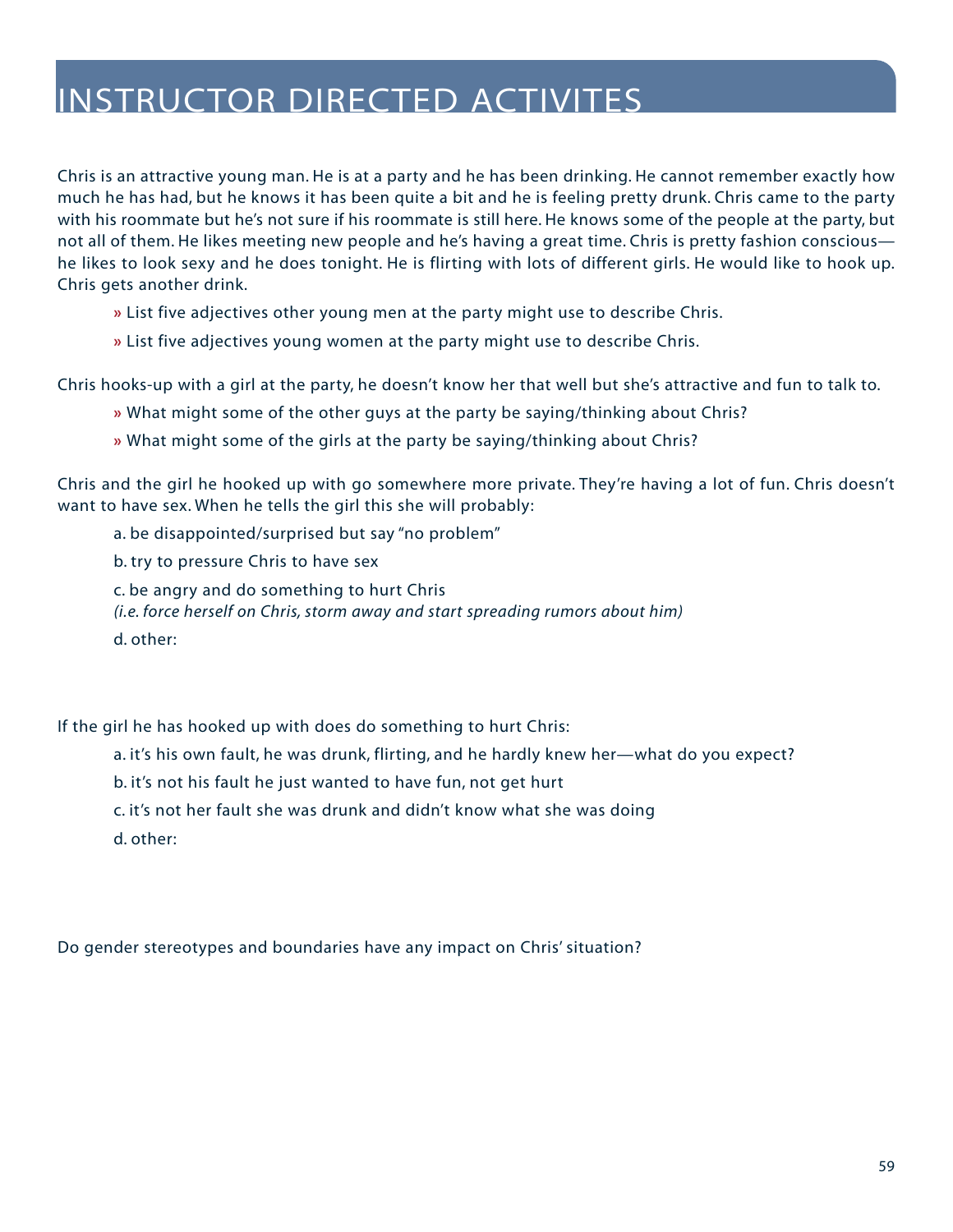2. The objective of the following exercise is to address some of the common myths that exist about sexual assault and rape. There is a high probability that some of the students in your class have been victims of sexual assault. Myths surrounding rape blame the victim and excuse the perpetrator. It is essential that these myths be dispelled. Have students answer the survey below anonymously. Collect the survey and compile the results. Report back to the class with the results, i.e. for question 1, 20% of the class answered a. It is very common for students to believe the myths that exist around rape. Use the *Rape Myths Dispelled* page to discuss, challenge, and dispel these myths and misconceptions.

It is important not to blame students for their beliefs; it is very difficult for students to think reflectively and critically about the roots and consequences of their belief systems if they feel that they are coming under attack. It is also important to think about your own belief systems. Rape myths are widely held and deeply rooted. Consider the following: "Don't leave your drink unattended"; "Don't go to a party on your own"; "Don't walk home alone"—all of these directives may sound like good advice and on the surface they are, but they also put the impetus on the victim and infer that if you do leave your drink unattended, go to a party on your own, or walk home alone and you are attacked, then it is your own fault. While delivered with good intent, these safety tips do not get at the root of the problem; they do not challenge the belief systems that support what many feminists call our 'rape culture'—we need to challenge and change that culture.

For further information, including information on how to address some other commonly held myths and misconceptions about rape and sexual assault see:

Colorado Coalition Against Sexual Assault, Rape Myths & Facts **[www.ccasa.org/documents/Rape\\_Myths\\_&\\_Facts.pdf](http://www.ccasa.org/documents/Rape_Myths_&_Facts.pdf)** 

The Young Women's Project | **[www.web.net/~wavawrcc/mhtysp.htm](http://www.webnet/~wavawrcc/mhtysp.htm)**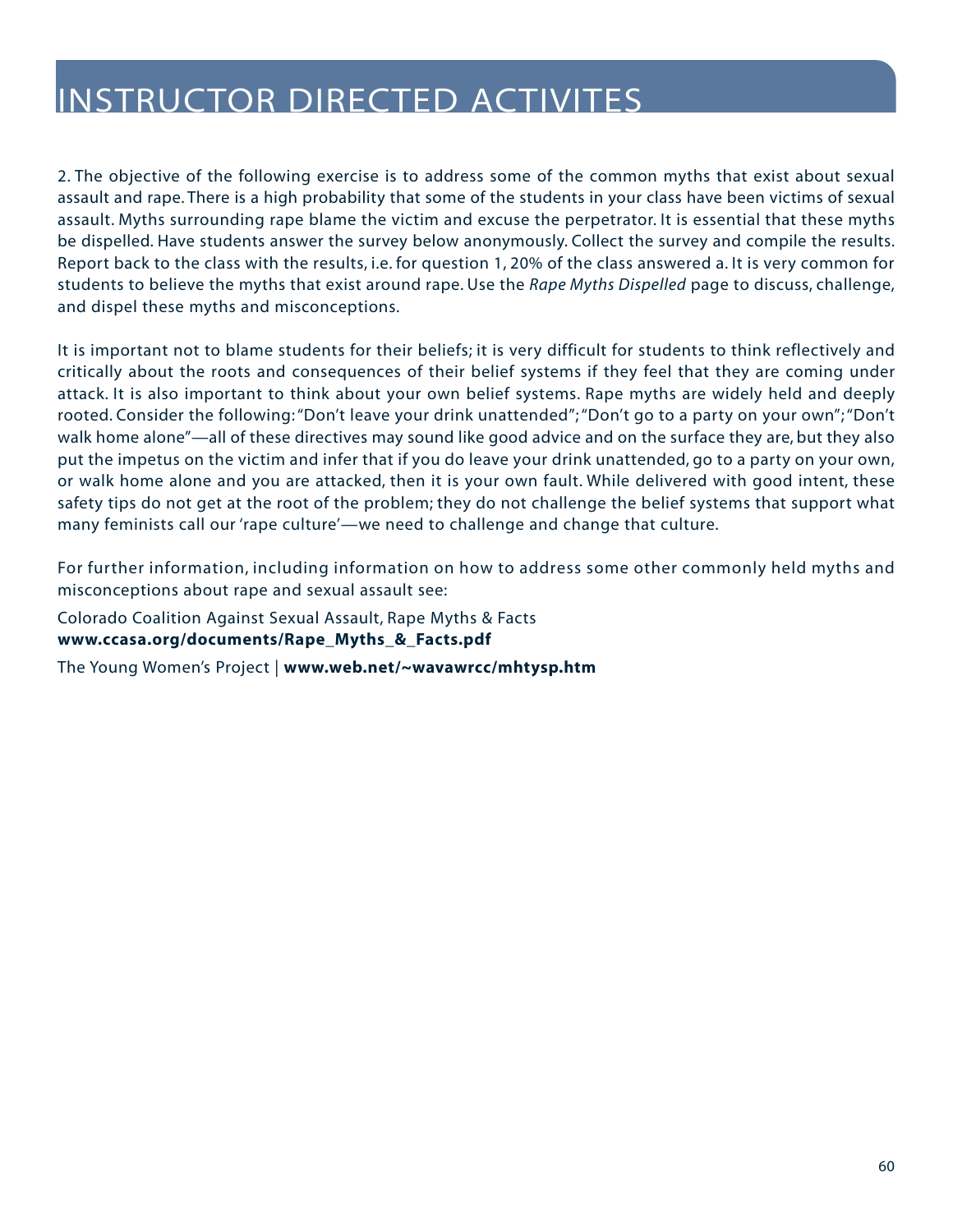#### 1. If a woman is wearing sexy clothes and she is sexually assaulted or raped:

a. it's her fault

- b. she is somewhat to blame
- c. it's not her fault

2. If a woman is drunk and she is sexually assaulted or raped:

a. it's her fault

- b. she is somewhat to blame
- c. it's not her fault

#### 3. If a man is drunk and he sexually assaults a woman he is:

a. not responsible for his actions

b. somewhat responsible for his actions

c. responsible for his actions

#### 4. Only women can be raped.

T—true F—false

5. Men rape women for sex and because they cannot control their desires.

T—true F—false

- 6. If a woman is sexually assaulted or raped and she doesn't fight:
	- a. it's her fault
	- b. she is somewhat to blame
	- c. it's not her fault

7. Most women who report being raped are making false accusations; they've probably just changed their minds or had bad sex.

T—true F—false

8. If a woman has had many sexual partners and she is sexually assaulted or raped:

a. it's her own fault

b. she is somewhat to blame

c. it's not her fault

9. If a woman agrees to go up to a man's room and fool around and she's sexually assaulted or raped:

a. it's her own fault

- b. she is somewhat to blame
- c. it's not her fault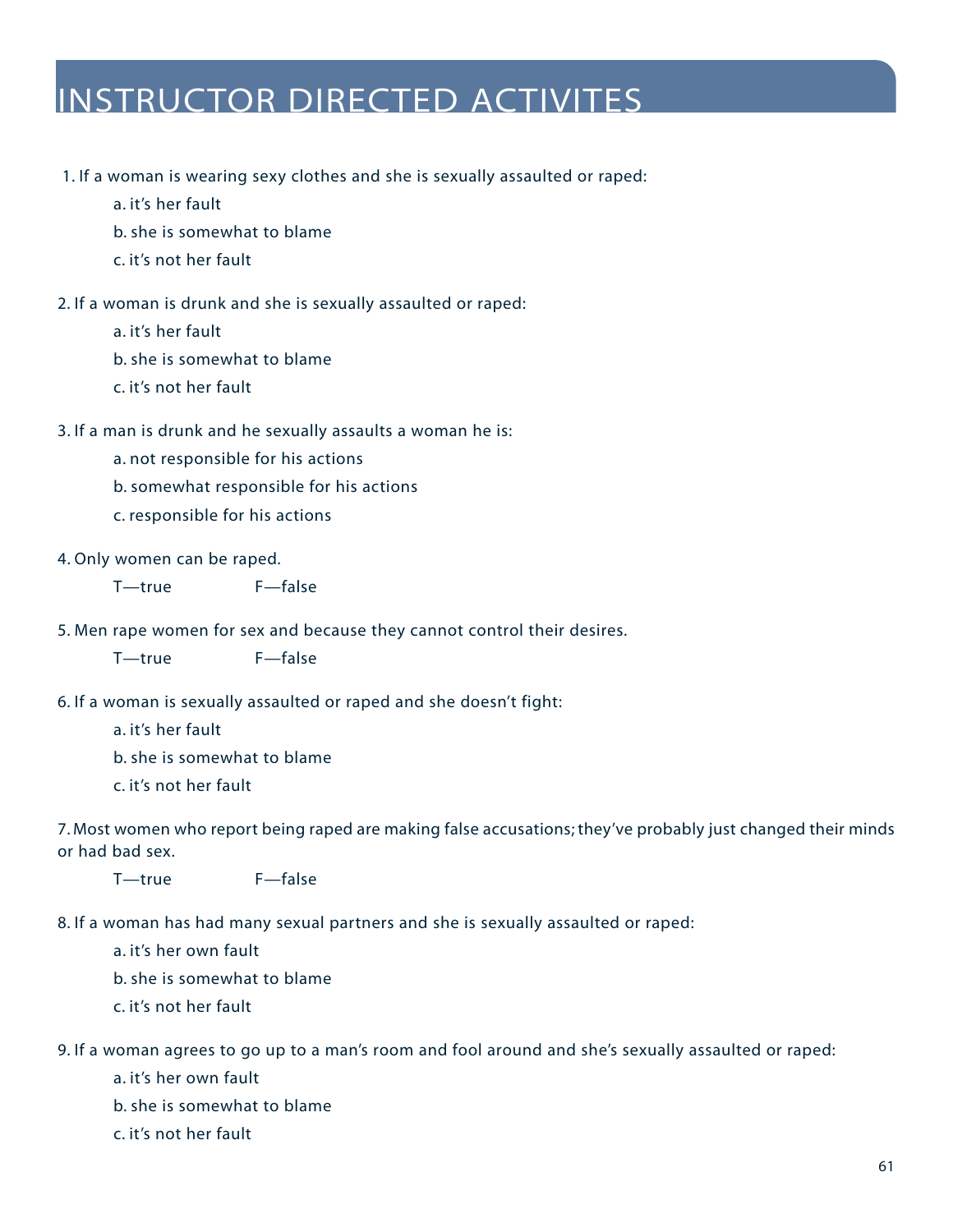10. Rape is no big deal; after all, it's just sex

T—true F—false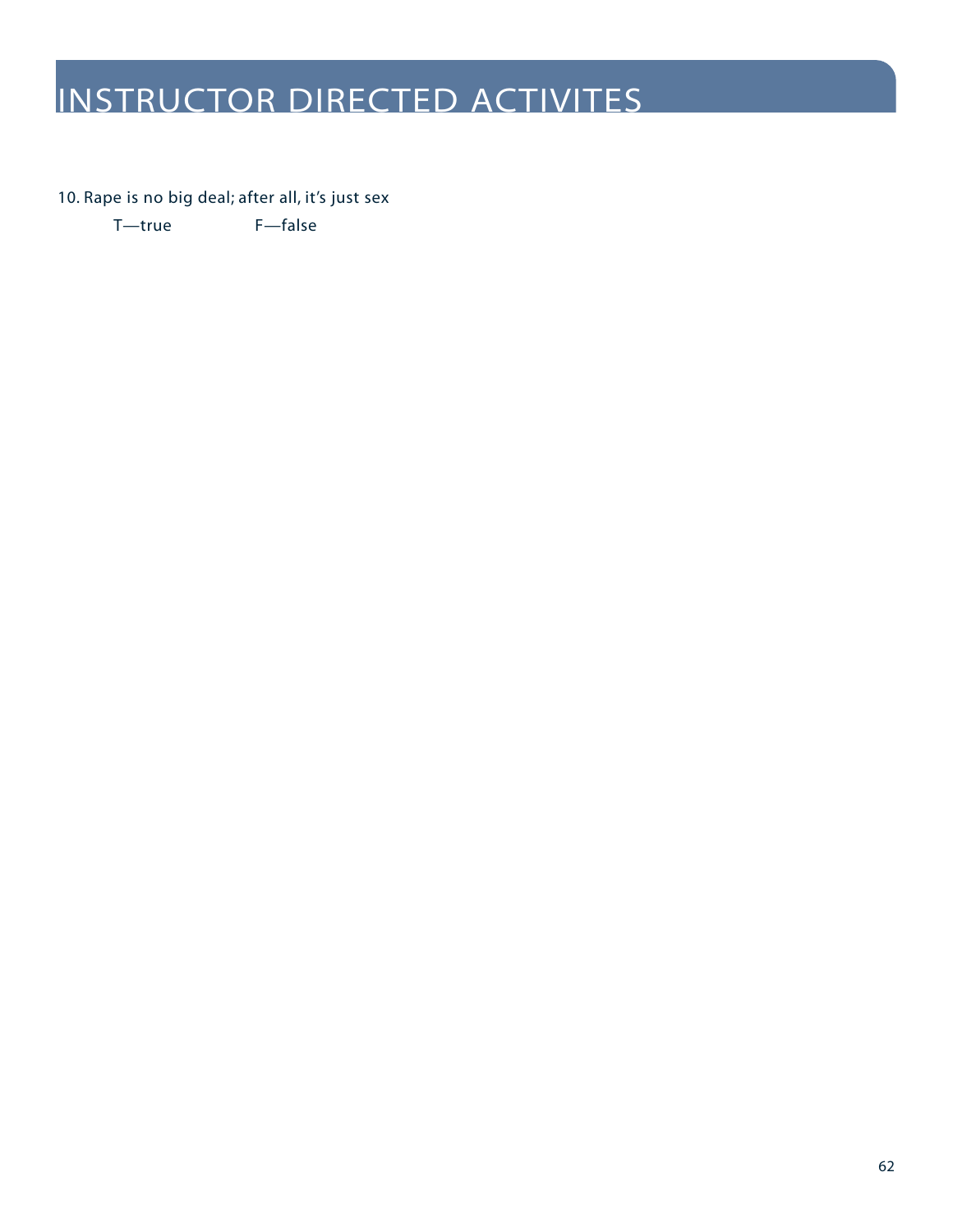#### **RAPE MYTHS DISPELLED**

1. *If a woman is wearing sexy clothes and she is sexually assaulted or raped:*

**c. It's not her fault.** A woman has a right to choose how she wants to dress; dressing in a sexy way is not an invitation for sexual assault.

#### 2. *If a woman is drunk and she is sexually assaulted or raped:*

**c. It's not her fault.** Legally if a woman is unconscious or her judgment is impaired by alcohol she cannot give consent for sex. No one ever has a right to violate another person's body; sex without consent is a crime.

#### 3. *If a man is drunk and he sexually assaults or rapes a woman he is:*

**c. Responsible for his actions.**Rape and sexual assault are illegal; drunkenness does not excuse an individual's abusive behavior. If a woman does not say "yes" to sex, no sex of any type should happen. No one ever has a right to violate another person's body.

#### 4. *Only women can be raped.*

**b. False.** Anyone, regardless of age, physical appearance, ethnic or socio-economic background can be sexually assaulted or raped. Men can be victims of sexual assault and rape. It is estimated that about 3% of American men have been the victims of an attempted or completed rape *[\(www.rainn.org/statistics.html\)](http://www.rainn.org/statistics.html)*. Many men do not tell anyone they have been victimized because our cultural definition of masculinity does not acknowledge that men can be vulnerable—men are supposed to be strong and tough, not victims; this makes it very difficult for men to reach out for help. It is important to remember that no matter who you are, being the victim of sexual assault is not your fault! There are many online resources that can help, for more information check out the booklet *For Men Only* available online at **[www.utexas.edu/](http://www.utexas.edu/student/cmhc/booklets/maleassault/menassault.htm#anchor1010018)  [student/cmhc/booklets/maleassault/menassault.html#anchor1010018](http://www.utexas.edu/student/cmhc/booklets/maleassault/menassault.htm#anchor1010018)** see also the *Resources for Male Survivors* page at **[www.mencanstoprape.org](http://www.mencanstoprape.org)**.

#### 5. *Men rape women for sex and because they cannot control their desires:*

**b. False.** Rape is not about sex; it's about power and control. The perpetrator acts like he has a right to the victim's body and the victim has no rights—her right to decide what happens to her body is taken away. Men can decide not to use sex as a weapon.

#### 6. *If a woman is sexually assaulted or raped and she doesn't put up a fight:*

**c. It's not her fault.** There could be many reasons why a woman does not fight off her attacker. She may be too frightened or too shocked to fight back; many of our cultural messages suggest that men have a right to her body and so she may believe she does not have the right to resist; she may believe that this is normal. No one has the right to another person's body.

7. *Most women who report being raped are making false accusations; they've probably just changed their minds or had bad sex.*

**False.** False accusations do occur but they are rare; most victims of sexual assault are not making false accusations. *(For further information see Successfully Investigating Acquaintance Sexual Assault: A National Training Manual for Law Enforcement by Dr. Kimberly A. Lonsway, Research Director, National Center for Women*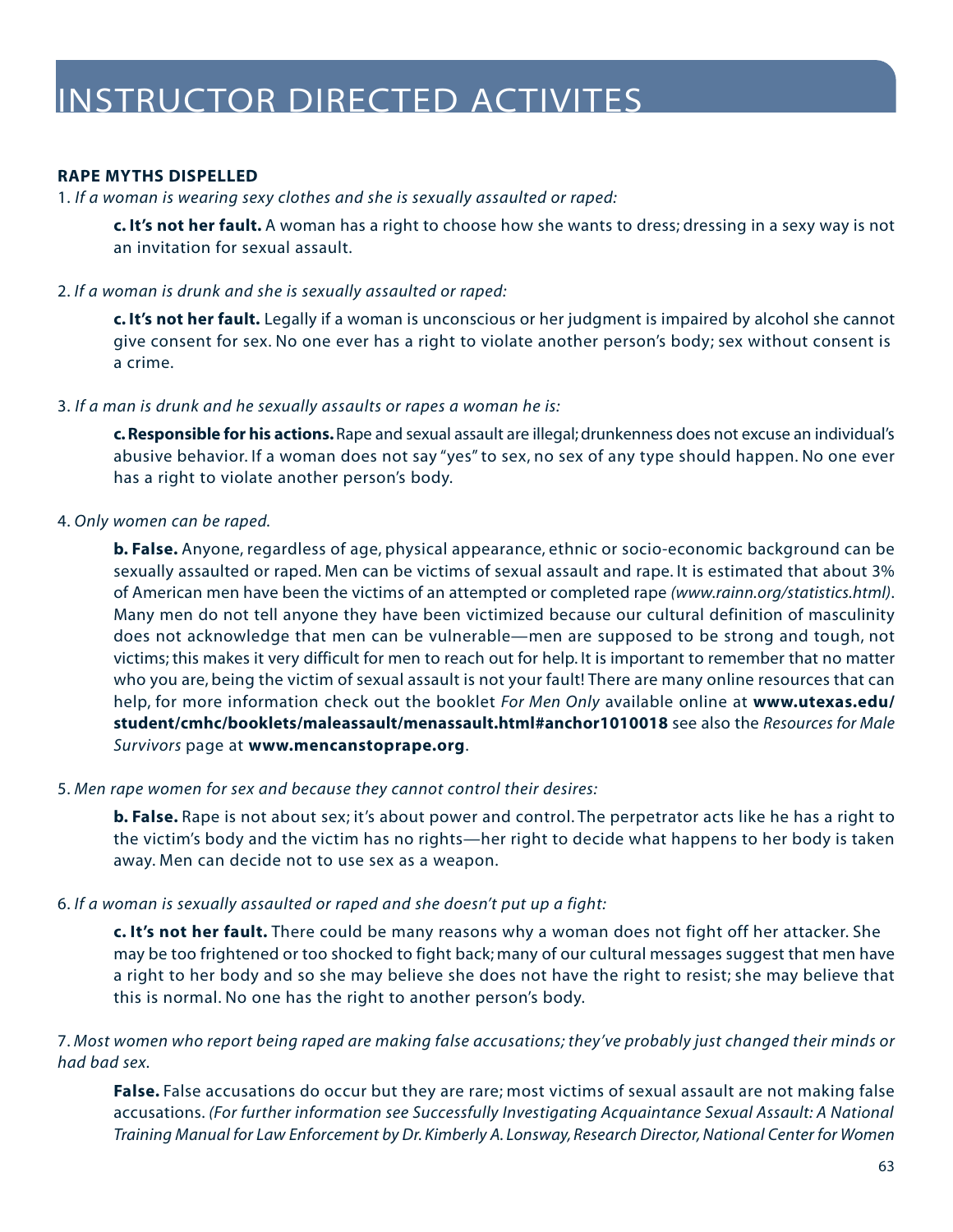*& Policing)*. It's important to remember that most victims are telling the truth and one of the main reasons why victims do not report sexual assault, and do not seek the medical and emotional support they need, is they are afraid of not being believed. If someone confides in you, offer your support—believe her/him.

#### 8. *If a woman has had many sexual partners and she is sexually assaulted or raped:*

**c. It's not her fault.** A woman's sexual history is not relevant; every person has a right to say "no". If a woman has said "yes" to sex in the past *(even if she has said "yes" to sex with the perpetrator in the past)* she still has the right to say "no" now. "No" means "no"!

9. *If a woman agrees to go up to a man's room and fool around and she's sexually assaulted or raped*:

**c. It's not her fault.** She has not agreed to be sexually assaulted! "No" means "no".

#### 10. *Rape is no big deal, after all, it's just sex.*

**False.** Rape is a big deal and it's not about sex; it's about power, abuse, and violation. It is illegal and it impacts victim's lives in many ways. In addition to the pain and terror of the actual assault, some women may suffer long-term physical trauma, *i.e.*sexually transmitted diseases, and long-term emotional and/or psychological trauma. Many victims suffer from depression, and intense feelings of fear, anger, anxiety, and isolation—this affects their relationships, and their ability to function in daily life. Many survivors of sexual violence do not tell anyone that they have been victimized, as they are afraid they won't be believed and/or blame themselves for what happened; this prevents them from getting the care and support they need. This is why it is important to dispel the myths that surround rape—do not blame the victim! No one ever asks or deserves to be assaulted! No one ever has the right to assault you or blame you for having been assaulted! If you have been sexually assaulted it is important that you talk to someone who is educated about the issues. Visit your campus or community women's or rape crisis center for information and assistance or the Rape, Abuse & Incest National Network website **[www.raiinn.org](http://www.rainn.org)** (US), or the Canadian Association of Sexual Assault Centres website **[www.casac.ca](http://www.casac.ca)** (CA).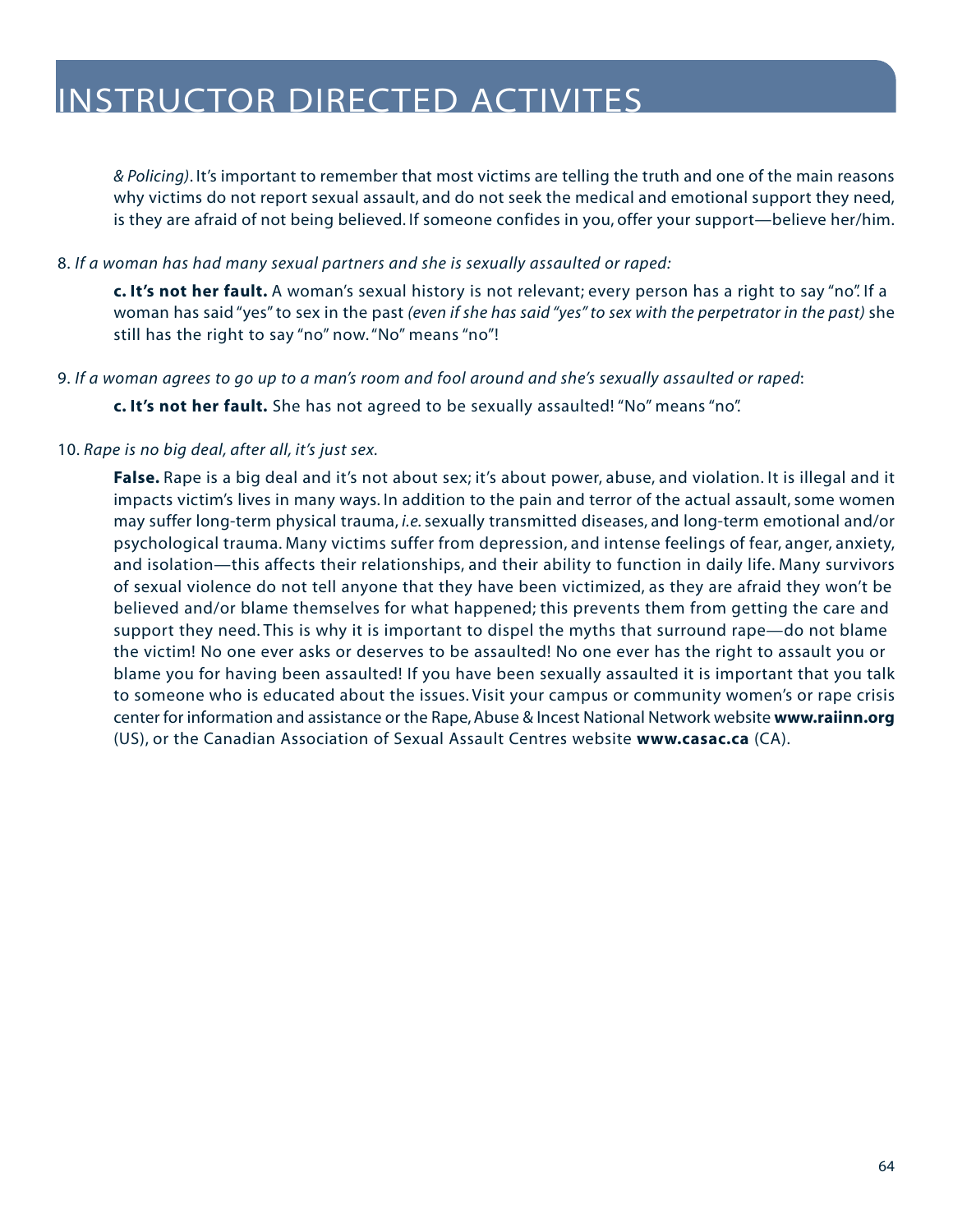<span id="page-64-0"></span>Excerpt from *Big Trouble, Little Pond: Reflections of the Campus Pond Incidents* by SUT JHALLY and JACKSON KATZ (2001). Entire article is available online at: **[www.umass.edu/umassmag/archives/2001/winter2001/athens.html](http://www.umass.edu/umassmag/archives/2001/winter2001/athens.html)** 

…When discussing the normalization of sexual violence, at least two important aspects of pop cultural representation require attention. The first is the representation of modern western femininity as innately connected with sexuality, but in contradictory and dangerous ways. Feminist scholars have pioneered our understanding of how girls' and women's bodies have become a kind of "war zone" on which are played out all kinds of conflicts of identity. Our culture relentlessly assaults girls and women with the idea that femininity and sexuality are intertwined: that their bodies and sexual behavior are the only things that are valued and desired by heterosexual men. Young girls especially can internalize this story and become obsessed with appearance and (hetero)sexuality. Millions over the past few generations have responded to pressures to become sexual at younger and younger ages; hence the decline in the average age of first intercourse for girls.

Socially validated largely through men's response to their bodies, women may find it only a short – logical leap to linking "feminine" identity with men's use of their bodies. As one young woman writes:

*"I have been raped twice and have had several other sexual assaults. I was not even fully aware that I had been raped either time until much later. It was so ingrained in my mind, personality, behavior or whatever that this was how things are in the world. I believed that men had a right to my body and I was supposed to let them."*

While the forced choice between "virgin" and "whore" has been around for a long time—at least as far back as the Old Testament—in the contemporary period a new twist has been added: Girls now have to be both virgin and whore. Along with the cultural imperative that "sexuality is everything" is the equally powerful message that "good girls don't." In popular culture this contradiction is manifested in the figure of teenage pop star Britney Spears – highly sexualized in everything from appearance to vocals but "saving herself till marriage." While there is no culturally validated figure of "virgin"—virginity being regarded as geeky by large majorities of both girls and boys—there is the powerful negative icon of the "slut" which effectively functions in the same way.

Young women caught in this Catch-22—where social validation comes from sexuality, but the more sexual you act the more you may be despised—are constantly negotiating an impossible balance between virgin and slut, constantly concerned that admiration may change to contempt. If girls are confused about their sexual identities and appropriate ways to behave, it is because the culture itself tells a contradictory story about female identity.

The second part of the pop-cultural storyline that needs attention is the linking of socially dominant notions of masculinity to violence, and to violence against women. The pandemic of rape and abuse in our society is not due simply to millions of individual men acting out violently. Individuals need to be held accountable for their actions, but violent individuals must be understood as products of a much larger cultural system. By offering up a steady stream of images of sexually violent men—and connecting dominant notions of masculinity with the control of women—the mainstream media, especially, play a critical role in constructing violent male sexuality as a cultural norm.

And here's the paradox: This very "normality" makes it harder to see just how pervasive the problem of sexual violence really is. If heterosexual men are routinely turned on by representations of women in which sexiness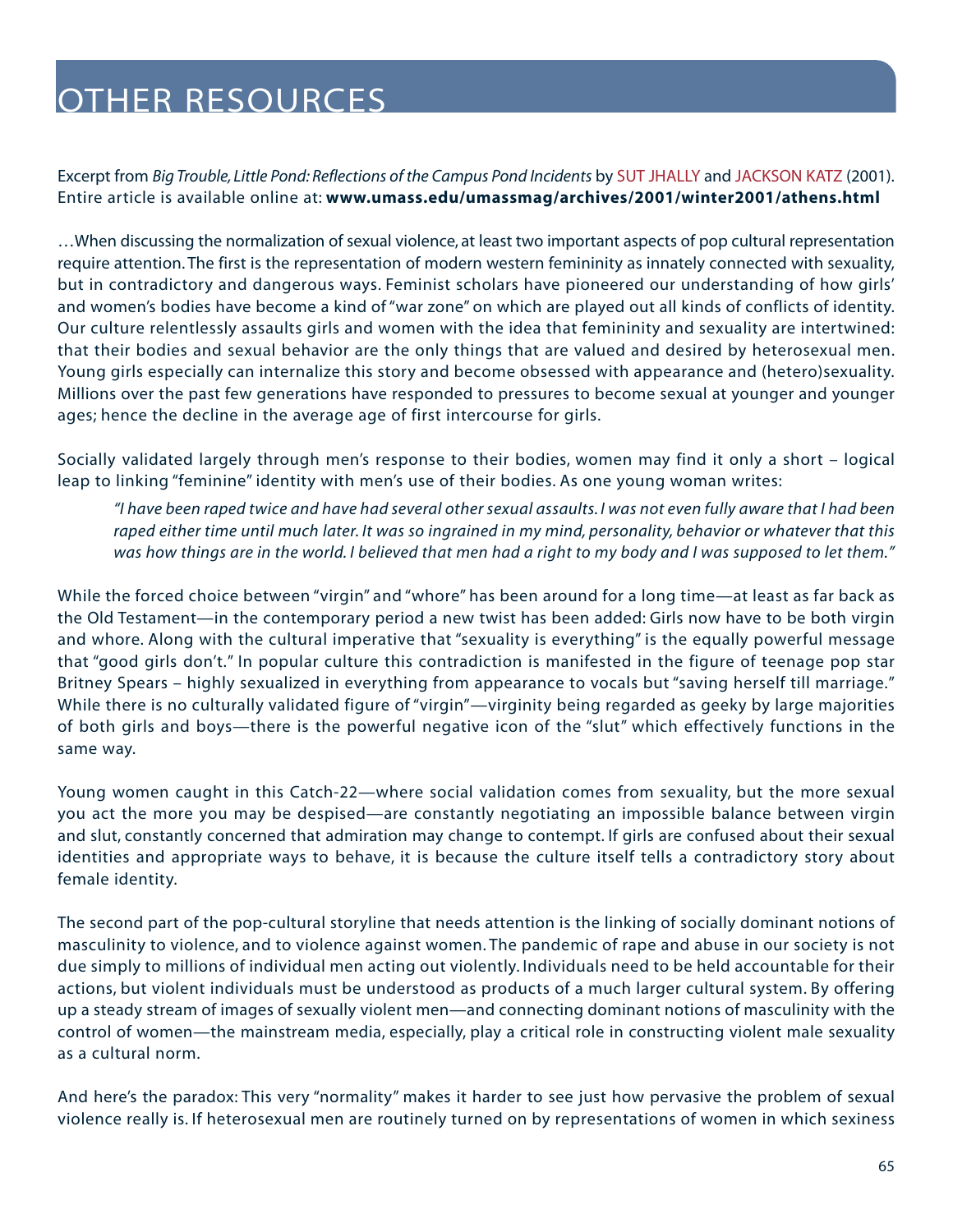is indistinguishable from mistreatment, the equation becomes unremarkable – if not part of sexuality itself. *(Consider the way Marilyn Monroe's vulnerability has been sexualized to this day, four decades after her sad life ended in self-destruction at age 36.)* Sexualizing violence against women has the effect of blinding people to its seriousness. The focus shifts from the pain and trauma of a person to the eroticism of a portrayal.

Over the past several decades, a developing body of research in the social sciences has demonstrated that repeated exposure to depictions of sexualized violence can have the effect of desensitizing viewers—especially males—to the humanity of female victims. This desensitization begins early in life, and today, due to the proliferation of pornographic images on the Internet, cable TV, and increasingly in mainstream film and television, millions of boys and men are exposed to an unprecedented level of sexualized brutality against women.

This proliferation is not only dehumanizing but self-perpetuating. Repeated images and references to women as "bitches" and "ho's" in rock and rap music and video, or sexually bullied on *The Howard Stern Show* and pro wrestling telecasts, make men's sexual domination of women seem normal, routine, expected, even humorous. In this light, the public assaults on female joggers in Central Park on Puerto Rican Day in June, 2000, and the rapes that took place at Woodstock '99, should be seen as part of a normative cultural pattern.

Nor should we underestimate the degree to which homophobia plays itself out on women's bodies. In male peer culture, homophobic insults *("fag," "pussy," "bitch," etc.)* operate as policing mechanisms to bully boys and men into narrow and dangerous conceptions of what it means to be a man. In this context, physically controlling women is one of the major ways in which men can act out dominant heterosexual notions of masculinity. Women's bodies literally become the stage on which this male performance is enacted, in some cases through public displays of "keeping her in line."

Sexual violence, in short, is part of a cultural pattern in which maleness comes to be linked with power and control. One of the great insights of the battered-women's movement is that, contrary to conventional wisdom about batterers having "anger-management" problems, abusers typically use emotional, psychological, and physical intimidation and violence in a conscious attempt to control their partners. This helps explain why the time when a woman is most likely to be murdered by her abusive male partner is after she has attempted to leave the relationship. Where manhood is linked to the ability to intimidate and control, murder becomes a way to reassert control permanently.

Just before the first campus rape was reported a year ago last fall, university employee Jean Hosmer, having just extended a restraining order for her estranged husband, was killed by him in the middle of the day on a Northampton street. By all accounts, he was just a "quiet, average guy." This is revealing. Men's violence toward women has become so much a cultural norm that perpetrators are generally indistinguishable from the rest of us. In this regard, it is significant that as the overall crime rate has dropped in the past decade, rates of sexual assault, rape and teenage relationship abuse have not. The cultural environment in which they occur, in fact, has become even more blatantly aggressive and misogynous.

Sexual violence thus needs to be understood in a cultural context. And to the extent that universities do not exist in a vacuum, whatever valuable work that takes place on campuses will have limited impact if it is not accompanied by broader efforts to transform what feminists for decades have described as a "rape culture." Men have a special responsibility to do this work. Those feminist organizations that actually have some resources to mount challenges to the present situation, such as the Everywoman's Center on our campus, are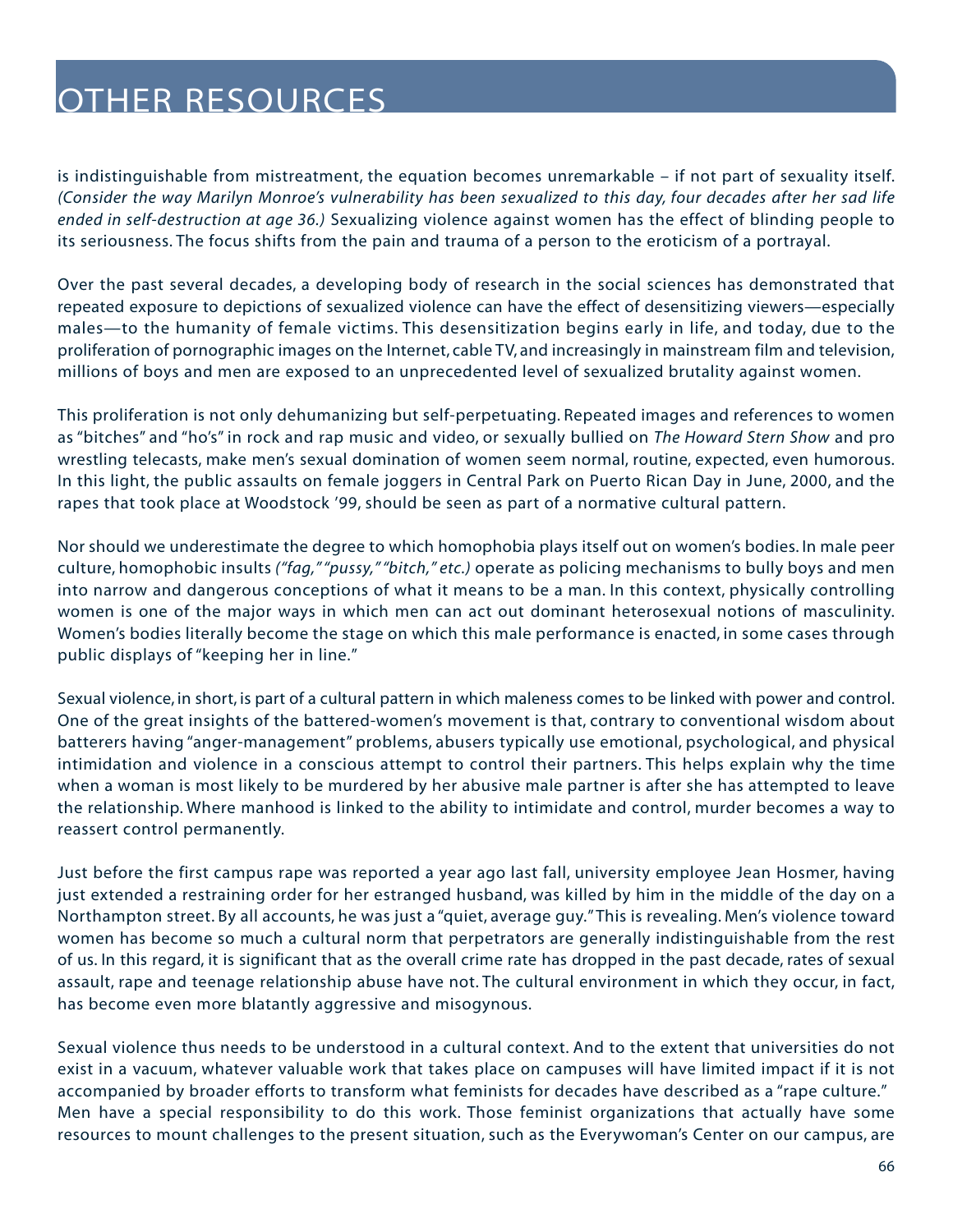easily dismissed as "angry." *(As if they shouldn't be!)* This makes it all the more important that progressive men support these vital efforts.

This work can take place at many levels. Among them is the recognition that even in the midst of a cultural deluge linking maleness with control and intimidation and femininity with submission and acquiescence, real men and women are living very different, interdependent, and egalitarian lives – largely as a result of the social transformations brought about by the modern multicultural women's movement. One way to reexamine the horrible statistics we've cited is to view them from the reverse perspective: the majority of women will not be victims of sexual violence; the majority of men are in fact non-violent.

Indeed, the reaction of hundreds of UMass men to last year's assaults was to look to try and do something, anything, to make a difference. Yet lacking cultural resources beyond the traditional, chivalrous idea of protecting women, all that seemed to be possible was organizing escort services. What we have to do now is offer more resources to these men—the majority—in order to help them intervene in male culture in a productive fashion.

The silence of non-violent men in the face of other men's violence is a key factor that allows masculinity to be coded in narrow and destructive ways. We have now to engage in the hard educational work of providing boys and young men with the inspiration and tools to become, in the words of Pearl Jam's Eddie Vedder,"better men."

\*\*\*\*\*

#### *The "Rape" of Mr. Smith*, AUTHOR ANONYMOUS

The law discriminates against rape victims in a manner that would not be tolerated by victims of any other crime. In the following example, a holdup victim is asked questions similar to those usually asked a survivor of rape.

"Mr. Smith, were you held up at gunpoint on the corner of Mayfield and Campus?"

"Yes."

"Did you struggle with the robber?"

"No."

"Why not?"

"He was armed."

"Then you made a conscious decision to comply with his demands rather than to resist?"

"Yes."

"Did you scream? Cry out?"

"No. I was afraid."

"I see. Have you ever been held up before?"

"No."

"Have you ever given money away?"

"Yes, of course…"

"And did you do so willingly?"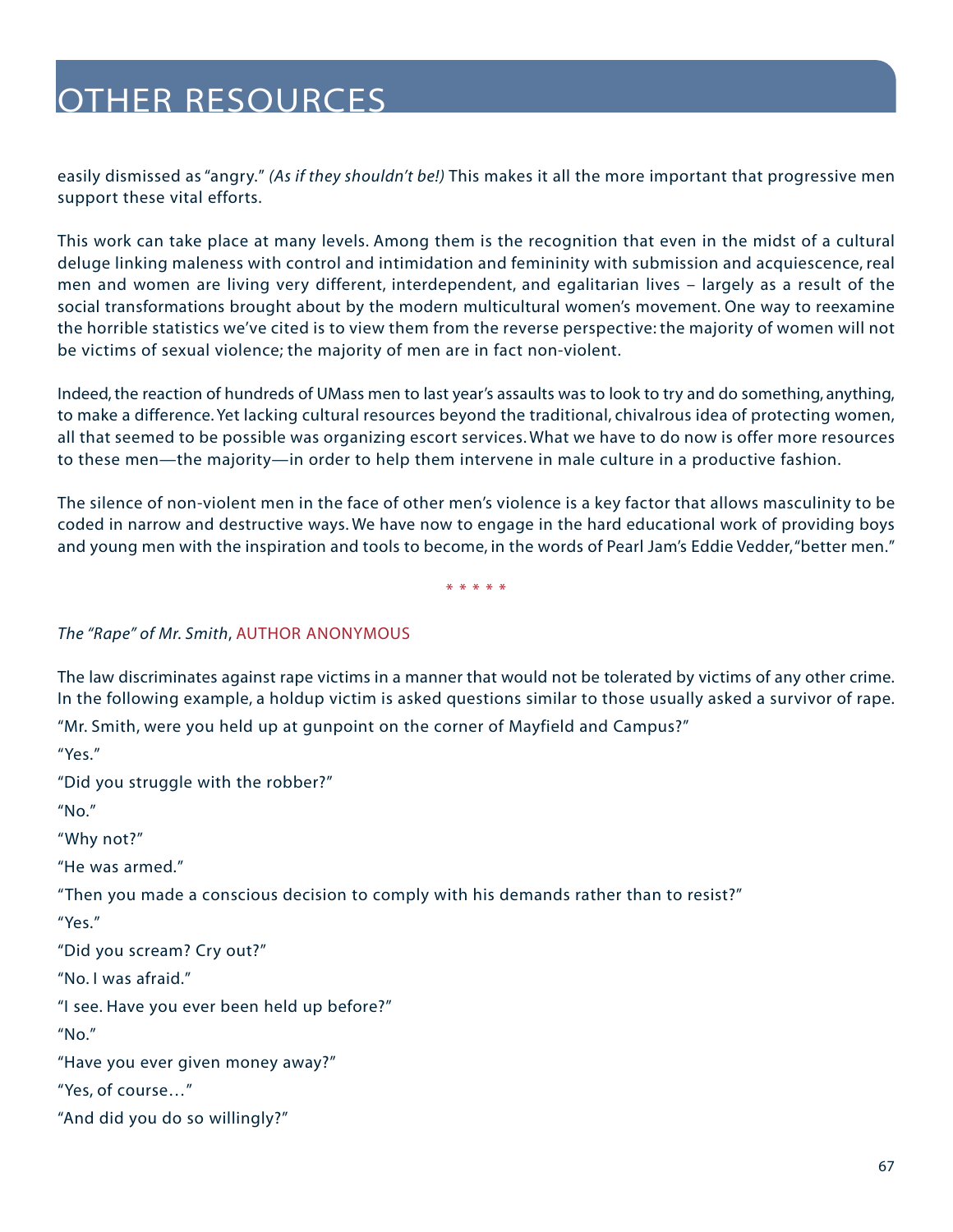"What are you getting at?"

"Well, let's put it like this, Mr. Smith. You've given money away in the past—in fact, you have quite a reputation of philanthropy. How can we be sure that you weren't contriving to have the money taken from you by force?"

"Listen, if I wanted…"

"Never mind. What time did this holdup take place, Mr. Smith?"

"About 11pm."

"You were out on the streets at 11pm? Doing what?"

"Just walking."

"Just walking? You know that it's dangerous being out on the streets that late at night. Weren't you aware that you could have been held up?"

"I hadn't thought about it."

"What were you wearing at the time, Mr. Smith?"

"Let's see. A suit. Yes, a suit."

"An expensive suit?"

"Well, yes."

"In other words, Mr. Smith, you were walking around the streets late at night in a suit that practically advertised the fact that you might be a good target for some easy money, isn't that so? I mean, if we didn't know better, we might think that you were asking for this to happen, mightn't we?"

"Look, can't we talk about the past history of the guy that did this to me?"

"I'm afraid not, Mr. Smith, you wouldn't want to violate his rights, now would you?"